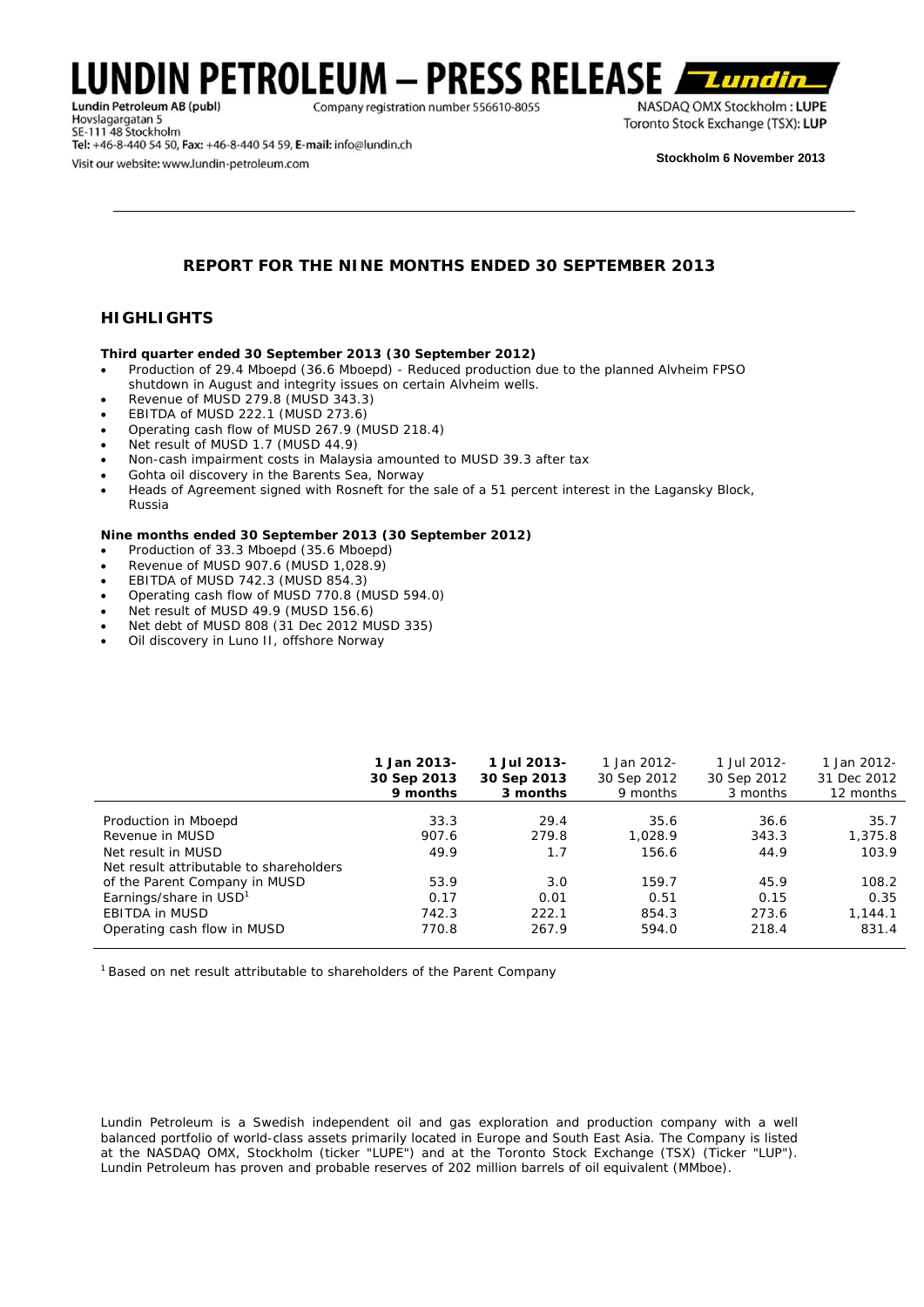## **LETTER TO SHAREHOLDERS**

#### **Dear fellow Shareholders,**

At Lundin Petroleum we believe that the best way to create shareholder value in the upstream oil and gas business is by gaining access to new resources. Over the last ten years we have been very successful in increasing our net resources through an exploration driven organic growth strategy. Today our net resources have grown to over one billion barrels of recoverable oil equivalent with a particular focus on Norway. I am very pleased to report that this strategy continues to deliver positive results with this year's exploration successes at Luno II and Gohta in the Norwegian North and Barents Seas respectively. The emergence of the Norwegian Barents Sea as an oil producing region is of particular importance for our industry, for Norway and Lundin Petroleum.

#### **Strong Financial Position**

We have a strong balance sheet at Lundin Petroleum which provides us with a high level of financial flexibility in respect of our ongoing development, appraisal and exploration activities. The cornerstone of our finances is the strong operating cash flow which generated USD 770 million during the first nine months of 2013. This cash flow is being reinvested into the Company and along with the use of bank facilities, funds the costs of our development projects in Norway and South East Asia which will double our production to over 70,000 boepd by the end of 2015. Our main priority however, is to continue our exploration programmes focused in Norway and South East Asia, and in this respect we will likely seek to increase our appraisal and exploration budgets in these areas in 2014 where we have a pipeline of interesting opportunities.

### **Development projects to double our existing production**

We remain firmly on target to double our production to over 70,000 boepd by the end of 2015. My confidence in achieving this target has increased over recent weeks as a result of the excellent progress on the Edvard Grieg development project offshore Norway where we remain on schedule and within budget. The construction of the jacket at Kværner Verdal is well advanced and on schedule for installation in the summer of 2014 and the topsides construction is also underway with most of the procurement process behind us.

We were also pleased to have recently received the Petronas approval for the Bertam development project offshore Malaysia. This is our first project in South East Asia and will add an incremental 10,000 boepd to our production when this field comes onstream in 2015. We are particularly pleased that the Bertam development project will utilise our 100 percent owned Ikdam FPSO which we have redeployed to Malaysia following the abandonment of the Oudna field, offshore Tunisia. The Ikdam FPSO is currently in Singapore undergoing life extension works to enable her to be utilised on the Bertam field.

Unfortunately first oil from the Brynhild development project in Norway will be delayed until 2014. The subsea installation work has been successfully completed on schedule and within budget. Our first development well has now reached final target depth and will be ready for hook up by the end of November and I'm very pleased to report that we have found the Brynhild reservoir as expected. However we have faced delays with the modification of the Haewene Brim FPSO owned by Bluewater and leased to Shell as a production facility for its Pierce field in the United Kingdom. The FPSO modification works to receive Brynhild production and to extend the field life of Pierce have now been completed but are about two months behind schedule. The delays have now taken us into the winter weather window and we are therefore exposed to an increased weather downtime risk in respect of the offshore installation work needed to install the new Pierce/Brynhild production riser. As a result we expect the most likely first oil date from Brynhild to be in the second quarter of 2014.

Our 2013 production year to date is substantially in line with forecast other than the impact of certain integrity issues on three Alvheim wells. However with Brynhild now forecast to come onstream in 2014 there will be no production contribution from Brynhild in 2013 and as a result our 2013 production forecast is now expected at the bottom of our previously guided 33,000 to 38,000 boepd range. Production will increase to over 40,000 boepd when Brynhild commences production in 2014.

#### **Aggressive appraisal programme in 2014**

Appraisal of Johan Sverdrup is substantially complete and the conceptual development selection is expected before the end of 2013. Since Lundin Petroleum discovered the Johan Sverdrup field, offshore Norway in 2010 we have together with Statoil drilled 19 appraisal wells on the structure, of which six were sidetracked. The discovery is unquestionably world class and will be one of the five largest fields ever developed on the Norwegian Continental Shelf. Statoil as working operator for the pre development works have now substantially completed the subsurface models and we expect an updated resource estimate to be announced by the end of the year in conjunction with the conceptual development selection. Discussions are currently ongoing between the field partners in reviewing the various concept alternatives. As we have previously indicated this field is most likely to produce in excess of 500,000 boepd when it reaches plateau production and will at that time probably represent over a quarter of Norway's oil production. The discovery has been transformational in respect of the value creation for Lundin Petroleum shareholders. I am convinced that this valuation will increase even further as the size and quality of this exceptional asset gets closer to first production. Our net share of production from Johan Sverdrup will enable us to increase production to over 150,000 boepd - a fourfold increase from today's level.

2014 will see an aggressive appraisal programme on recent exploration discoveries. Our 2014 drilling programme will include the appraisal of the Luno II, Gohta and Tembakau discoveries in Norway and Malaysia.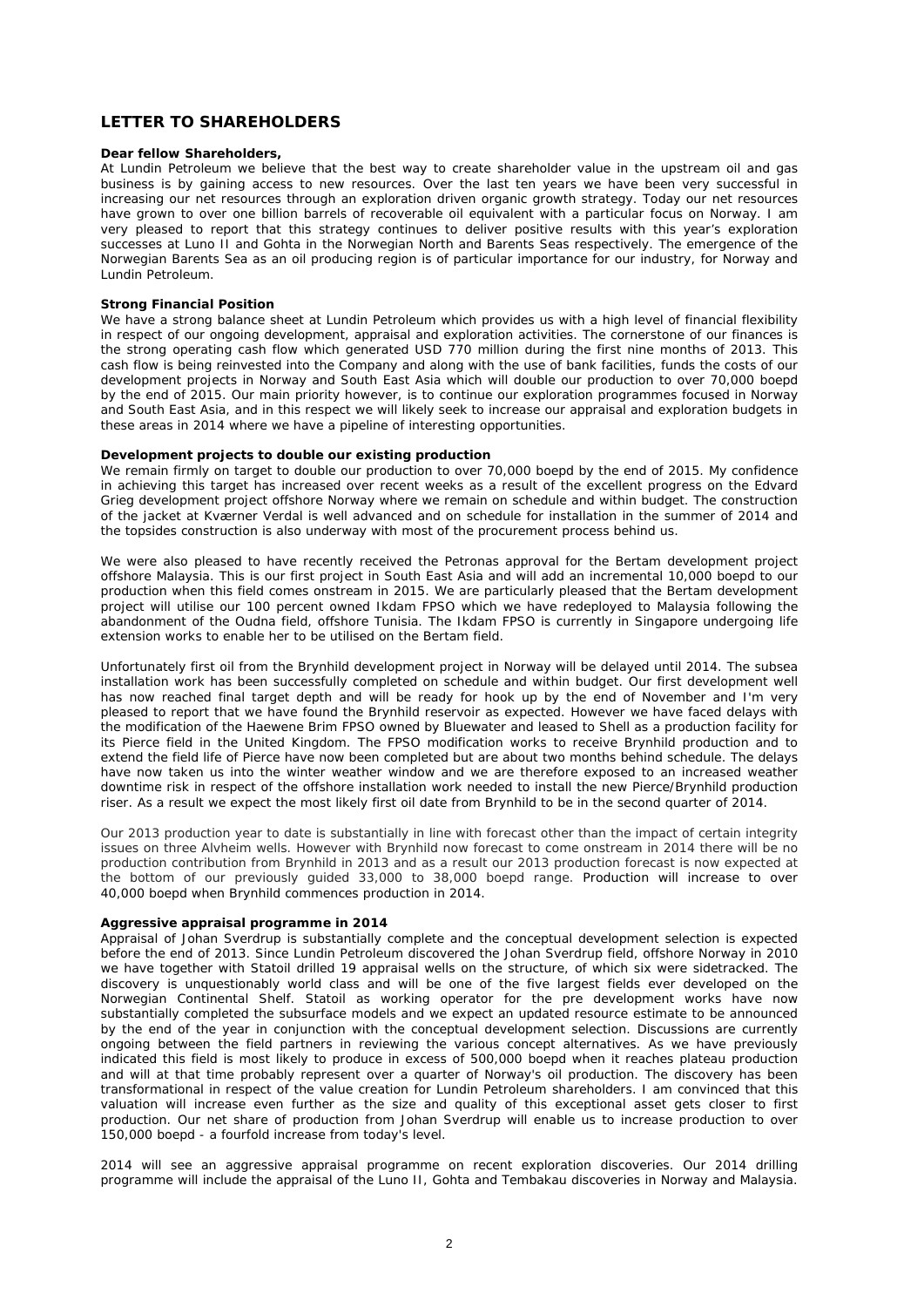I believe that this appraisal programme will result in all these three projects achieving commerciality and the consequent booking of reserves.

#### **Expanding exploration programme**

We have announced a 2014 exploration drilling programme which shows a continued high level of investment in Norway and Malaysia.

Up to the end of 2014 our exploration drilling programme includes the drilling of at least ten exploration wells in Norway and Malaysia. Today we are the most active exploration company in Norway behind Statoil, and in recent years have certainly been the most successful. This level of activity will continue in 2014 with major exploration drilling programme focusing on our core areas of the Utsira High and Barents Sea as well as a few wells located in new areas. We believe that despite the successes in the Utsira High area with Johan Sverdrup, Edvard Grieg and Luno II the area still has the potential for further success and are particularly excited with the prospects for the ongoing Torvastad well and the Kopervik well to be drilled shortly.

We also believe that the recent oil discoveries in the Barents Sea by Statoil, OMV and ourselves are very important in relation to the future of the Barents Sea as an oil producing region. These recent discoveries proving different play concepts as well as the existence of different active oil source kitchens will in our opinion lead to further discoveries and the development of a production infrastructure in the area. Recent Norwegian licensing rounds have focused almost predominantly on the Barents Sea with a high level of industry interest which will lead to increased activity in the region. Lundin Petroleum has built up a large acreage position in the Barents Sea over the last few years and is well positioned to take advantage of this increased focus. We will be drilling further appraisal and exploration wells in the Barents Sea in 2014.

Exploration drilling will recommence in Malaysia in 2014 with a particular focus on the Sabah area, offshore East Malaysia. We have invested in new 3D acquisition programmes in this region on trend with old Shell oil discoveries and the results have identified some interesting prospectivity which will be drilled next year.

#### **I remain extremely positive regarding the prospects for our Company**

We continue to generate strong cash flow, we are well funded with lots of financial flexibility, we are on track to double our production from our development project pipeline by the end of 2015, recent discoveries are being appraised and will result in further reserve increases and Johan Sverdrup is simply a once in a lifetime discovery. Our exploration strategy continues to deliver positive results with our recent discoveries and I am confident this will continue looking at the quality of our 2014 programme.

We are perhaps starting to see light at the end of the tunnel in respect of the world economic situation following the problems in recent years. Growth is starting to reappear albeit slowly in respect of the developed world and it looks likely that Chinese growth rates have bottomed out. This has to be positive for commodity prices including oil. Nevertheless, it is worth noting that oil prices have remained well above USD 100 per barrel despite the recent extraordinary increase in domestic US shale oil production. It is very clear that without this US production increase the fragile political situation in the Middle East would have resulted in a very tight market. I remain positive on the prospects for oil prices in the medium to long term.

We recently announced that our Chief Financial Officer Geoff Turbott will be shortly stepping down from his position. I have worked with Geoff for the last 18 years over which he has been an integral and important part of our management team ensuring that we have been able to access the funding to grow our business and create shareholder value. I would like to thank Geoff for his contribution to our success story and wish him the very best for the future. I would also like to welcome Mike Nicholson to our management team in the role as Chief Financial Officer. Mike has done an excellent job over the last five years growing our South East Asian business and is one of a number of younger executives within our Company who have the capacity to assist us in taking Lundin Petroleum forward for many years to come.

Yours Sincerely,

C. Ashley Heppenstall President and CEO

Stockholm, 6 November 2013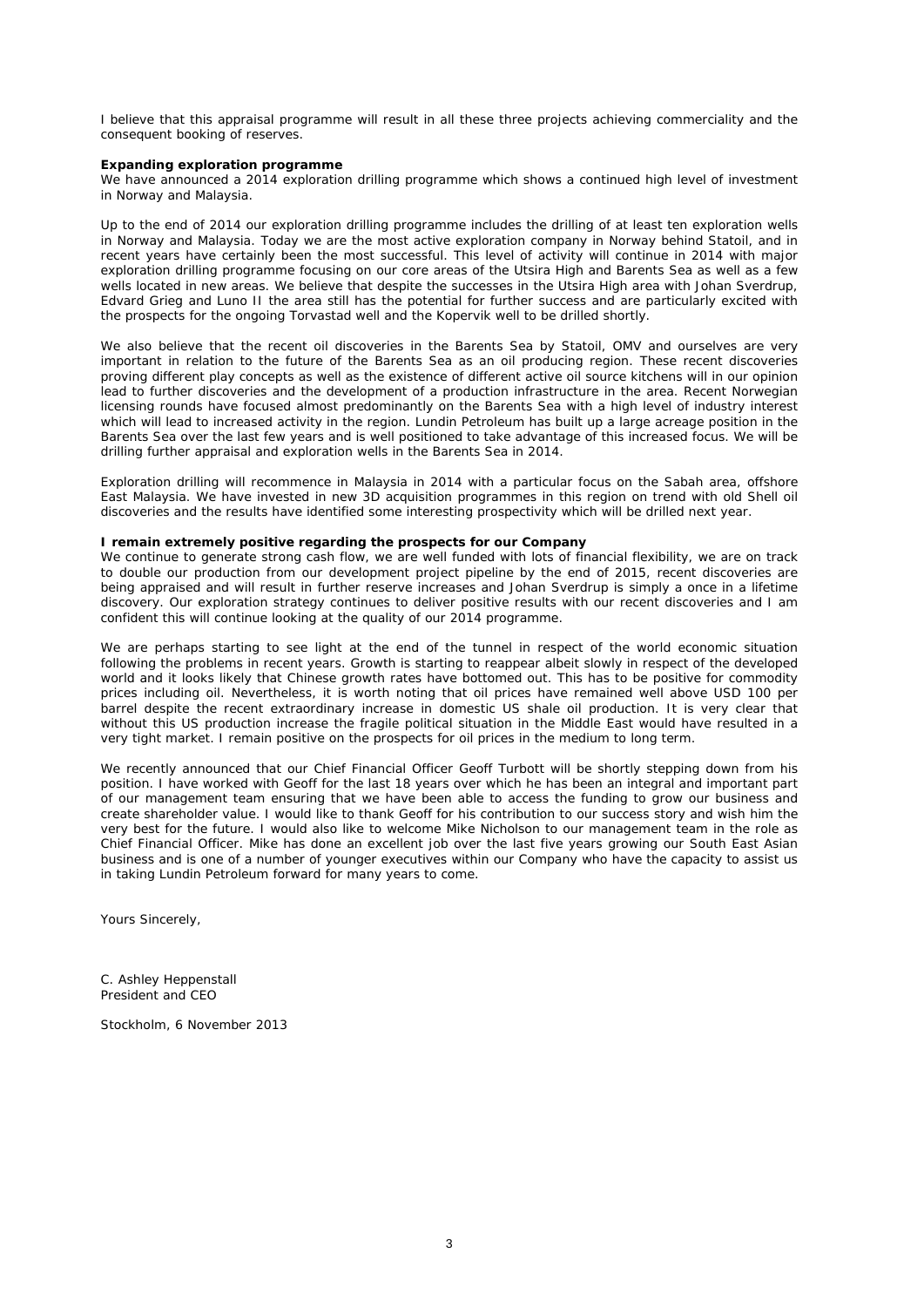### **OPERATIONAL REVIEW**

Lundin Petroleum has exploration and production assets focused upon two core areas, Norway and South East Asia, as well as in France, The Netherlands and Russia. Norway continues to represent the majority of Lundin Petroleum's operational activities with production during the first nine months 2013 accounting for 74 percent of total production and with 75 percent of Lundin Petroleum's total reserves as at the end of 2012.

#### **RESERVES AND RESOURCES**

Lundin Petroleum has 201.5 million barrels of oil equivalent (MMboe) of reserves as certified at the end of 2012. Lundin Petroleum also has a number of discovered oil and gas resources which classify as contingent resources and are not yet classified as reserves. The Johan Sverdrup field in Norway constitutes more than two thirds of the 923 MMboe<sup>1</sup> of Lundin Petroleum's best estimate contingent resources and will be moved to reserves following the finalisation of a unitisation agreement and the submission of a development plan expected at the end of 2014.

#### **PRODUCTION**

Production for the nine month period ended 30 September 2013 (reporting period) amounted to 33.3 thousand barrels of oil equivalent per day (Mboepd) (compared to 35.6 Mboepd over the same period in 2012) and was comprised as follows:

| Production                | 1 Jan 2013- | 1 Jul 2013- | 1 Jan 2012- | 1 Jul 2012- | 1 Jan 2012 - |
|---------------------------|-------------|-------------|-------------|-------------|--------------|
| in Mboepd                 | 30 Sep 2013 | 30 Sep 2013 | 30 Sep 2012 | 30 Sep 2012 | 31 Dec 2012  |
|                           | 9 months    | 3 months    | 9 months    | 3 months    | 12 months    |
| Crude oil                 |             |             |             |             |              |
| Norway                    | 21.1        | 18.3        | 23.4        | 23.4        | 23.3         |
| France                    | 2.8         | 3.0         | 2.9         | 2.8         | 2.8          |
| Russia                    | 2.4         | 2.2         | 2.7         | 2.7         | 2.7          |
| Tunisia                   |             | -           | 0.1         | -           | 0.1          |
| <b>Total crude oil</b>    | 26.3        | 23.5        | 29.1        | 28.9        | 28.9         |
| production                |             |             |             |             |              |
| Gas                       |             |             |             |             |              |
| Norway                    | 3.4         | 2.5         | 3.8         | 5.0         | 3.9          |
| <b>Netherlands</b>        | 2.0         | 1.8         | 1.9         | 1.9         | 1.9          |
| Indonesia                 | 1.6         | 1.6         | 0.8         | 0.8         | 1.0          |
| Total gas production      | 7.0         | 5.9         | 6.5         | 7.7         | 6.8          |
| <b>Total production</b>   |             |             |             |             |              |
| <b>Quantity in Mboe</b>   | 9,079.7     | 2.704.3     | 9.749.6     | 3,364.5     | 13,050.4     |
| <b>Quantity in Mboepd</b> | 33.3        | 29.4        | 35.6        | 36.6        | 35.7         |

### **NORWAY**

### **Production**

1

| Production<br>in Mboepd | Working<br>Interest<br>(WI) | 1 Jan 2013-<br>30 Sep 2013<br>9 months | 1 Jul 2013-<br>30 Sep 2013<br>3 months | 1 Jan 2012-<br>30 Sep 2012<br>9 months | 1 Jul 2012-<br>30 Sep 2012<br>3 months | 1 Jan $2012 -$<br>31 Dec 2012<br>12 months |
|-------------------------|-----------------------------|----------------------------------------|----------------------------------------|----------------------------------------|----------------------------------------|--------------------------------------------|
| Volund                  | 35%                         | 12.6                                   | 11.3                                   | 13.3                                   | 13.4                                   | 13.1                                       |
| Alvheim                 | 15%                         | 10.5                                   | 8.9                                    | 11.9                                   | 11.4                                   | 11.8                                       |
| Gaupe                   | 40%                         | 1.4                                    | 0.6                                    | 2.0                                    | 3.6                                    | 2.3                                        |
|                         |                             | 24.5                                   | 20.8                                   | 27.2                                   | 28.4                                   | 27.2                                       |

The Volund field production during the reporting period has exceeded forecast due to better than expected performance of the reservoir and the Alvheim FPSO uptime. An additional Volund development well was drilled in 2012 and put onstream early in 2013 resulting in Volund continuing to produce at close to full flowline capacity. The cost of operations, excluding project specific costs, for the Volund field during the reporting period was below USD 2.50 per barrel.

Notwithstanding the planned Alvheim FPSO shut-in during August 2013 the net production from the Alvheim field during the reporting period was below expectations. This was due to the shut-in of three production wells due to well integrity issues in two of the wells, both of which were shut-in during January 2013, and a flowline integrity issue in one of the wells which was shut-in in June 2013. The flowline integrity issue has been

 $1$  Includes mid point of the quided range for the PL501 part of Johan Sverdrup (range 800 – 1,800 MMboe, gross) and mid point of Statoil's guided range for the PL265 part of Johan Sverdrup (range 900 – 1,500 MMboe, gross) plus Geitungen (range 140 – 270 MMboe, gross).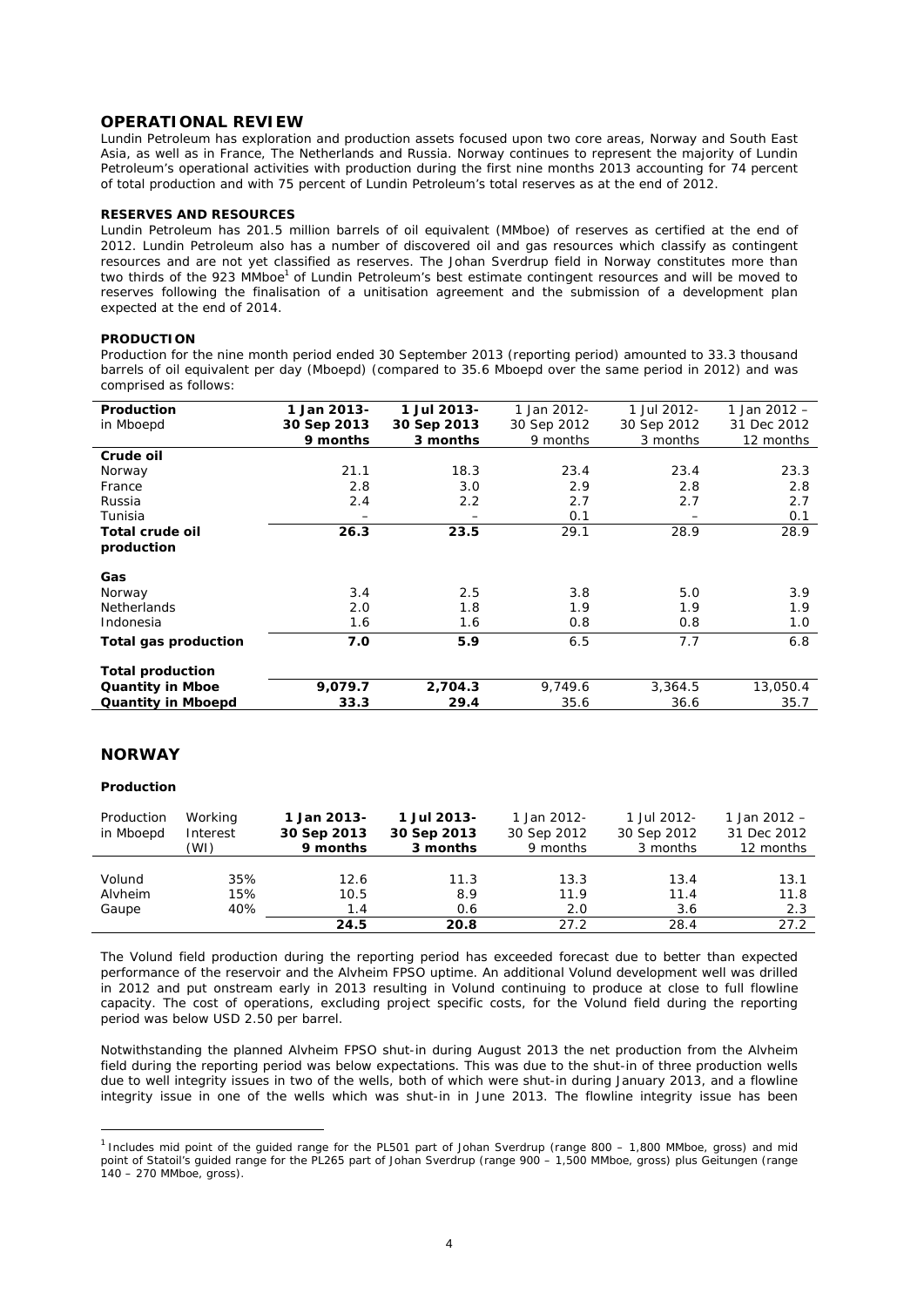resolved with the well coming back onstream in September 2013. The remaining two shut-in wells are scheduled to be worked over during the fourth quarter 2013 and brought back onstream in early 2014. Maintenance work on the Alvheim FPSO was successfully completed during the planned shut-in in August 2013. There was no production shut-in on the Alvheim vessel for the comparative period. The Alvheim FPSO uptime levels for the reporting period of close to 95 percent have had a positive impact on the Alvheim production. The cost of operations for the Alvheim field, excluding well intervention and other one-off related project work, was below USD 5.20 per barrel during the reporting period. The one-off well intervention work during 2013 is being recorded as cost of operations and is forecast to account for USD 1.70 of Lundin Petroleum's total cost of operations per barrel for the full year. A further three infill development wells are scheduled to be drilled on Alvheim in 2014 and 2015. In addition, one exploration well is planned to be drilled north of the main Alvheim field in 2014 targeting the North Kameleon prospect.

Production from the Gaupe field during the reporting period has been in line with expectations and the production shut-in during August 2013 for planned maintenance also progressed as expected with the field recommencing production in September 2013.

#### **Development**

| Licence      | Field               | WI  | <b>PDO Approval</b> | <b>Estimated</b><br>gross<br>2P reserves | production<br>First<br>expected | Gross plateau<br>production<br>rate expected |
|--------------|---------------------|-----|---------------------|------------------------------------------|---------------------------------|----------------------------------------------|
| <b>PL148</b> | Brynhild            | 90% | November 2011       | 23 MMboe                                 | Second quarter<br>2014          | 12.0 Mboepd                                  |
| <b>PL340</b> | Bøyla               | 15% | October 2012        | 22 MMboe                                 | Late 2014                       | 19.0 Mboepd                                  |
| <b>PL338</b> | <b>Edvard Grieg</b> | 50% | June 2012           | 186 MMboe                                | Late 2015                       | 100.0 Mboepd                                 |

### **Brynhild**

The Brynhild field installation of the subsea template and manifolds, as well as the installation of production and injection flow lines have been successfully completed. The drilling of the first of four development wells has reached final TD and the well found both the top of the reservoir and the quality of the reservoir as expected. The Haewene Brim FPSO, which will receive the crude oil from Brynhild, is owned by Bluewater and contracted to Shell, the operator of the Pierce field offshore United Kingdom. The FPSO arrived at the dry dock in Scotland in July 2013 for topside modification and life extension work. This work has progressed slower than expected with the FPSO vessel to leave the yard in the next few days, approximately two months behind schedule. Once the FPSO returns to the Pierce field location further installation and commissioning work needs to be completed including the installation of a new production riser. This work is dependent upon offshore weather conditions and therefore our best estimate of first oil from the Brynhild field is now the second quarter of 2014.

#### **Bøyla**

The Bøyla field will be developed as a 28 km subsea tie-back to the Alvheim FPSO with two production wells and one water injection well. Fabrication of the field's subsea structures has commenced and drilling of the three development wells is scheduled to take place in 2014 with the Transocean Winner rig.

#### **Edvard Grieg**

The development is progressing on schedule and on budget. Construction and engineering work on the jacket, topside and export pipelines is ongoing. First oil from the Edvard Grieg field is still expected in late 2015.

All the major contracts for the Edvard Grieg development have been awarded. Kværner has been awarded a contract covering engineering, procurement and construction of the jacket and the topsides for the platform and a contract has been awarded to Rowan Companies for a jack-up rig to drill the development wells. Saipem has been awarded the contract for marine installation. An appraisal well is planned to be drilled in the southeastern part of the Edvard Grieg reservoir in 2013 with potential to increase reserves and optimise the location of the Edvard Grieg development wells. During the reporting period, a plan for installation and operation (PIO) has been submitted to the Ministry of Petroleum and Energy for the 43 km long Edvard Grieg oil pipeline and in October 2013 a PIO was also submitted for the 94 km long Edvard Grieg gas pipeline. The pipelines will be jointly owned by the licence partners in Edvard Grieg PL338 and Ivar Aasen PL001B/PL028B/PL242 with Lundin Petroleum having an ownership of 30 percent in the oil pipeline and 20 percent in the gas pipeline. Statoil will be the operator of the pipelines. The oil pipeline will be tied-into the Grane oil pipeline and the gas pipeline will be tied-in to the Sage Beryl gas system in the United Kingdom. Installment of the pipelines will be carried out in the summer of 2014.

The Edvard Grieg development plan incorporates the provision for the coordinated development solution with the nearby Ivar Aasen field (formerly Draupne) located in PL001B and operated by Det norske oljeselskap ASA. The Ivar Aasen development plan was approved by the Norwegian authorities during the first quarter of 2013.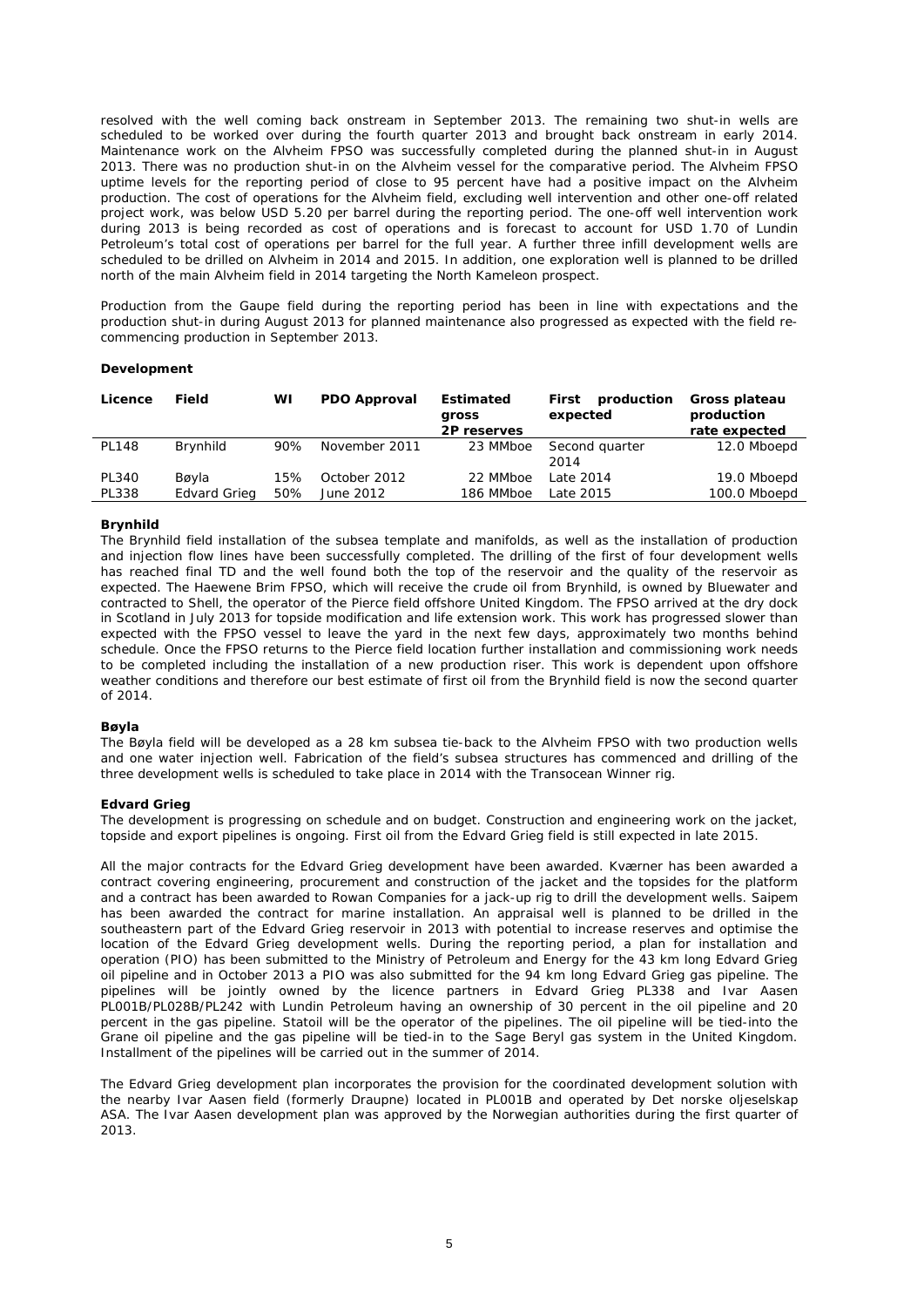#### **Appraisal**

#### **Johan Sverdrup**

Lundin Petroleum discovered the Avaldsnes field in PL501 (WI 40%) in 2010. In 2011, Statoil made the Aldous Major South discovery on the neighbouring PL265 (WI 10%). Following appraisal drilling, it was determined that the discoveries were connected and in January 2012 the combined discovery was renamed Johan Sverdrup. An appraisal programme is ongoing to define the recoverable resource and assist with the development planning strategy.

A total of 19 wells have now been drilled on the Johan Sverdrup field and the appraisal campaign is now substantially complete. Statoil, the pre-unit operator of the field, is anticipated to release updated resource estimates for the field towards the end of 2013 in conjunction with a concept development selection.

All parties in PL501 and PL265 have agreed a timetable for the Johan Sverdrup field with a development concept selection to be made by the fourth quarter of 2013, a plan of development to be submitted by the fourth quarter of 2014 and first oil production to commence by the end of 2018.

During the reporting period seven appraisal wells have been completed.

In July 2013, the appraisal well 16/2-17S and the exploration sidetrack 16/2-17B drilled on the eastern and western side respectively of the boundary fault on PL265, were successfully completed. The appraisal well, which was drilled on the Fault Margin location, encountered an 82 metre gross column of oil bearing good quality Jurassic reservoir sequence and confirming the extension of good Jurassic reservoir close to the Fault Margin. The well was production tested from two zones and achieved a flow rate of 1,500 barrels of oil per day (bopd) from the lower sandstone layers with interbedded shales and 5,900 bopd from the upper zone with excellent quality Jurassic sandstones. The exploration sidetrack well 16/2-17B was drilled 800 metres to the west of the main fault and encountered tight basement with no presence of reservoir.

In July 2013, the appraisal well 16/3-6, which is the tenth well drilled on Johan Sverdrup in PL501, was successfully drilled on the eastern flank of the Johan Sverdrup field. The well encountered excellent upper Jurassic Draupne sandstone with a gross reservoir section of 24 metres with 11.5 metres being above the oil water contact (OWC), which was encountered at 1,926 metres below MSL.

The exploration well 16/2-18S, targeting the Cliffhanger North prospect, was completed in August 2013. The well was targeting new volume to the west of the main bounding fault for Johan Sverdrup field on PL265 but failed to encounter the targeted Jurassic reservoir. A 15 metre oil zone was encountered in weathered and fractured granitic basement with poor production characteristics. The oil is not in communication with the Johan Sverdrup discovery. The well was plugged and abandoned.

In September 2013, the appraisal well 16/5-4 on the extreme southwestern part of Johan Sverdrup in PL501 was successfully completed. The well, which was drilled approximately 3 km from the nearest appraisal well 16/5-3 on PL502, encountered a 6 metre oil-filled reservoir section of excellent quality late Jurassic sands with a high net to gross ratio. The top of the reservoir was encountered 16 metres above the regional oil water contact of 1,922 metres below the MSL.

The following table outlines the drilled wells on Johan Sverdrup in 2013.

| 2013 appraisal well programme on Johan Sverdrup |                     |     |                                       |                   |                            |                                                                          |  |  |
|-------------------------------------------------|---------------------|-----|---------------------------------------|-------------------|----------------------------|--------------------------------------------------------------------------|--|--|
| Licence                                         | Operator            | WI  | Well                                  | <b>Spud Date</b>  | <b>Gross oil</b><br>column | Result                                                                   |  |  |
| PL501                                           | Lundin<br>Petroleum | 40% | $16/2 - 16aAT2$                       | December<br>2012  | 30 <sub>m</sub>            | Successfully completed<br>February 2013                                  |  |  |
| <b>PL501</b>                                    | Lundin<br>Petroleum | 40% | $16/3-5$                              | January 2013      | 30 <sub>m</sub>            | Successfully completed<br>March 2013, Drill Stem<br>Test (DST) completed |  |  |
| <b>PL502</b>                                    | Statoil             | 0%  | $16/5 - 3$                            | February 2013     | 13.5m                      | Successfully completed<br>March 2013                                     |  |  |
| PL265                                           | Statoil             | 10% | $16/2 - 17S$                          | <b>March 2013</b> | 82m                        | Successfully completed<br>June 2013, 2 DST<br>completed                  |  |  |
| PL501                                           | Lundin<br>Petroleum | 40% | $16/2 - 21$                           | May 2013          | 12 <sub>m</sub>            | Successfully completed<br>June 2013                                      |  |  |
| PL501                                           | Lundin<br>Petroleum | 40% | $16/3-6$                              | June 2013         | 11.5m                      | Successfully completed<br><b>July 2013</b>                               |  |  |
| PL265                                           | Statoil             | 10% | $16/2 - 18S$<br>Cliffhanger,<br>North | <b>July 2013</b>  | 0 <sub>m</sub>             | Completed in August 2013                                                 |  |  |
| PL501                                           | Lundin<br>Petroleum | 40% | $16/5 - 4$                            | August 2013       | 6 <sub>m</sub>             | Successfully completed in<br>September 2013                              |  |  |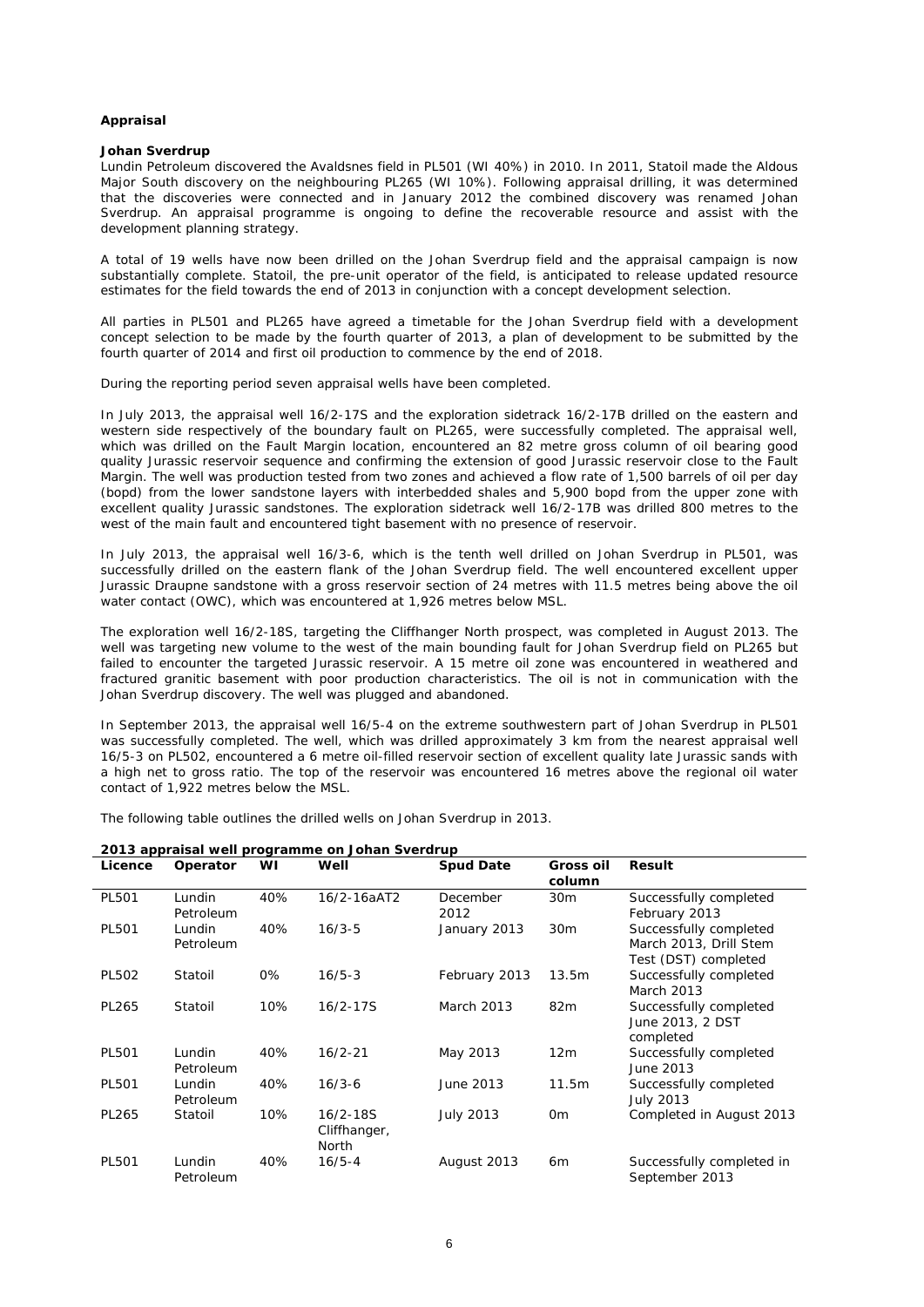| <b>PL501</b> | ∟undin    | 40% | $16/3 - 7$ | October 2013 | Drilling ongoing |
|--------------|-----------|-----|------------|--------------|------------------|
|              | Petroleum |     |            |              |                  |

The partners on PL501 have agreed to drill one additional appraisal well on Johan Sverdrup in early 2014 on the Crestal high between wells 16/2-6, 16/2-7 and 16/3-4. The Crestal high well will be drilled by the Bredford Dolphin rig. The partners on PL265 have agreed to drill on additional appraisal well on Johan Sverdrup in 2014 to the north of the Geitungen discovery well 16/2-12.

#### **Exploration**

Seven exploration wells have been completed in Norway in 2013 and one exploration well is currently drilling offshore Norway.

|                     |             | 2013 exploration well programme |                |     |                |                         |
|---------------------|-------------|---------------------------------|----------------|-----|----------------|-------------------------|
| Licence             | Well        | <b>Spud Date</b>                | <b>Target</b>  | WI  | Operator       | Result                  |
| <b>Southern NCS</b> |             |                                 |                |     |                |                         |
| <b>PL453S</b>       | $8/5 - 1$   | January 2013                    | Ogna           | 35% | Lundin         | Dry                     |
|                     |             |                                 |                |     | Petroleum      |                         |
| <b>PL495</b>        | $7/4 - 3$   | April 2013                      | Carlsberg      | 60% | Lundin         | Dry                     |
|                     |             |                                 |                |     | Petroleum      |                         |
| <b>Utsira High</b>  |             |                                 |                |     |                |                         |
| PL338               | $16/1 - 17$ | February 2013                   | Jorvik         | 50% | Lundin         | Oil discovery - non-    |
|                     |             |                                 |                |     | Petroleum      | commercial              |
| PL359               | $16/4 - 6S$ | April 2013                      | Luno II        | 40% | Lundin         | Oil discovery - gross   |
|                     |             |                                 |                |     | Petroleum      | contingent resources    |
|                     |             |                                 |                |     |                | $25 - 120$ MMboe        |
| PL501               | $16/2 - 20$ | 03 2013                         | Torvastad      | 40% | Lundin         | Drilling ongoing        |
|                     |             |                                 |                |     | Petroleum      |                         |
| <b>PL544</b>        |             | <b>July 2013</b>                | <b>Biotitt</b> | 40% | Lundin         | Dry                     |
|                     |             |                                 |                |     | Petroleum      |                         |
| <b>PL625</b>        |             | Q4 2013/                        | Kopervik       | 40% | Lundin         |                         |
|                     |             | Q1 2014                         |                |     | Petroleum      |                         |
| <b>Utgard High</b>  |             |                                 |                |     |                |                         |
| PL330               |             | June 2013                       | Sverdrup       | 30% | <b>RWE Dea</b> | Dry                     |
| <b>Barents Sea</b>  |             |                                 |                |     |                |                         |
| <b>PL492</b>        |             | <b>July 2013</b>                | Gohta          | 40% | Lundin         | Oil and Gas discovery - |
|                     |             |                                 |                |     | Petroleum      | gross contingent        |
|                     |             |                                 |                |     |                | resources $105 - 235$   |
|                     |             |                                 |                |     |                | MMboe                   |
| PL659               |             | Q4 2013                         | Langlitinden   | 20% | Det norske     |                         |
|                     |             |                                 |                |     | oljeselskap    |                         |

The completion of the well 16/4-6S targeting the Luno II prospect in PL359 (WI 40%) was announced in May 2013 as an oil discovery. The well was drilled on the southwestern flank of the Utsira High approximately 15 km south of the Edvard Grieg field. Lundin Petroleum estimates that the Luno II discovery contains gross contingent resources of 25 to 120 MMboe. Immediately north of the Luno II discovery a separate prospect, Luno II North, has been mapped and is estimated to contain gross prospective resources of 10 to 40 MMboe. The Luno II discovery is likely to extend into PL410 (WI 70%) to the east of the discovery well and this potential extension will be appraised during the fourth quarter of 2013. A second Luno II appraisal well will be drilled on PL359 during the first quarter of 2014. The Luno II North prospect on PL359 is likely to also be drilled during 2014 and will also target the 23 MMboe Fignon Miocene exploration prospect.

In August 2013, the Biotitt exploration well on PL544 (WI 40%) was completed as a dry hole. The well encountered in excess of 100 metres of good quality Jurassic and Triassic reservoir sands but the sands were water bearing.

In September 2013 Lundin Petroleum announced a significant oil and gas discovery in the Barents Sea called Gohta. Well 7120/1-3, drilled on PL492 (WI 40%) approximately 35 km north of the Snøhvit field, encountered a 100 metre gross hydrocarbon column in Permo-Carboniferous carbonate reservoir of which the top 25 metres consisted of gas. The well was production tested and achieved a better than expected flow rate of 4,300 bopd through a 44/64" choke with a gas to oil ratio of 1,040 scf/bbl, confirming good production properties from the reservoir. The Gohta discovery is estimated to contain gross contingent resources of 105 to 235 MMboe.

The Gohta discovery is likely sourced from a local Triassic oil kitchen which upgrades other prospects on PL492 and adjoining acreage PL609 (WI 40%) to the north. One appraisal well will be drilled on Gohta and one exploration well on the Alta prospect on PL609 in 2014. In addition the Langlitinden prospect, operated by Det norske olieselskap, on PL659 (WI 20%) located to the south east of the Loppa High in the Barents Sea is expected to spud in December 2013, targeting gross prospective resources of 220 MMboe.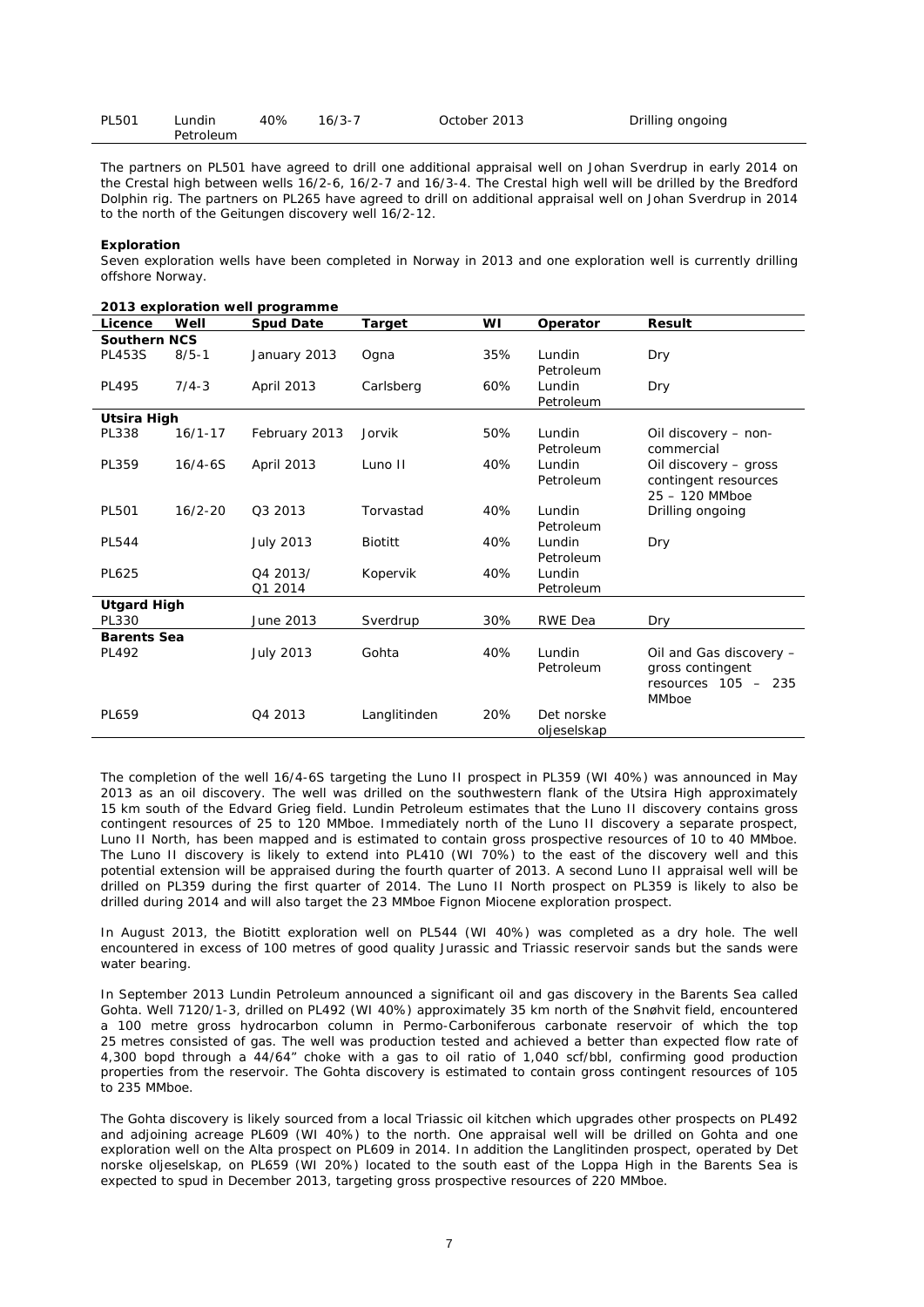In October well 6608/2-1S drilled on PL330 (WI 30%) and operated by RWE Dea Norge AS was announced as a dry hole. The well was targeting Jurassic sandstones in the Sverdrup prospect (not to be confused with the Johan Sverdrup discovery in the North Sea) in the northern Norwegian Sea. The well encountered an active petroleum system but failed to encounter any reservoir and was plugged and abandoned.

The Torvastad prospect on PL501 on the Utsira High is currently drilling. If Torvastad is successful it could prove to be a northerly extension of the Johan Sverdrup discovery on PL501. The Kopervik prospect in PL625 (WI 40%) in the northern part of the Utsira High will be spudded in late 2013 or early 2014.

Lundin Petroleum plans to drill at least eight exploration wells in Norway before the end of 2014. In addition to the Kopervik, Alta, Langlitinden, Luno II/Fignon and North Kameleon exploration wells further wells will be drilled on the Storm, Lindarormen and Vollgrav prospects. The Storm prospect on PL555 (WI 60%), located in the northern North Sea, is planned to be drilled during the first quarter 2014. In the second half of 2014 the Lindarormen well on PL584 (WI 60%) will be drilled in the Norwegian Sea to the south of the Asgard field and to the southwest of the Draugen field. Also in the second half of 2014 the Vollgrav well on PL631 (Wi 60%) will be drilled in the northern North Sea between the Statfjord and Gullfaks fields.

#### **Licence awards and relinquishments**

Licences PL409, PL505 and PL563 are in the process of being relinquished and the associated costs were expensed in the third quarter of 2013.

### **CONTINENTAL EUROPE**

#### **Production**

| Production<br>in Mboepd                                      | WI                                     | 1 Jan 2013-<br>30 Sep 2013<br>9 months | 1 Jul 2013-<br>30 Sep 2013<br>3 months | 1 Jan 2012-<br>30 Sep 2012<br>9 months | 1 Jul 2012-<br>30 Sep 2012<br>3 months | 1 Jan 2012 $-$<br>31 Dec 2012<br>12 months |
|--------------------------------------------------------------|----------------------------------------|----------------------------------------|----------------------------------------|----------------------------------------|----------------------------------------|--------------------------------------------|
| France<br>- Paris Basin<br>- Aquitaine<br><b>Netherlands</b> | $100\%$ <sup>1</sup><br>50%<br>Various | 2.4<br>0.4<br>2.0                      | 2.6<br>0.4<br>1.8                      | 2.4<br>0.5<br>1.9                      | 2.3<br>0.5<br>1.9                      | 2.3<br>0.5<br>1.9                          |
|                                                              |                                        | 4.8                                    | 4.8                                    | 4.8                                    | 4.7                                    | 4.7                                        |

<sup>1</sup> Working interest in the Dommartin Lettree field 42.5 percent

#### **France**

Production from France during the reporting period has been stable with good production from the Grandville field in the Paris Basin which continues to ramp up production from increased water injection capacity and a higher well stock, offset by a production underperformance from certain Aquitaine Basin fields related to various, non-reservoir related, mechanical failures. The Nettancourt exploration well has been delayed and is now planned to be drilled in 2014.

#### **The Netherlands**

Production from the Netherlands has been in line with the forecast during the reporting period.

Lundin Petroleum is participating in one exploration well onshore Netherlands in 2013 on the Lambertschaag-2 prospect in the Slootdorp licence (WI 7.23%). Four exploration wells are planned to be drilled during 2014, one onshore on the Leeuwarden licence (WI 7.2325%) and two on the Slootdorp licence (WI 7.23%). One offshore exploration well is planned to be drilled on the E17 licence (WI 1.20%).

## **SOUTH EAST ASIA**

#### **Malaysia**

The Bertam oil field, offshore Peninsular Malaysia received development approval from Petronas in October 2013 with first oil expected in 2015. Lundin Petroleum is planning to drill three exploration and appraisal wells in Malaysia in 2014.

#### *Offshore, Peninsular Malaysia*

Lundin Petroleum holds four licences offshore Peninsular Malaysia with a 75 percent operated working interest in PM307, a 35 percent operated working interest in PM308A, a 75 percent operated working interest in PM308B and a 85 percent operated working interest in PM319. Block PM307 contains one oil field called Bertam and one gas discovery called Tembakau.

A field development plan for the Bertam field on Block PM307 (WI 75%) has been approved by Petronas and development has commenced. The Bertam field will be developed using a 20 slot Wellhead Platform adjacent to the spread moored Ikdam FPSO which is owned 100 percent by Lundin Petroleum. The subsurface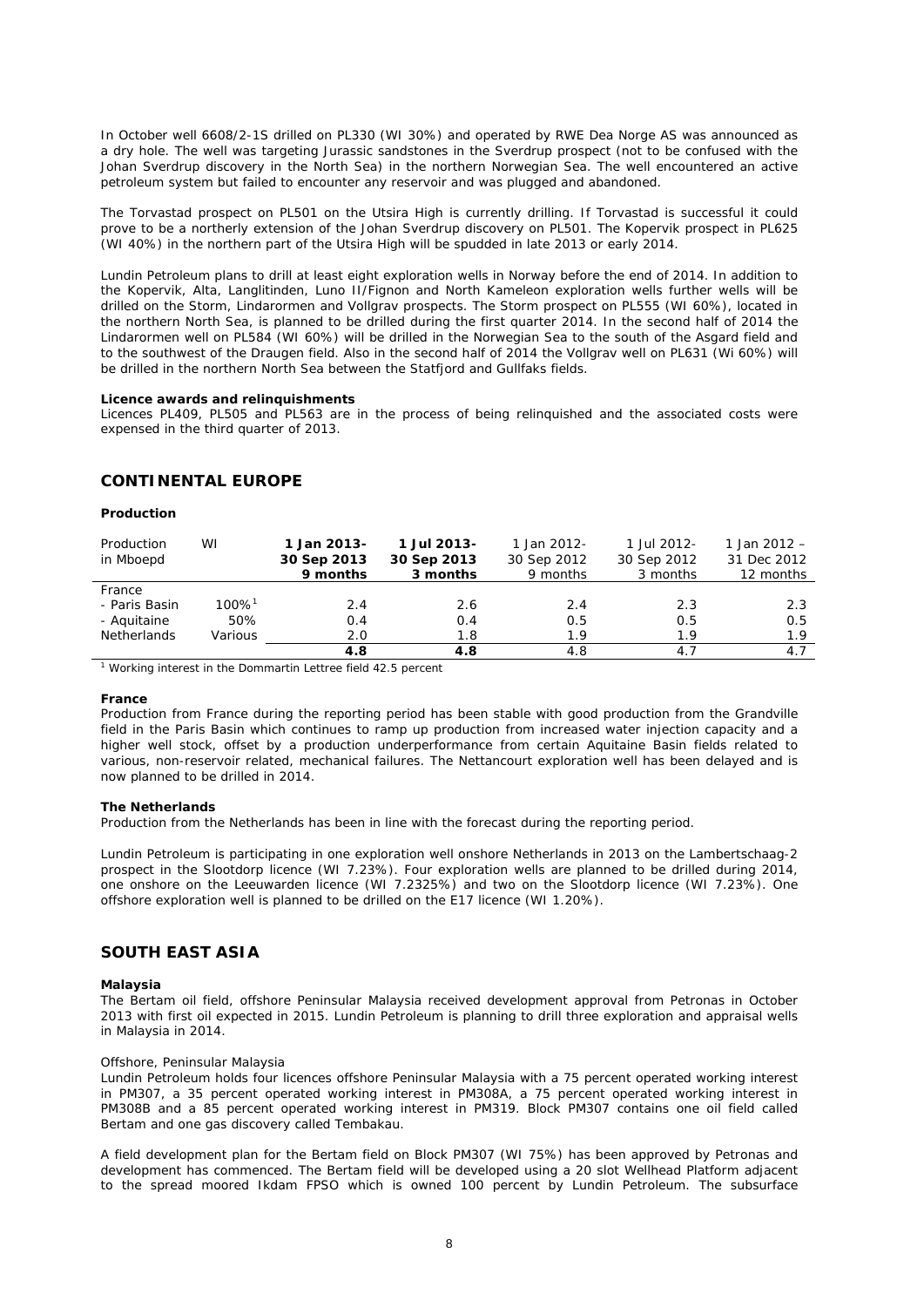development concept consists of 13 horizontal wells and one deviated well completed with Electric Submersible Pumps (ESP's). The FPSO life extension work contract has been placed with Keppels Shipyard and work is ongoing in Singapore. Development drilling is planned to commence during the summer of 2014. The total gross capital investment associated with the Bertam field development, excluding any FPSO related costs, is estimated at approximately MUSD 400.

The Bertam field contains gross reserves of 17 MMboe and is scheduled to commence first oil in 2015 with a gross plateau rate of 15,000 bopd.

A 3D seismic acquisition programme over the northern part of Block PM307 and the southern part of Block PM319 (WI 85%) was completed during the reporting period and processing of the seismic is ongoing. The Tembakau gas discovery made in 2012, with gross best estimate contingent resources of 306 billion cubic feet (bcf) will be appraised as part of the next offshore Peninsular Malaysia drilling campaign to commence in 2014.

Block PM308A (WI 35%) contains the Janglau, Rhu and Ara oil discoveries.

#### *East Malaysia, offshore Sabah*

Lundin Petroleum holds two licences offshore Sabah in east Malaysia with a 75 percent operated working interest in Block SB303 and a 42.5 percent operated working interest in Block SB307/308. Block SB303 contains four gas discoveries containing a gross best estimate contingent resource of 347 (bcf).

Lundin Petroleum continues to evaluate the potential for commercialisation of the Berangan, Tarap, Cempulut and Titik Terang gas discoveries in Block SB303, most likely through a cluster development. Seismic processing of the 500 km<sup>2</sup> Emerald 3D survey on SB307 has been completed and two prospects, Maligan and Kitabu, within the Emerald 3D area are planned to be drilled in 2014. An additional 500 km<sup>2</sup> 3D seismic acquisition referenced as the Francis 3D, on SB307/308 was completed at the end of the July 2013 and processing of the seismic is scheduled to be completed in the first half of 2014.

#### **Indonesia**

Lundin Petroleum's assets in Indonesia are located in the Natuna Sea and offshore northeastern Indonesia and onshore south Sumatra. The Indonesian assets consist of approximately 24,750 km² of exploration acreage and one producing field onshore Sumatra.

### **Production**

| Production<br>in Mboepd | WI    | 1 Jan 2013-<br>30 Sep 2013<br>9 months | 1 Jul 2013-<br>30 Sep 2013<br>3 months | 1 Jan 2012-<br>30 Sep 2012<br>9 months | 1 Jul 2012-<br>30 Sep 2012<br>3 months | 1 Jan 2012 $-$<br>31 Dec 2012<br>12 months |
|-------------------------|-------|----------------------------------------|----------------------------------------|----------------------------------------|----------------------------------------|--------------------------------------------|
| Singa                   | 25.9% | 1.6                                    | 1.6                                    | 0.8                                    | 0.8                                    | 1.0                                        |

The production for the reporting period increased compared to the same period last year following wellhead repairs on the Singa field.

#### **Exploration**

#### *Baronang/Cakalang*

Exploration drilling on the Baronang Block (WI 90%) is planned to commence in the fourth quarter of 2013 with a well and a sidetrack targeting the Balqis and Boni prospects with estimated gross prospective resources of 47 MMboe and 55 MMboe respectively. The jack-up rig Hakuryu 11, owned by JDC, has been contracted for the purpose of drilling the well and the sidetrack.

#### *Gurita*

Following the completion of the interpretation of the 3D seismic acquisition of 950 km² acquired in 2012, the Gloria A prospect has been identified as the targeted prospect for the 2013 exploration well on the Gurita Block (WI 90%). The Gloria A prospect, which is estimated to contain gross 25 MMboe of prospective resources, is a fault-dip closure on the south flank of the Jemaja High, with stacked closures at multiple levels for Oligocene aged fluvial and alluvial sands which have been proven in many wells in the Natuna Basin. The Gloria A prospect is scheduled to be drilled in 2013 immediately following the completion of the drilling of the Balqis and Boni prospects on the Baronang Production Sharing Contract (PSC).

#### *South Sokang*

A 3D seismic acquisition programme of 1,000 km² has been completed on the South Sokang Block (WI 60%) during the reporting period. The seismic processing and interpretation is schedule to be completed in the first half of 2014.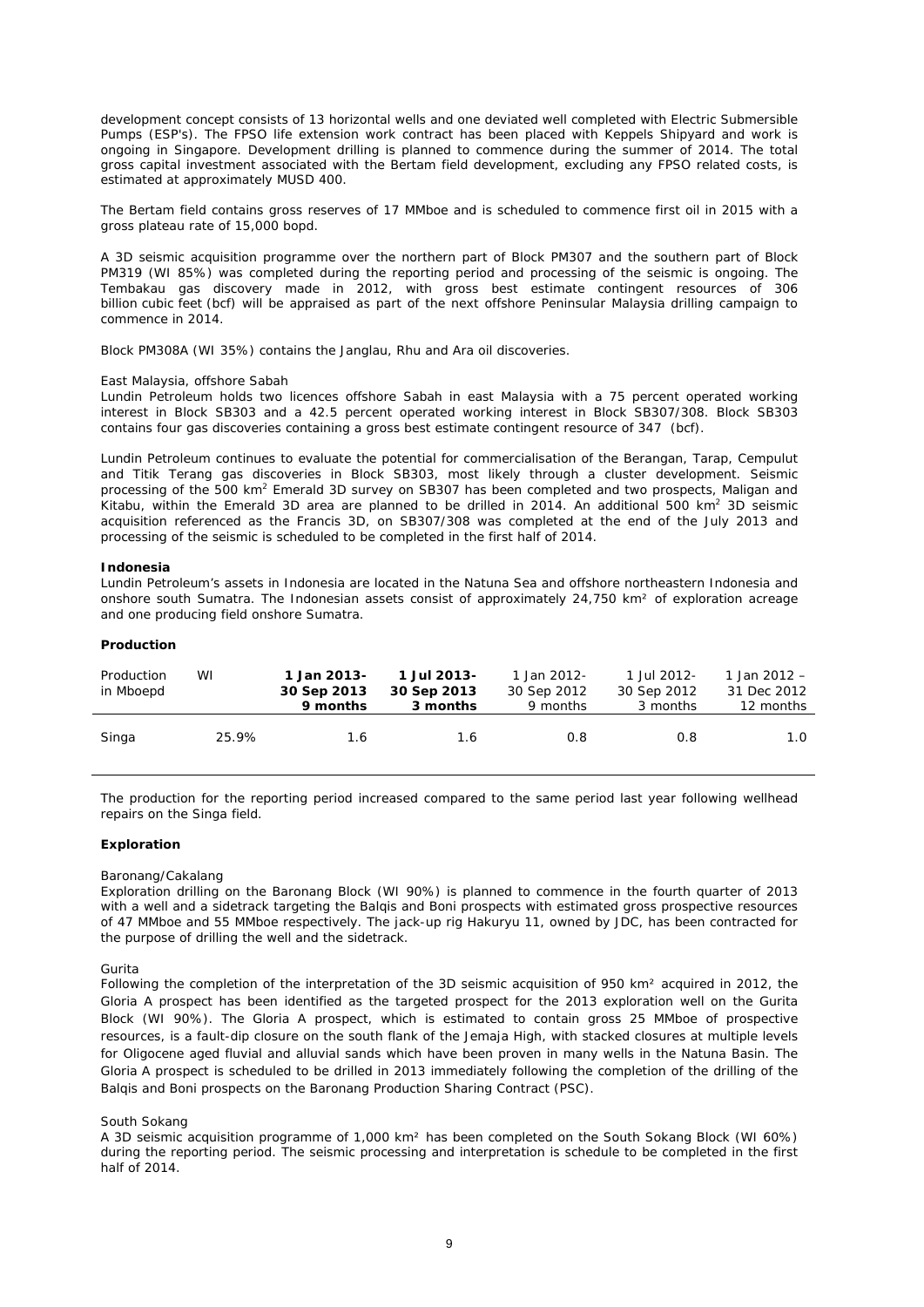#### *Cendrawasih*

In July 2013, Lundin Petroleum announced that it has signed a new PSC with SKKMigas whereby Lundin Petroleum will swap its Sareba Block with a new Block called the Cendrawasih VII Block (WI 100%) offshore northeastern Indonesia.

#### *Licence farm-out*

During the reporting period, Lundin Petroleum completed the previously announced farm-out agreements with Nido Petroleum Limited (Nido) whereby Nido has acquired a 10 percent interest in the Baronang, Cakalang and Gurita PSCs in return for paying their pro-rata share of back costs and a disproportionate share of the exploration costs associated with the drilling of the Baronang and Gurita wells. Nido also has an option to increase its participating interest in all three PSCs with up to an additional 10 percent on the same terms. The option expires once the drilling campaign commences.

## **OTHER AREAS**

#### **Russia**

#### **Production**

| Production<br>in Mboepd  | W١  | 1 Jan 2013-<br>30 Sep 2013<br>9 months | 1 Jul 2013-<br>30 Sep 2013<br>3 months | 1 Jan 2012-<br>30 Sep 2012<br>9 months | 1 Jul 2012-<br>30 Sep 2012<br>3 months | 1 Jan 2012 $-$<br>31 Dec 2012<br>12 months |
|--------------------------|-----|----------------------------------------|----------------------------------------|----------------------------------------|----------------------------------------|--------------------------------------------|
| Onshore Komi<br>Republic | 50% | 2.4                                    | 2.2                                    | 2.7                                    | 2.7                                    | 2.7                                        |

#### *Lagansky Block*

In the Lagansky Block (WI 70%) in the northern Caspian a major oil discovery, Morskaya, was made in 2008 and is estimated to contain gross best estimate contingent resources of 157 MMboe. The discovery is deemed to be strategic by the Russian Government, due to its offshore location, under the Foreign Strategic Investment Law (FSIL) and thus requiring a majority Russian state ownership in the Block. In October 2013 Lundin Petroleum announced a Heads of Agreement with Rosneft whereby Rosneft will acquire a 51 percent shareholding in LLC PetroResurs which owns a 100 percent interest in the Lagansky Block. Rosneft's consideration in return for the 51 percent equity stake relates to historical spending on the Block and will be paid to Lundin Petroleum and Gunvor through a deferred payment mechanism. Following the completion of this transaction Lundin Petroleum will have a 34.3 percent effective interest in the Lagansky Block.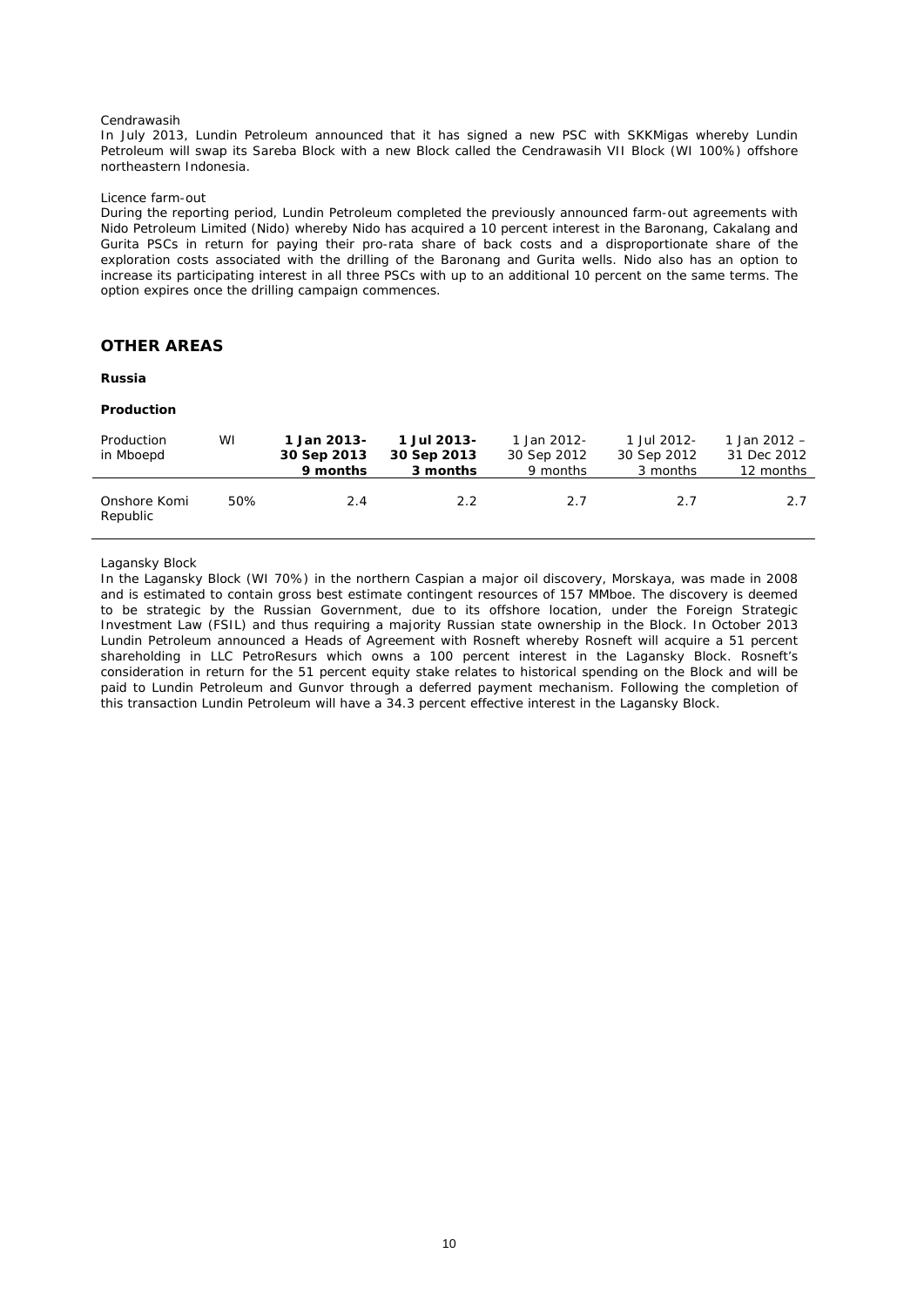### **FINANCIAL REVIEW**

### **Result**

The net result for the nine month period ended 30 September 2013 amounted to MUSD 49.9 (MUSD 156.6). The net result attributable to shareholders of the Parent Company for the reporting period amounted to MUSD 53.9 (MUSD 159.7) representing earnings per share of USD 0.17 (USD 0.51).

Earnings before interest, tax, depletion and amortisation (EBITDA) for the reporting period amounted to MUSD 742.3 (MUSD 854.3) representing EBITDA per share of USD 2.39 (USD 2.75). Operating cash flow for the reporting period amounted to MUSD 770.8 (MUSD 594.0) representing operating cash flow per share of USD 2.49 (USD 1.91).

#### **Changes in the Group**

There are no significant changes to the Group for the reporting period.

#### **Revenue**

Revenue for the reporting period amounted to MUSD 907.6 (MUSD 1,028.9) and comprised of net sales of oil and gas, change in under/over lift position and other revenue as detailed in Note 1. From 1 January 2013, the change in under/over lift position is reported in revenue as stated in the Accounting Policies section below. The comparatives have also been restated for this change.

Net sales of oil and gas for the reporting period amounted to MUSD 932.9 (MUSD 982.2). The average price achieved by Lundin Petroleum for a barrel of oil equivalent amounted to USD 98.32 (USD 101.21) and is detailed in the following table. The average Dated Brent price for the reporting period amounted to USD 108.46 (USD 112.21) per barrel. The Alvheim and Volund field crude cargoes sold during the reporting period represented 79 percent (76 percent) of the total crude volumes sold and averaged over USD 3.00 per barrel over Dated Brent for the pricing period for each lifting.

Net sales of oil and gas for the reporting period are detailed in Note 3 and were comprised as follows:

| <b>Sales</b><br>Average price per boe expressed in<br><b>USD</b> | 1 Jan 2013-<br>30 Sep 2013<br>9 months | 1 Jul 2013-<br>30 Sep 2013<br>3 months | 1 Jan 2012-<br>30 Sep 2012<br>9 months | 1 Jul 2012-<br>30 Sep 2012<br>3 months | 1 Jan 2012-<br>31 Dec 2012<br>12 months |
|------------------------------------------------------------------|----------------------------------------|----------------------------------------|----------------------------------------|----------------------------------------|-----------------------------------------|
| <b>Crude oil sales</b>                                           |                                        |                                        |                                        |                                        |                                         |
| Norway                                                           |                                        |                                        |                                        |                                        |                                         |
| - Quantity in Mboe                                               | 6,079.7                                | 2,138.2                                | 6,210.7                                | 2,001.7                                | 8,270.1                                 |
| - Average price per boe                                          | 111.34                                 | 112.31                                 | 115.60                                 | 113.57                                 | 115.29                                  |
| France                                                           |                                        |                                        |                                        |                                        |                                         |
| - Quantity in Mboe                                               | 797.4                                  | 363.9                                  | 703.2                                  | 211.0                                  | 1,041.1                                 |
| - Average price per boe                                          | 106.60                                 | 108.67                                 | 111.22                                 | 111.62                                 | 110.44                                  |
| <b>Netherlands</b>                                               |                                        |                                        |                                        |                                        |                                         |
| - Quantity in Mboe                                               | 1.2                                    |                                        | 1.2                                    |                                        | 1.7                                     |
| - Average price per boe                                          | 97.34                                  |                                        | 99.47                                  |                                        | 100.09                                  |
| Russia                                                           |                                        |                                        |                                        |                                        |                                         |
| - Quantity in Mboe                                               | 634.6                                  | 196.3                                  | 756.2                                  | 246.4                                  | 981.6                                   |
| - Average price per boe                                          | 78.26                                  | 81.27                                  | 76.70                                  | 75.75                                  | 77.23                                   |
| <b>Tunisia</b>                                                   |                                        |                                        |                                        |                                        |                                         |
| - Quantity in Mboe                                               |                                        |                                        | 227.5                                  |                                        | 227.5                                   |
| - Average price per boe                                          |                                        |                                        | 108.14                                 |                                        | 108.14                                  |
| <b>Total crude oil sales</b>                                     |                                        |                                        |                                        |                                        |                                         |
| - Quantity in Mboe                                               | 7,512.9                                | 2,698.4                                | 7,898.8                                | 2,459.1                                | 10,522.0                                |
| - Average price per boe                                          | 108.04                                 | 109.56                                 | 111.27                                 | 109.62                                 | 110.90                                  |
| <b>Gas and NGL sales</b>                                         |                                        |                                        |                                        |                                        |                                         |
| Norway                                                           |                                        |                                        |                                        |                                        |                                         |
| - Quantity in Mboe                                               | 1,047.5                                | 285.7                                  | 1,046.4                                | 428.1                                  | 1,513.9                                 |
| - Average price per boe                                          | 71.31                                  | 68.00                                  | 61.42                                  | 60.34                                  | 64.18                                   |
| <b>Netherlands</b>                                               |                                        |                                        |                                        |                                        |                                         |
| - Quantity in Mboe                                               | 531.2                                  | 167.3                                  | 534.8                                  | 176.7                                  | 704.2                                   |
| - Average price per boe                                          | 63.34                                  | 61.30                                  | 59.32                                  | 59.61                                  | 60.18                                   |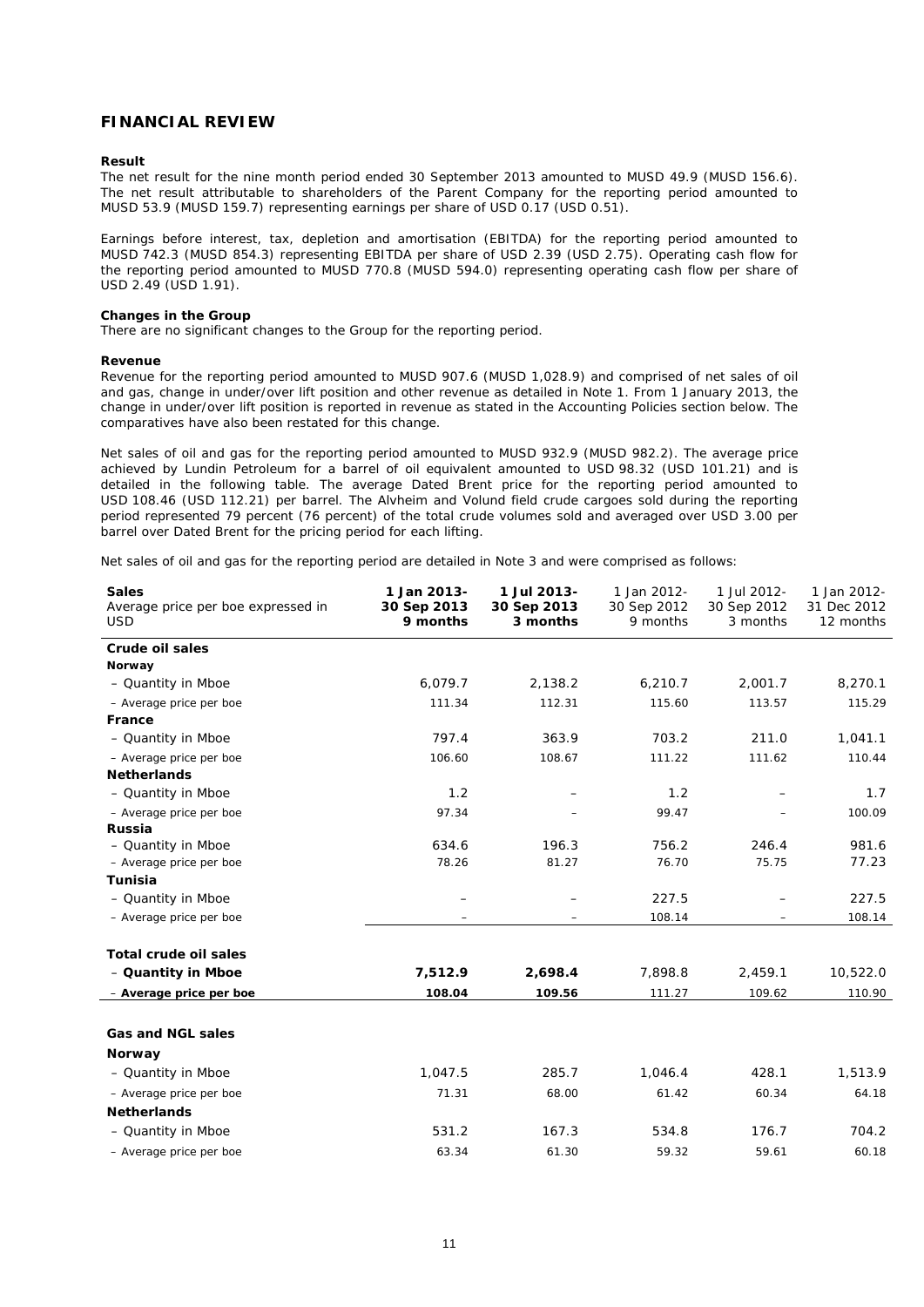| Indonesia               |         |         |         |         |          |
|-------------------------|---------|---------|---------|---------|----------|
| - Quantity in Mboe      | 396.1   | 132.2   | 224.7   | 62.5    | 338.1    |
| - Average price per boe | 32.46   | 32.78   | 32.79   | 32.66   | 32.43    |
| Total gas and NGL sales |         |         |         |         |          |
| - Quantity in Mboe      | 1,974.8 | 585.2   | 1,805.9 | 667.3   | 2,556.2  |
| - Average price per boe | 61.37   | 58.13   | 57.24   | 57.55   | 59.69    |
|                         |         |         |         |         |          |
| <b>Total sales</b>      |         |         |         |         |          |
| - Quantity in Mboe      | 9.487.7 | 3,283.6 | 9.704.7 | 3.126.4 | 13,078.2 |
| - Average price per boe | 98.32   | 100.39  | 101.21  | 98.51   | 100.89   |

The oil produced in Russia is sold on either the Russian domestic market or exported into the international market. 47 percent (45 percent) of Russian sales for the reporting period were on the international market at an average price of USD 108.13 per barrel (USD 109.97 per barrel) with the remaining 53 percent (55 percent) of Russian sales being sold on the domestic market at an average price of USD 51.57 per barrel (USD 49.78 per barrel).

Sales of oil and gas are recognised when the risk of ownership is transferred to the purchaser. Sales quantities in a period can differ from production quantities as a result of permanent and timing differences. Permanent differences arise as a result of paying royalties in kind as well as the effects from production sharing agreements. Timing differences can arise due to under/over lift of entitlement, inventory, storage and pipeline balances effects.

The change in under/over lift position amounted to a charge of MUSD 38.0 (credit of MUSD 26.4) to the income statement and primarily related to Norway where sales volumes were higher than production volumes for the reporting period. Due to the timing of the cargo liftings in relation to the Alvheim Blend sales contract, the volume of oil lifted for the Alvheim and Volund fields was approximately 460 thousand barrels (Mbbl) higher than the production volume during the third quarter of 2013.

Other revenue amounted to MUSD 12.7 (MUSD 20.3) for the reporting period and included the quality differential compensation received from the Vilje field owners to the Alvheim and Volund field owners, tariff income from France and the Netherlands and income for maintaining strategic inventory levels in France. The comparative period includes MUSD 11.0 relating to an equity redetermination settlement in the Netherlands.

#### **Production costs**

Production costs including inventory movements for the reporting period amounted to MUSD 137.2 (MUSD 150.6) and are detailed in the table below. The comparatives have been restated for the reclassification of the change in under/over lift from production costs to revenue.

| <b>Production costs</b>       | 1 Jan 2013-<br>30 Sep 2013<br>9 months | 1 Jul 2013-<br>30 Sep 2013<br>3 months | 1 Jan 2012-<br>30 Sep 2012<br>9 months | 1 Jul 2012-<br>30 Sep 2012<br>3 months | 1 Jan 2012-<br>31 Dec 2012<br>12 months |
|-------------------------------|----------------------------------------|----------------------------------------|----------------------------------------|----------------------------------------|-----------------------------------------|
| Cost of operations            |                                        |                                        |                                        |                                        |                                         |
| – In MUSD                     | 82.0                                   | 23.4                                   | 76.4                                   | 25.9                                   | 105.6                                   |
| - In USD per boe              | 9.03                                   | 8.67                                   | 7.83                                   | 7.69                                   | 8.09                                    |
| Tariff and transportation     |                                        |                                        |                                        |                                        |                                         |
| expenses                      |                                        |                                        |                                        |                                        |                                         |
| – In MUSD                     | 19.9                                   | 6.6                                    | 21.0                                   | 7.4                                    | 29.7                                    |
| - In USD per boe              | 2.18                                   | 2.39                                   | 2.15                                   | 2.19                                   | 2.27                                    |
| Royalty and direct production |                                        |                                        |                                        |                                        |                                         |
| taxes                         |                                        |                                        |                                        |                                        |                                         |
| – In MUSD                     | 34.0                                   | 10.8                                   | 39.0                                   | 11.9                                   | 51.3                                    |
| - In USD per boe              | 3.74                                   | 3.98                                   | 4.00                                   | 3.55                                   | 3.93                                    |
| Change in inventory position  |                                        |                                        |                                        |                                        |                                         |
| – In MUSD                     | $-0.1$                                 | 2.2                                    | 12.4                                   | $-1.2$                                 | 14.8                                    |
| - In USD per boe              | $-0.01$                                | 0.84                                   | 1.27                                   | $-0.36$                                | 1.13                                    |
| <b>Other</b>                  |                                        |                                        |                                        |                                        |                                         |
| – In MUSD                     | 1.4                                    |                                        | 1.8                                    | 0.6                                    | 1.8                                     |
| - In USD per boe              | 0.16                                   |                                        | 0.18                                   | 0.18                                   | 0.14                                    |
| <b>Total production costs</b> |                                        |                                        |                                        |                                        |                                         |
| - In MUSD                     | 137.2                                  | 43.0                                   | 150.6                                  | 44.6                                   | 203.2                                   |
| - In USD per boe              | 15.10                                  | 15.88                                  | 15.43                                  | 13.25                                  | 15.56                                   |

Note: USD per boe is calculated by dividing the cost by total production volume for the period.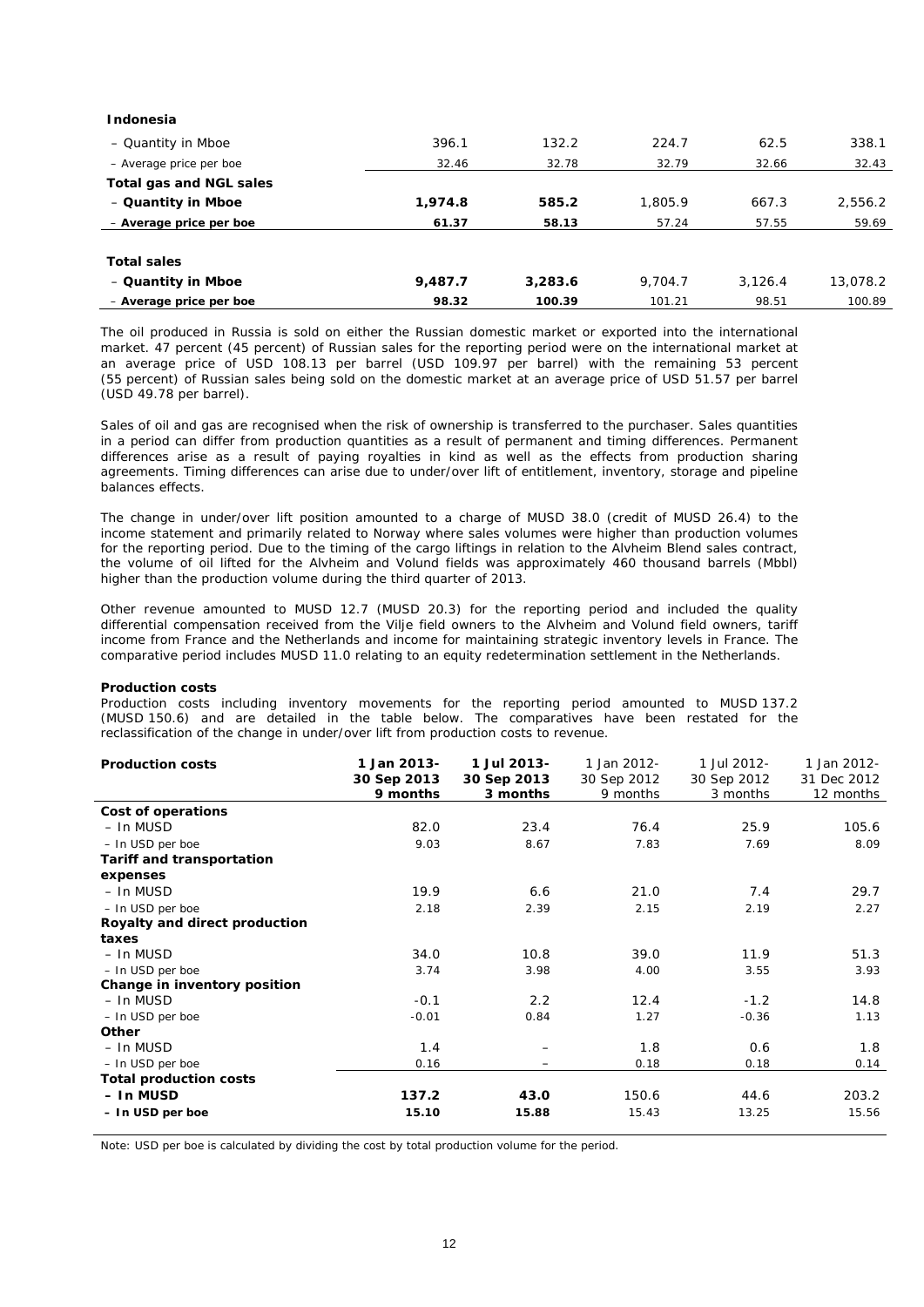The total cost of operations for the reporting period was MUSD 82.0 (MUSD 76.4) and included costs associated with the intervention work on the water disposal wells shared by the Alvheim and Volund fields, Norway and well intervention work and maintenance projects in the Paris Basin fields, France which were performed during the first six months of 2013.

The cost of operations per barrel for the reporting period was USD 9.03 (USD 7.83) per barrel and USD 8.67 (USD 7.69) per barrel for the third quarter of 2013. The cost of operations per barrel was higher than for the comparative periods for 2012 due mainly to the well intervention work in Norway and France in 2013. The higher cost of operations for the third quarter of 2013 of USD 8.67 per barrel compared to the comparative period was impacted by the lower production volumes following the planned maintenance shutdowns on the Norway producing fields during July and August 2013.

The average cost of operations per barrel forecast for the full year 2013, incorporating the planned workovers of the Kneler wells on the Alvheim field to be performed in the fourth quarter, is USD 10.20 per barrel. Excluding operational projects, the 2013 average cost of operations is forecast to be less than USD 8.00 per barrel.

Royalty and direct production taxes amounted to MUSD 34.0 (MUSD 39.0) and included Russian Mineral Resource Extraction Tax (MRET) and Russian Export Duties. The rate of MRET is levied on the volume of Russian production and varies in relation to the international market price of Urals blend and the Rouble exchange rate. MRET averaged USD 23.19 (USD 23.16) per barrel of Russian production for the reporting period. The rate of export duty on Russian oil is revised monthly by the Russian Federation and is dependent on the average price obtained for Urals Blend for the preceding one month period. The export duty is levied on the volume of oil exported from Russia and averaged USD 54.04 (USD 57.07) per exported barrel for the reporting period.

Change in inventory position amounted to a net credit of MUSD 0.1 in the reporting period compared to a net MUSD 12.4 charge in the comparative period. During the third quarter of 2013, there was a cargo lifting from the Aquitaine fields, France, contributing to the net third quarter charge of MUSD 2.3 to production costs. In 2012, there were liftings of inventory from the Ikdam FPSO on the Oudna field, Tunisia, which was the main reason for the MUSD 12.4 charge for the comparative period.

#### **Depletion and decommissioning costs**

Depletion charges amounted to MUSD 122.1 (MUSD 141.4) and are detailed in Note 3. Norway's contribution to the total depletion charge for the reporting period was 73 percent at an average rate of USD 13.35 per barrel. The lower depletion charge for the third quarter compared to the prior quarters of 2013 is due mainly to the lower production volumes from Norway in the third quarter of 2013.

#### **Exploration costs**

Exploration costs expensed in the income statement for the reporting period amounted to MUSD 152.8 (MUSD 33.6) and are detailed in Note 3. Exploration and appraisal costs are capitalised as they are incurred. When exploration drilling is unsuccessful, the capitalised costs are expensed. All capitalised exploration costs are reviewed on a regular basis and are expensed where there is uncertainty regarding their recoverability.

During the third quarter of 2013, exploration costs of MUSD 18.5 were expensed and mainly related to the cost of the Biotitt and Cliffhanger exploration wells in Norway on PL544 and PL265 respectively and costs associated with certain licences that were relinquished in Norway during the third quarter.

During the first six months of 2013, MUSD 134.3 was expensed and mainly related to the cost of unsuccessful wells and associated licence costs in Norway together with unsuccessful licence applications in the Norwegian 22<sup>nd</sup> licensing round.

#### **Impairment costs**

Impairment costs expensed in the income statement for the reporting period amounted to MUSD 123.4 (MUSD -) and are detailed in Note 3. The carrying values of oil and gas properties are continuously assessed to ensure recoverability.

The carrying values of the Janglau and Ara discoveries on PM308A, Malaysia, were fully expensed in the third quarter of 2013 for an amount of MUSD 41.7 (MUSD -) as the resources were determined to be uneconomic following the completion of recent technical studies. There was a MUSD 2.2 deferred tax release against the non-cash impairment cost of MUSD 41.7.

During the second quarter of 2013, impairment costs of MUSD 81.7 were expensed in the income statement and mainly related to the uncommercial gas discoveries on PL438 Skalle, PL533 Salina and PL088 Peik, Norway.

#### **General, administrative and depreciation expenses**

The general, administrative and depreciation expenses for the reporting period amounted to MUSD 31.5 (MUSD 26.4) which included non-cash charges of MUSD 4.7 (MUSD 11.1) in relation to the Group's Long-term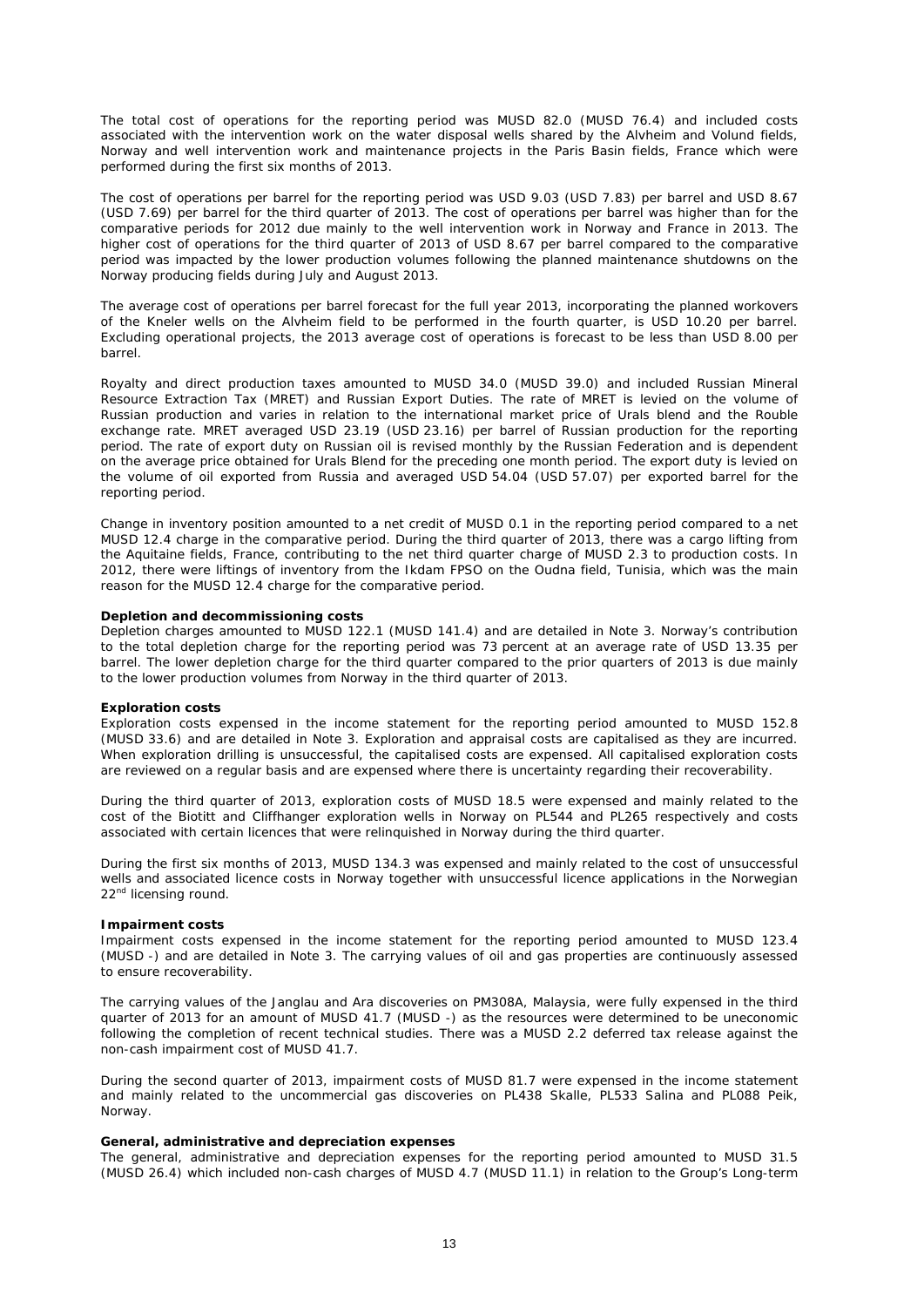Incentive Plan (LTIP) scheme. The higher general and administrative and depreciation expenses in the third quarter compared to the prior quarters in 2013 is attributable to the non-cash charge in relation to the Group's LTIP scheme.

The non-cash charge to the income statement resulting from the additional LTIP recognised over the reporting period has partly been offset by the reduction in the Lundin Petroleum share price. The provision for the LTIP is calculated based on Lundin Petroleum's share price at the balance sheet date using the Black and Scholes method and is applied to the portion of the outstanding LTIP awards which are recognised at the balance sheet date. Any change in the value of the awards due to a change in the share price impacts all awards recognised at the balance sheet date including those of previous periods with the change in the provision being reflected in the income statement. The Lundin Petroleum share price decreased by seven percent to SEK 138.60 per share during the reporting period compared to a five percent decrease from SEK 169.20 per share during the comparative period. The share price increased by four percent to SEK 138.60 per share during the third quarter of 2013 resulting in a MUSD 7.9 charge to the income statement. Lundin Petroleum has mitigated the cash exposure of the LTIP by purchasing its own shares. For more detail refer to the Remuneration section below.

The cash charge amounted to MUSD 23.6 (MUSD 12.9) for the reporting period and includes the reallocation of costs previously charged through operations and certain advisory fees including business development activities.

Fixed asset depreciation charges for the reporting period amounted to MUSD 3.2 (MUSD 2.4).

#### **Financial income**

Financial income for the reporting period amounted to MUSD 2.4 (MUSD 16.8) and is detailed in Note 4. The comparative period includes a gain on consolidation of a subsidiary of MUSD 13.4.

#### **Financial expenses**

Financial expenses for the reporting period amounted to MUSD 63.6 (MUSD 38.1) and are detailed in Note 5.

Interest expenses for the reporting period amounted to MUSD 3.8 (MUSD 4.8) and represented the proportion of interest charged to the income statement. An additional amount of interest of MUSD 11.1 (MUSD 1.9) associated with the funding of the Norwegian development projects was capitalised in the reporting period.

Net foreign exchange losses for the reporting period amounted to MUSD 33.2 (MUSD -0.7 gain). Foreign exchange movements occur on the settlement of transactions denominated in foreign currencies and the revaluation of working capital and loan balances to the prevailing exchange rate at the balance sheet date where those monetary assets and liabilities are held in currencies other than the functional currencies of the Group reporting entities. During the reporting period the US Dollar strengthened against most of the functional currencies in the Group companies and this has resulted in reported foreign exchange losses. Lundin Petroleum's underlying value is US Dollar based as this is the currency in which the revenues are derived. A strengthening US Dollar currency has a positive overall value effect on the business as it increases the purchasing power of the US Dollar to purchase the currencies in which the Group incurs operational expenses. Lundin Petroleum has hedged certain foreign currency operational expenditure amounts against the US Dollar as detailed in the Derivative financial instruments section below. During the reporting period, the realised exchange gain on settled foreign exchange hedges amounted to MUSD 5.6 (MUSD 2.9).

The amortisation of the deferred financing fees amounted to MUSD 6.5 (MUSD 4.6) for the reporting period and related to the expensing of the fees incurred in establishing the USD 2.5 billion financing loan facility, which was signed on 25 June 2012, over the period of usage of the facility.

Loan facility commitment fees for the reporting period amounted to MUSD 13.7 (MUSD 5.6). The increase over the comparative reporting period relates to the commitment fees on the undrawn portion of the USD 2.5 billion financing facility entered into in June 2012 compared to the commitment fees on the undrawn portion of the MUSD 850 previous financing facility. The loan commitment fees in the third quarter of 2013 amounted to MUSD 4.1 compared to MUSD 4.9 for the third quarter of 2012.

#### **Tax**

The overall tax charge for the reporting period amounted to MUSD 229.5 (MUSD 499.0) and is detailed in Note 6.

The current tax credit for the reporting period amounted to MUSD 0.4 (MUSD -284.4 charge) of which a MUSD 16.2 credit (MUSD -262.6 charge) related to Norway. Due to the increased level of development and exploration expenditure in Norway as shown in the Non-current assets section below, there is a current tax credit movement of MUSD 38.8 to the income statement in relation to Norway for the third quarter in 2013. The current tax credit in Norway for the reporting period is mainly offset by the current tax charge relating to the French operations.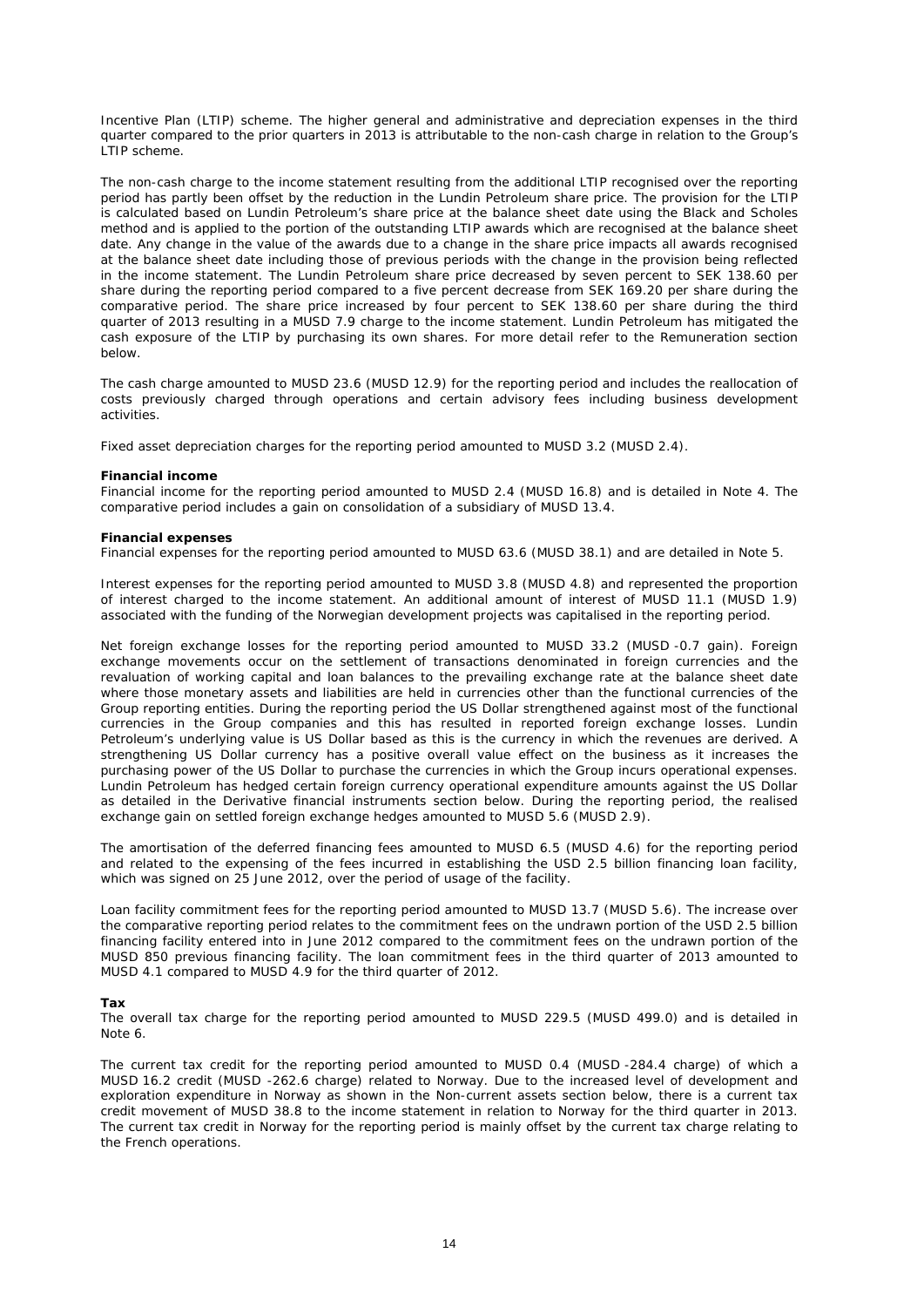The deferred tax charge for the reporting period amounted to MUSD 229.9 (MUSD 214.7) and arises primarily where there is a difference in depletion for tax and accounting purposes. In Norway, there is a deferred tax charge for the reporting period of MUSD 226.8 (MUSD 211.0).

The Group operates in various countries and fiscal regimes where corporate income tax rates are different from the regulations in Sweden. Corporate income tax rates for the Group vary between 20 percent and 78 percent. The effective tax rate for the Group for the reporting period amounted to 82 percent. This effective rate is calculated from the face of the income statement and does not reflect the effective rate of tax paid within each country of operation. The high overall effective rate of tax for the reporting period is driven by Norway where the tax rate is 78 percent and that there was not a full tax credit on the impairment costs in Norway, reported during the second quarter and the impairment costs in Malaysia, reported during the third quarter of 2013.

#### **Non-controlling interest**

The net result attributable to non-controlling interest for the reporting period amounted to MUSD -4.0 (MUSD -3.1) and related mainly to the non-controlling interest's share in a Russian subsidiary which is fully consolidated.

#### **BALANCE SHEET**

#### **Non-current assets**

Oil and gas properties amounted to MUSD 3,541.1 (MUSD 2,864.4) and are detailed in Note 7.

Development and exploration expenditure incurred for the reporting period was as follows:

| Development expenditure<br>in MUSD | 1 Jan 2013-<br>30 Sep 2013<br>9 months | 1 Jul 2013-<br>30 Sep 2013<br>3 months | 1 Jan 2012-<br>30 Sep 2012<br>9 months | 1 Jul 2012-<br>30 Sep 2012<br>3 months | 1 Jan 2012-<br>31 Dec 2012<br>12 months |
|------------------------------------|----------------------------------------|----------------------------------------|----------------------------------------|----------------------------------------|-----------------------------------------|
| Norway                             | 758.0                                  | 379.8                                  | 235.9                                  | 101.2                                  | 369.0                                   |
| France                             | 5.5                                    | 2.2                                    | 26.3                                   | 5.7                                    | 29.2                                    |
| <b>Netherlands</b>                 | 3.5                                    | 1.6                                    | 6.8                                    | 2.0                                    | 8.5                                     |
| Indonesia                          | $-1.0$                                 |                                        |                                        |                                        | $-0.4$                                  |
| Russia                             | 1.9                                    | 1.1                                    | 5.7                                    | 1.7                                    | 7.5                                     |
| Malaysia                           | 4.8                                    | 4.8                                    |                                        |                                        |                                         |
|                                    | 772.7                                  | 389.5                                  | 274.7                                  | 110.6                                  | 413.8                                   |

An amount of MUSD 758.0 (MUSD 235.9) of development expenditure was incurred in Norway during the reporting period, of which MUSD 721.1 (MUSD 174.7) was invested in the Brynhild and Edvard Grieg field developments.

| <b>Exploration and appraisal</b><br>expenditure | 1 Jan 2013-<br>30 Sep 2013 | 1 Jul 2013-<br>30 Sep 2013 | 1 Jan 2012-<br>30 Sep 2012 | 1 Jul 2012-<br>30 Sep 2012 | 1 Jan 2012-<br>31 Dec 2012 |
|-------------------------------------------------|----------------------------|----------------------------|----------------------------|----------------------------|----------------------------|
| in MUSD                                         | 9 months                   | 3 months                   | 9 months                   | 3 months                   | 12 months                  |
| Norway                                          | 389.5                      | 150.7                      | 210.2                      | 99.1                       | 323.2                      |
| France                                          | 2.1                        | 1.0                        | 4.1                        | 3.1                        | 9.8                        |
| Indonesia                                       | 7.8                        | $-0.7$                     | 13.4                       | 6.7                        | 16.4                       |
| Russia                                          | 3.7                        | 1.6                        | 1.8                        | $-1.2$                     | 3.6                        |
| Malaysia                                        | 33.2                       | 7.3                        | 60.3                       | 48.7                       | 100.5                      |
| Other                                           | 0.3                        | 0.1                        | 4.3                        | 2.0                        | 3.8                        |
|                                                 | 436.6                      | 160.0                      | 294.1                      | 158.4                      | 457.3                      |

Exploration and appraisal expenditure of MUSD 389.5 (MUSD 210.2) was incurred in Norway during the reporting period, mainly on the appraisal drilling of the Johan Sverdrup field and exploration drilling of the Ogna, Jorvik, Carlsberg and Biotitt prospects, the Gohta discovery well and well 6608/2-1S on PL330 which was completed in October 2013.

During the reporting period MUSD 33.2 (MUSD 60.3) was spent in Malaysia on the Ara well on Block PM308A which was drilling over the year end and the completion of a seismic acquisition programme over Blocks PM307, PM319 and Block SB307/308.

Other tangible fixed assets amounted to MUSD 69.2 (MUSD 49.4) and included an amount of MUSD 47.9 (MUSD 32.5) relating to the Ikdam FPSO vessel and MUSD 21.3 (MUSD 16.9) relating to other fixed assets. The Ikdam FPSO vessel is currently being upgraded for use on the Bertam field development project in Malaysia.

Financial assets amounted to MUSD 60.7 (MUSD 44.1) and are detailed in Note 8. Other shares and participations amounted to MUSD 19.1 (MUSD 20.0) and mainly related to the shares held in ShaMaran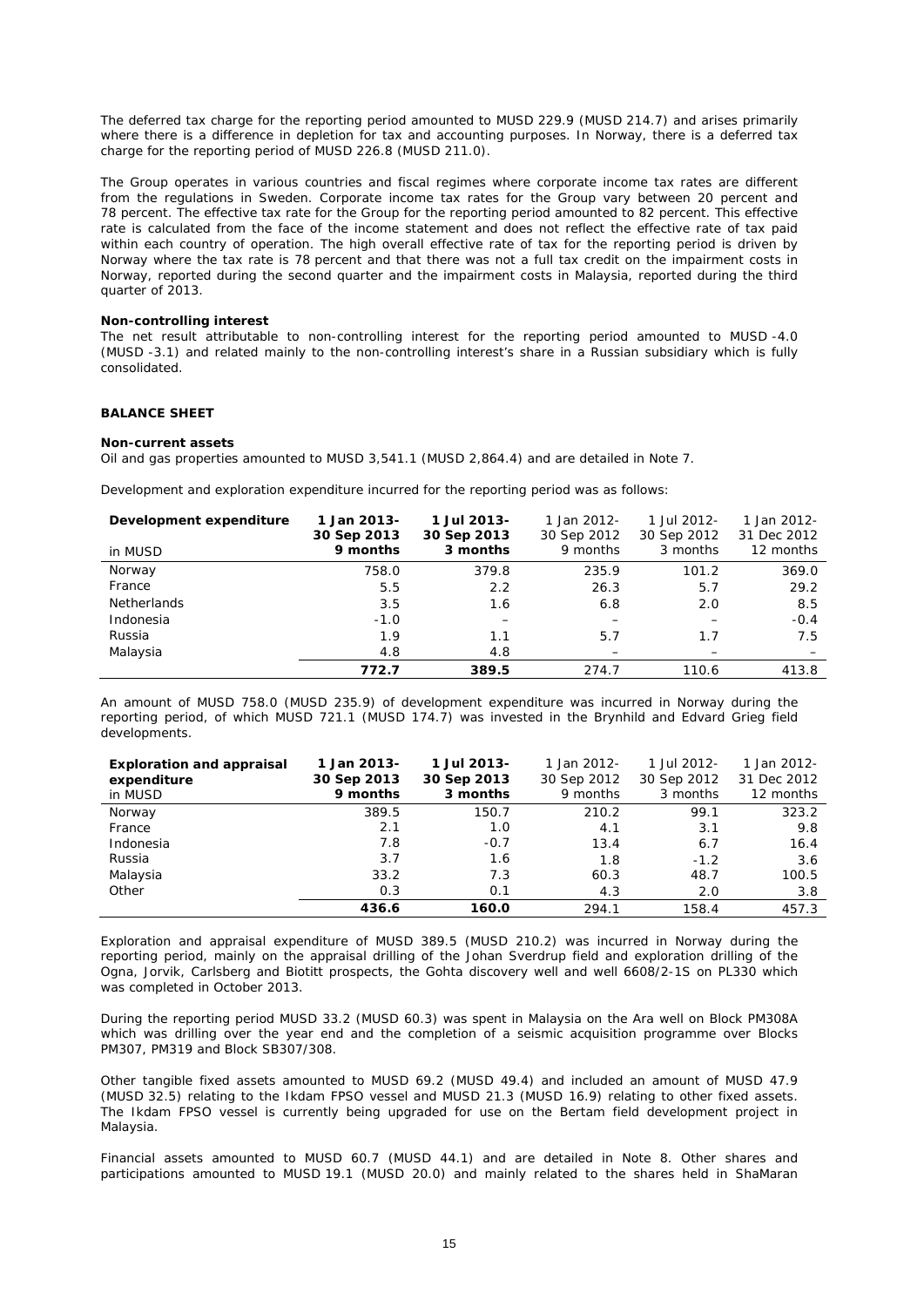Petroleum which are reported at market value with any change in value being recorded in other comprehensive income. Deferred tax assets amounted to MUSD 14.0 (MUSD 13.3) and are mainly related to the part of the tax loss carry forwards in the Netherlands that are expected to be utilised against future tax liabilities. Corporate tax amounted to MUSD 16.2 (MUSD -) and is the 2013 Norwegian corporate tax refund which will be received in December 2014. This is shown as part of financial assets and will be reclassified to current assets at the end of 2013.

#### **Current assets**

Receivables and inventories amounted to MUSD 217.9 (MUSD 238.4) and are detailed in Note 9.

Inventories amounted to MUSD 20.2 (MUSD 18.7) and included both hydrocarbon inventories and well supplies. Trade receivables amounted to MUSD 119.8 (MUSD 125.9) and included MUSD 93.1 (MUSD 100.6) relating to Norway. All trade receivables are current. The underlift position amounted to MUSD 8.5 (MUSD 26.4) of which MUSD 7.2 (MUSD 24.6) related to the Gaupe field, Norway. Corporate tax amounted to MUSD 4.8 (MUSD 4.0) and included a tax refund in France of MUSD 4.0 (MUSD 3.5). Joint venture debtors amounted to MUSD 24.4 (MUSD 11.5) and increased compared to the year end position due to the higher level of activity and back costs owed following a farm-in deal on certain Indonesian licences. Derivative instruments amounted to MUSD 0.2 (MUSD 9.1) and related to the mark-to-market on part of the outstanding foreign currency hedge contracts, see Derivative financial instruments section below. Prepaid expenses and accrued income amounted to MUSD 33.4 (MUSD 32.9) and included prepaid operational and insurance expenditure.

Cash and cash equivalents amounted to MUSD 97.4 (MUSD 97.4). Cash balances are held to meet operational and investment requirements.

#### **Non-current liabilities**

Provisions amounted to MUSD 1,361.8 (MUSD 1,204.6) and are detailed in Note 10.

The provision for site restoration amounted to MUSD 214.2 (MUSD 190.5) and related to future decommissioning obligations. The provision has increased during the reporting period following the inclusion of the Brynhild field development. The subsurface template and manifold and pipelines were installed during the second quarter of 2013 and drilling of the wells is ongoing. The provision for deferred taxes amounted to MUSD 1,104.6 (MUSD 942.2) of which MUSD 962.9 (MUSD 802.8) related to Norway. The provision mainly arises on the excess of book value over the tax value of oil and gas properties. Deferred tax assets are netted off against deferred tax liabilities where they relate to the same jurisdiction. The non-current portion of the provision for Lundin Petroleum's LTIP scheme amounted to MUSD 37.0 (MUSD 67.1). Lundin Petroleum's LTIP scheme is outlined in this report under the Remuneration section. The phantom option plan vests in May 2014 at which time 50 percent of the vested amount will become payable and this amount due is included in provisions in current liabilities. The non-current portion of the provision includes the 50 percent of the vested amount which is payable in May 2015. Derivative instruments amounted to MUSD 1.6 (MUSD -) and related to the mark-to-market on part of the outstanding foreign currency hedge and interest rate contracts to be settled after twelve months.

Financial liabilities amounted to MUSD 866.7 (MUSD 384.2). Bank loans amounted to MUSD 905.0 (MUSD 432.0) and related to the outstanding loan under the Group's USD 2.5 billion revolving borrowing base facility. Capitalised financing fees amounted to MUSD 38.3 (MUSD 47.8) relating to the establishment costs of the USD 2.5 billion financing facility are being amortised over the expected life of the financing facility.

Other non-current liabilities amounted to MUSD 24.5 (MUSD 22.6) and mainly arise from the full consolidation of a subsidiary in which the non-controlling interest entity has made funding advances in relation to LLC PetroResurs, Russia.

#### **Current liabilities**

Current liabilities amounted to MUSD 458.5 (MUSD 423.4) and are detailed in Note 12.

The overlift position amounted to MUSD 21.3 (MUSD 0.5) and related to the overlift of the Alvheim and Volund fields production entitlement at 30 September 2013. During the second quarter of 2013, Lundin Petroleum entered into a new sales agreement for crude oil production from the Alvheim and Volund fields whereby Lundin Petroleum will receive cash payment based upon forecast production rather than crude oil lifted. As Lundin Petroleum only records sales at the time that a cargo of crude oil is lifted and risk passes to the purchaser, there will be an amount payable or receivable between Lundin Petroleum and the purchaser reflecting the difference between forecast production and actual liftings. As at 30 September 2013, the amount of deferred revenue amounted to MUSD – (MUSD 1.6). Tax liabilities amounted to MUSD 4.5 (MUSD 170.0) of which MUSD - (MUSD 163.6) related to Norway. Norwegian tax instalments in relation to the taxable year 2012 were paid in the first half of 2013. In respect of the taxable year 2013, a Norwegian tax refund is expected to be received in December 2014. Joint venture creditors amounted to MUSD 378.2 (MUSD 213.9) and related mainly to the development and drilling activity in Norway and the increase reflects the higher level of activity. Derivative instruments amounted to MUSD 2.8 (MUSD -) and related to the mark-to-market on part of the outstanding foreign currency hedge and interest rate contracts to be settled within twelve months.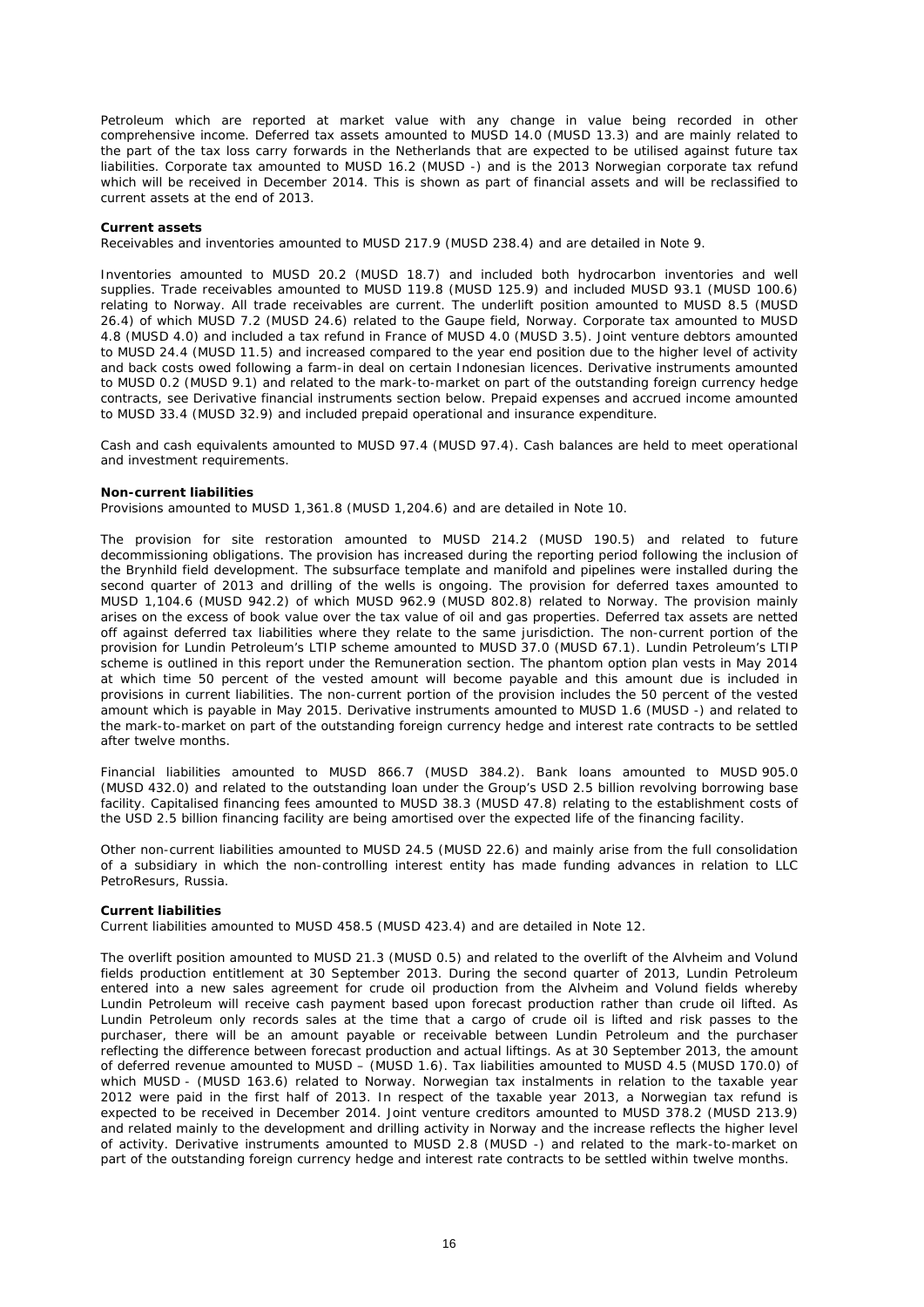Short term provisions amounted to MUSD 40.2 (MUSD 8.8) and related to the current portion of the provision for Lundin Petroleum's LTIP scheme. The current portion of the provision as at 30 September 2013 includes 50 percent of the vested amount of the phantom option plan which is payable in May 2014.

#### **PARENT COMPANY**

The business of the Parent Company is investment in and management of oil and gas assets. The net result for the Parent Company amounted to MSEK -56.4 (MSEK -58.3) for the reporting period.

The result included general and administrative expenses of MSEK 58.1 (MSEK 77.5), guarantee fees of MSEK 2.3 (MSEK –) and interest income from a group company of MSEK 0.4 (MSEK 25.7 interest expense).

Pledged assets of MSEK 12,259.5 (MSEK 11,911.6) relate to the accounting value of the pledge of the shares in respect of the new financing facility entered into by its fully-owned subsidiary Lundin Petroleum BV. See also the Liquidity section below.

### **RELATED PARTY TRANSACTIONS**

During the reporting period, the Group has entered into transactions with related parties on a commercial basis as described below.

The Group received MUSD 0.2 (MUSD 0.3) from ShaMaran Petroleum for the provision of office and other services.

The Group paid MUSD 0.1 (MUSD 0.6) to other related parties in respect of aviation services received.

In the third quarter of 2013, the Group purchased a corporate aircraft from a related party company for MUSD 2.8. The aircraft has been capitalised as part of other fixed assets.

#### **LIQUIDITY**

On 25 June 2012, Lundin Petroleum entered into a seven year senior secured revolving borrowing base facility of USD 2.5 billion with a group of 25 banks to provide funding for Lundin Petroleum's ongoing exploration expenditure and development costs, particularly in Norway. The USD 2.5 billion financing facility is a revolving borrowing base facility secured against certain cash flows generated by the Group. The amount available under the facility is recalculated every six months based upon the calculated cash flow generated by certain producing fields at an oil price and economic assumptions agreed with the banking syndicate providing the facility. The facility is secured by a pledge over the shares of certain Group companies and a charge over some of the bank accounts of the pledged companies. The pledged amount at 30 September 2013 is MUSD 1,912.4 (MUSD 1,831.3) and represents the accounting value of net assets of the Group companies whose shares are pledged.

Lundin Petroleum has, through its subsidiary Lundin Malaysia BV, entered into Production Sharing Contracts (PSC) with Petroliam Nasional Berhad, the oil and gas company of the Government of Malaysia (Petronas). Bank guarantees have been issued in support of the work commitments in relation to certain of these PSCs and the outstanding amount of the bank guarantees at 30 September 2013 was MUSD 12.5. In addition, bank guarantees have been issued to cover work commitments in Indonesia amounting to MUSD 0.9.

#### **SUBSEQUENT EVENTS**

In October 2013, Lundin Petroleum announced the result of the non-operated wildcat well 6608/2-1S on PL330, Norway, as a dry hole. The costs associated with this well will be expensed in the fourth quarter of 2013.

In October 2013, Lundin Petroleum announced that, along with its partner Gunvor, it had entered into a Heads of Agreement with Rosneft to jointly sell 51 percent of LLC PetroResurs. Lundin Petroleum currently has a 70 percent shareholding in LLC PetroResurs which is the 100 percent owner of the Lagansky licence containing the Morskaya discovery. The finalisation of a full agreement is expected during 2014. No impairment of the carrying value of the Morskaya asset is anticipated as a result of this transaction.

In October 2013, Lundin Petroleum announced that Mr Turbott, VP Finance and CFO, will leave the Company in mid-2014. Under agreed severance terms, Mr Turbott will receive a payment equal to one years' base salary on his departure. In accordance with the rules of the phantom option plan, Mr Turbott will receive full settlement for his entitlement under the plan in 2014. The Group also entered into a loan agreement with Mr Turbott for a maximum amount of MUSD 3.0 equivalent. Any amounts drawn under the loan agreement will be repayable on or before 30 June 2014 and will attract interest at a commercial interest rate.

#### **SHARE DATA**

Lundin Petroleum AB's issued share capital amounted to SEK 3,179,106 represented by 317,910,580 shares with a quota value of SEK 0.01 each.

In July 2013, Lundin Petroleum purchased a further 85,280 shares bringing the total number of own shares held to 8,340,250.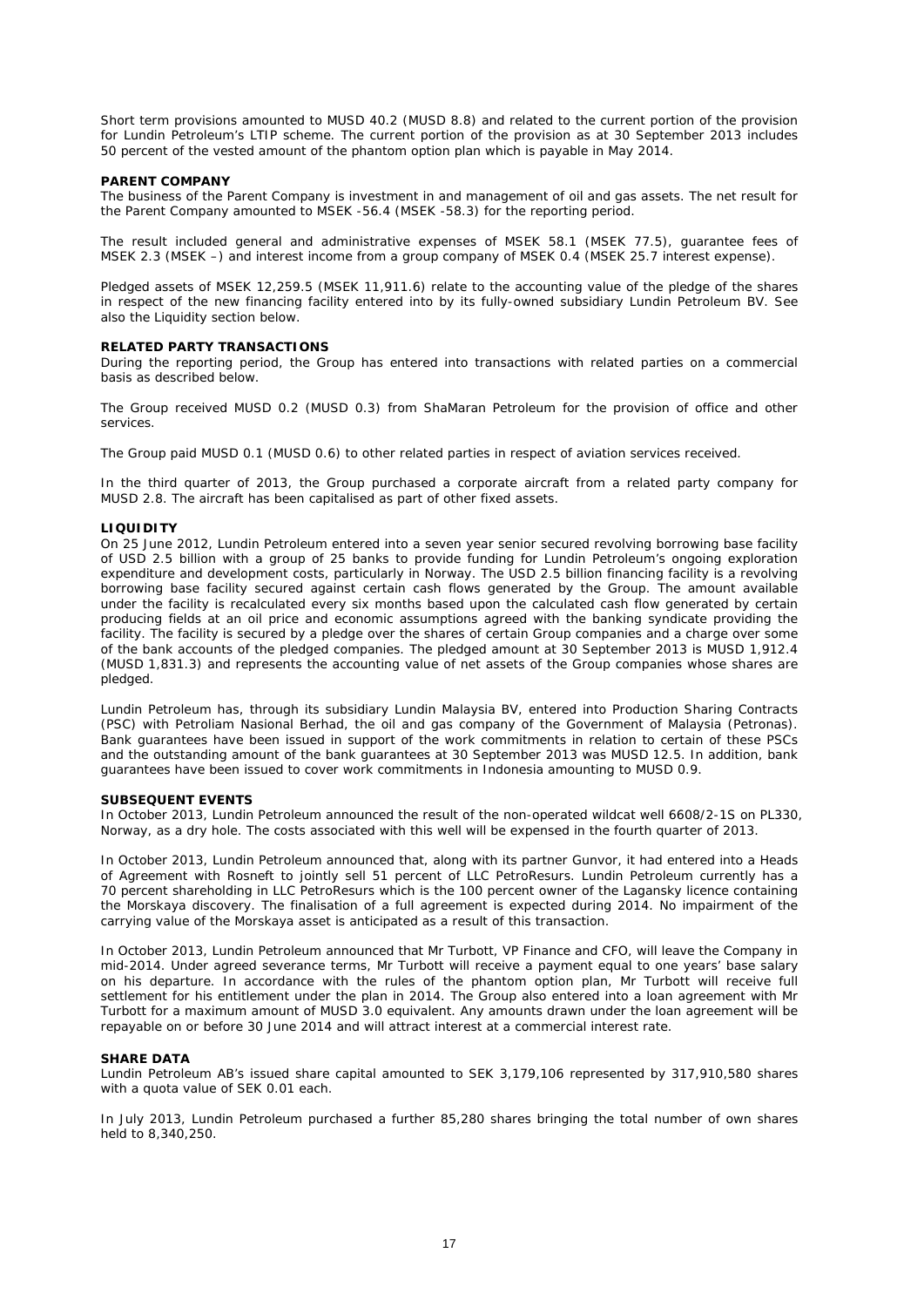#### **REMUNERATION**

Lundin Petroleum's principles for remuneration and details of the Unit Bonus and Phantom Option Plans are provided in the Company's 2012 Annual Report.

#### **Unit Bonus Plan**

The number of units relating to the 2011, 2012 and 2013 Unit Bonus Plans outstanding as at 30 September 2013 were 124,492, 239,294 and 423,939 respectively.

#### **Phantom Option Plan**

The LTIP for Executive Management includes 5,500,928 phantom options with an exercise price of SEK 52.91. The phantom options will vest in May 2014 being the fifth anniversary of the date of grant.

Lundin Petroleum holds 8,340,250 of its own shares which mitigates against the exposure of the LTIP. The Lundin Petroleum share price at 30 September 2013 was SEK 138.60. The provision for the Phantom Option Plan amounted to MUSD 69.8 including social charges as at 30 September 2013 and the market value of the shares held at 30 September 2013 was MUSD 180.3. The gain in the value of the own shares held cannot be offset against the cost for the LTIP in the financial statements in accordance with accounting rules. For more detail on the accounting treatment refer to the section on non-current liabilities above.

#### **ACCOUNTING POLICIES**

This interim report has been prepared in accordance with International Accounting Standard (IAS) 34, Interim Financial Reporting, and the Swedish Annual Accounts Act (SFS 1995:1554). As from 1 January 2013, Lundin Petroleum has applied the following new accounting standards: IFRS 13 Fair value measurement, revised IAS 1 Presentation of financial statements and amendment to IFRS 7 Financial instruments. The accounting policies adopted are in all other aspects consistent with those followed in the preparation of the Group's annual financial statements for the year ended 31 December 2012 except for the classification of the change in under/over lift position as mentioned below.

With effect from 1 January 2013, the change in under/over lift position is reported in revenue and not as previously reported in production costs as detailed in Note 1. The comparative amounts have been restated. Under or overlifted positions of hydrocarbons are valued at market prices prevailing at the balance sheet date. An underlift of production from a field is included in the current receivables and valued at the balance sheet date spot price or prevailing contract price and an overlift of production from a field is included in the current liabilities and valued at the balance sheet date spot price or prevailing contract price. A change in the under/over lift position is reflected in the income statement as revenue such that revenue reflects the Group's working interest share of production (entitlement method).

The financial reporting of the Parent Company has been prepared in accordance with accounting principles generally accepted in Sweden, applying RFR 2 Reporting for legal entities, issued by the Swedish Financial Reporting Board and the Annual Accounts Act (SFS 1995:1554).

Under Swedish company regulations it is not allowed to report the Parent Company results in any other currency than SEK and consequently the Parent Company's financial information is reported in SEK and not in USD.

#### **RISKS AND RISK MANAGEMENT**

The objective of Business Risk Management is to identify, understand and manage threats and opportunities within the business on a continual basis. This objective is achieved by creating a mandate and commitment to risk management at all levels of the business. This approach actively addresses risk as an integral and continual part of decision making within the Group and is designed to ensure that all risks are identified, fully acknowledged, understood and communicated well in advance. The ability to manage and or mitigate these risks represents a key component in ensuring that the business aim of the Company is achieved. Nevertheless, oil and gas exploration, development and production involve high operational and financial risks, which even a combination of experience, knowledge and careful evaluation may not be able to fully eliminate or which are beyond the Company's control.

A detailed analysis of Lundin Petroleum's strategic, operational, financial and external risks and mitigation of those risks through risk management is described in Lundin Petroleum's 2012 Annual Report.

#### **Derivative financial instruments**

During the second quarter of 2012, the Group entered into currency hedging contracts to meet part of the 2013 NOK operational requirements as summarised in the table below.

|                   |            | Average contractual |                          |
|-------------------|------------|---------------------|--------------------------|
| Buv               | Sell       | exchange rate       | Settlement period        |
| <b>MNOK 670.7</b> | MUSD 110.4 | NOK 6.07: USD 1     | 2 Jan 2013 - 20 Dec 2013 |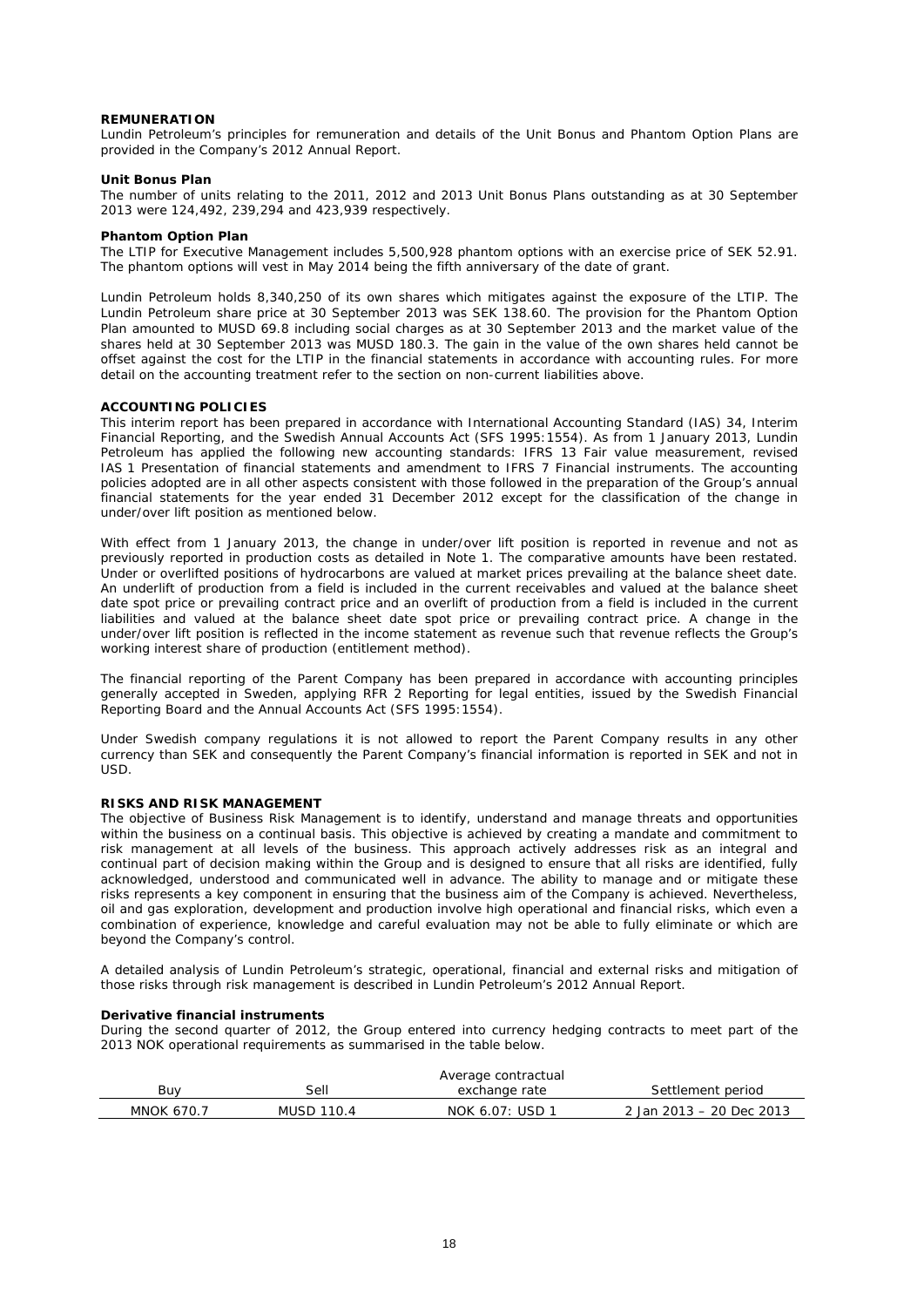During the first quarter of 2013, the Group entered into currency hedging contracts as summarised in the table below.

|                   |            | Average contractual |                           |
|-------------------|------------|---------------------|---------------------------|
| Buv               | Sell       | exchange rate       | Settlement period         |
| MNOK 505.9        | MUSD 86.0  | NOK 5.88: USD 1     | 19 Apr 2013 - 20 Dec 2013 |
| MNOK 616.9        | MUSD 103.9 | NOK 5.94: USD 1     | 21 Jan 2014 - 19 Dec 2014 |
| <b>MNOK 139.9</b> | MUSD 23.4  | NOK 5.99: USD 1     | 21 Jan 2015 - 21 Dec 2015 |

During the second quarter of 2013, the Group entered into currency hedging contracts as summarised in the table below.

|                   |           | Average contractual |                           |
|-------------------|-----------|---------------------|---------------------------|
| Buv               | Sell      | exchange rate       | Settlement period         |
| MNOK 361.0        | MUSD 59.7 | NOK 6.04: USD 1     | 19 Jul 2013 - 19 Dec 2013 |
| MNOK 526.4        | MUSD 86.9 | NOK 6.06: USD 1     | 21 Jan 2014 - 28 Dec 2014 |
| <b>MNOK 103.8</b> | MUSD 17.0 | NOK 6.11: USD 1     | 21 Jan 2015 - 21 Dec 2015 |

In the first quarter of 2013, the Group also entered into a three year fixed interest rate swap, starting 1 April 2013, in respect of MUSD 500 of borrowings, fixing the floating LIBOR rate at approximately 0.57 percent per annum for the duration of the hedge.

Under IAS 39, subject to hedge effectiveness testing, all of the hedges are treated as effective and changes to the fair value are reflected in other comprehensive income. At 30 September 2013, a current asset amounting to MUSD 0.2 (MUSD 9.1) has been recognised representing the fair value of part of the currency hedging contracts. The comparative period short term current asset related to currency hedge contracts. In addition, a current liability of MUSD 2.8 (MUSD –) and a non-current liability of MUSD 1.6 (MUSD –) has been recognised representing the fair value of the outstanding currency and interest rate hedges.

### **EXCHANGE RATES**

For the preparation of the financial statements for the reporting period, the following currency exchange rates have been used.

|                     | 30 Sep 2013 |            |         | 30 Sep 2012 |         | 31 Dec 2012 |  |
|---------------------|-------------|------------|---------|-------------|---------|-------------|--|
|                     | Average     | Period end | Average | Period end  | Average | Period end  |  |
| 1 USD equals NOK    | 5.8145      | 6.0081     | 5.8613  | 5.6995      | 5.8148  | 5.5639      |  |
| 1 USD equals Euro   | 0.7592      | 0.7405     | 0.7802  | 0.7734      | 0.7778  | 0.7579      |  |
| 1 USD equals Rouble | 31.6276     | 32.4502    | 31.0502 | 31.0441     | 31.0546 | 30.5665     |  |
| 1 USD equals SEK    | 6.5138      | 6.4106     | 6.8146  | 6.5350      | 6.7725  | 6.5045      |  |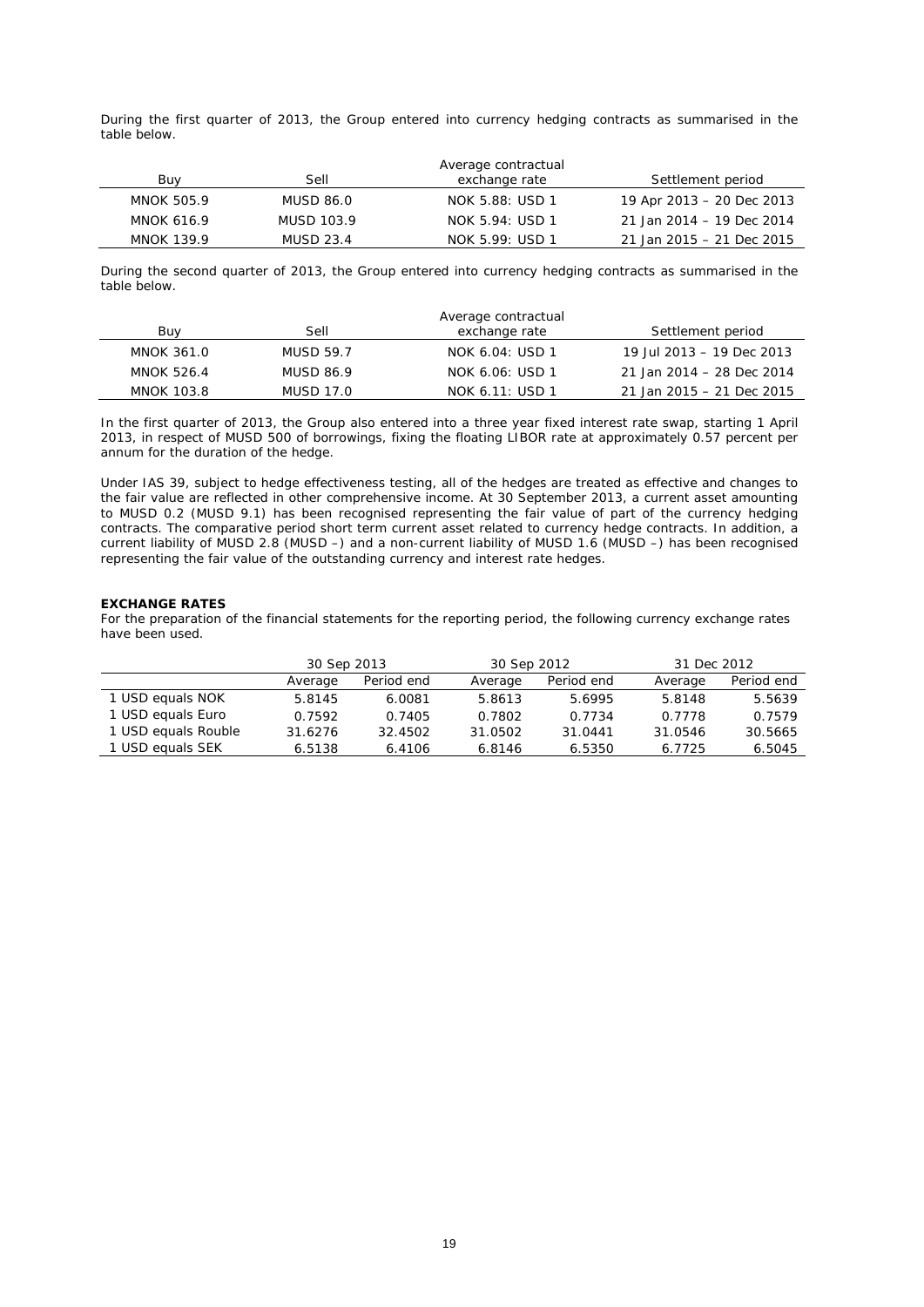## **CONSOLIDATED INCOME STATEMENT IN SUMMARY**

|                                                                                 |             | 1 Jan 2013-<br>30 Sep 2013<br>9 months | 1 Jul 2013-<br>30 Sep 2013<br>3 months | 1 Jan 2012-<br>30 Sep 2012<br>9 months | 1 Jul 2012-<br>30 Sep 2012<br>3 months | 1 Jan 2012-<br>31 Dec 2012<br>12 months |
|---------------------------------------------------------------------------------|-------------|----------------------------------------|----------------------------------------|----------------------------------------|----------------------------------------|-----------------------------------------|
| <b>Expressed in MUSD</b>                                                        | <b>Note</b> |                                        |                                        |                                        |                                        |                                         |
| Revenue <sup>1</sup>                                                            | 1           | 907.6                                  | 279.8                                  | 1,028.9                                | 343.3                                  | 1,375.8                                 |
| Cost of sales<br>Production costs <sup>1</sup><br>Depletion and decommissioning | 2           | $-137.2$                               | $-43.0$                                | $-150.6$                               | $-44.6$                                | $-203.2$                                |
| costs                                                                           |             | $-122.1$                               | $-36.5$                                | $-141.4$                               | $-53.7$                                | $-191.4$                                |
| <b>Exploration costs</b><br>Impairment costs of oil and gas                     |             | $-152.8$                               | $-18.5$                                | $-33.6$                                | $-10.6$                                | $-168.4$                                |
| properties                                                                      |             | $-123.4$                               | $-41.7$                                |                                        |                                        | $-237.5$                                |
| <b>Gross profit</b>                                                             | 3           | 372.1                                  | 140.1                                  | 703.4                                  | 234.4                                  | 575.3                                   |
| General, administration and<br>depreciation expenses                            |             | $-31.5$                                | $-16.1$                                | $-26.4$                                | $-25.8$                                | $-31.8$                                 |
| <b>Operating profit</b>                                                         |             | 340.6                                  | 124.0                                  | 677.0                                  | 208.5                                  | 543.5                                   |
| <b>Result from financial</b><br>investments                                     |             |                                        |                                        |                                        |                                        |                                         |
| Financial income                                                                | 4           | 2.4                                    | 0.6                                    | 16.8                                   | 9.1                                    | 27.3                                    |
| Financial expenses                                                              | 5           | $-63.6$                                | $-26.8$                                | $-38.1$                                | $-10.0$                                | $-48.5$                                 |
|                                                                                 |             | $-61.2$                                | $-26.2$                                | $-21.3$                                | $-0.9$                                 | $-21.2$                                 |
| Profit before tax                                                               |             | 279.4                                  | 97.8                                   | 655.6                                  | 207.6                                  | 522.3                                   |
| Income tax expense                                                              | 6           | $-229.5$                               | $-96.1$                                | $-499.0$                               | $-162.7$                               | $-418.4$                                |
| Net result                                                                      |             | 49.9                                   | 1.7                                    | 156.6                                  | 44.9                                   | 103.9                                   |
| Net result attributable to the<br>shareholders of the Parent                    |             |                                        |                                        |                                        |                                        |                                         |
| Company:<br>Net result attributable to non-                                     |             | 53.9                                   | 3.0                                    | 159.7                                  | 45.9                                   | 108.2                                   |
| controlling interest:                                                           |             | $-4.0$                                 | $-1.3$                                 | $-3.1$                                 | $-1.0$                                 | $-4.3$                                  |
| <b>Net result</b>                                                               |             | 49.9                                   | 1.7                                    | 156.6                                  | 44.9                                   | 103.9                                   |
| Earnings per share $-$ USD <sup>2</sup>                                         |             | 0.17                                   | 0.01                                   | 0.51                                   | 0.15                                   | 0.35                                    |

 $1$  The comparatives have been restated for the reclassification of the change in under/over lift from production cost to revenue

from 1 January 2013. <sup>2</sup> Based on net result attributable to shareholders of the Parent Company.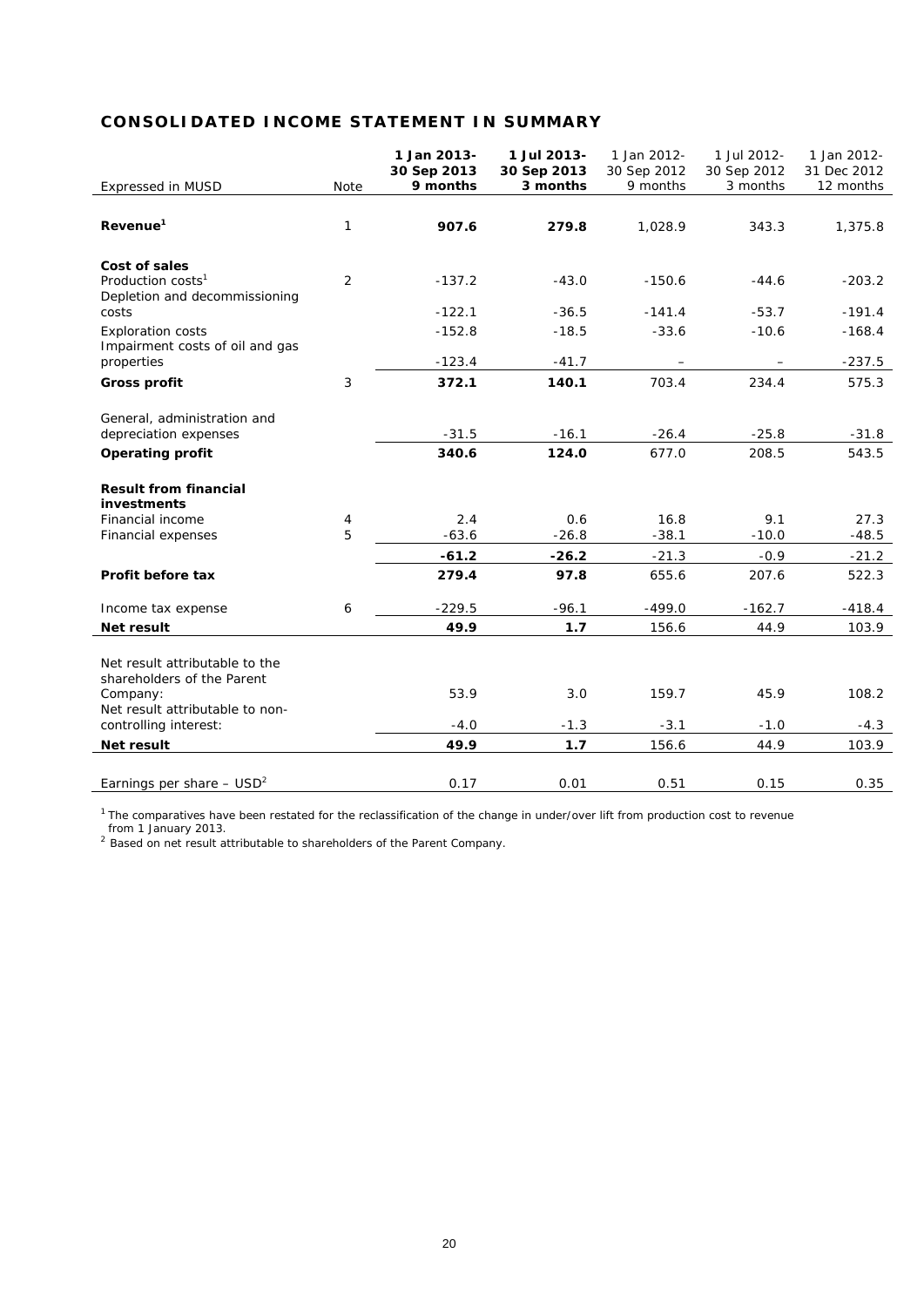## **CONSOLIDATED STATEMENT OF COMPREHENSIVE INCOME IN SUMMARY**

| Expressed in MUSD                                                                               | 1 Jan 2013-<br>30 Sep 2013<br>9 months | 1 Jul 2013-<br>30 Sep 2013<br>3 months | 1 Jan 2012-<br>30 Sep 2012<br>9 months | 1 Jul 2012-<br>30 Sep 2012<br>3 months | 1 Jan 2012-<br>31 Dec 2012<br>12 months |
|-------------------------------------------------------------------------------------------------|----------------------------------------|----------------------------------------|----------------------------------------|----------------------------------------|-----------------------------------------|
| Net result                                                                                      | 49.9                                   | 1.7                                    | 156.6                                  | 44.9                                   | 103.9                                   |
| Other comprehensive income<br>Items that may be subsequently<br>reclassified to profit or loss: |                                        |                                        |                                        |                                        |                                         |
| Exchange differences foreign operations                                                         | $-34.3$                                | 23.1                                   | 36.2                                   | 45.3                                   | 61.6                                    |
| Cash flow hedges                                                                                | $-13.3$                                | 3.7                                    | 14.0                                   | 11.3                                   | 9.2                                     |
| Available-for-sale financial assets<br>Income tax relating to other                             | $-0.9$                                 | 1.4                                    | 19.0                                   | 13.5                                   | 16.1                                    |
| comprehensive income                                                                            | 3.3                                    | $-1.0$                                 | $-3.5$                                 | $-2.8$                                 | $-2.3$                                  |
| Other comprehensive income, net of<br>tax                                                       | $-45.2$                                | 27.2                                   | 65.7                                   | 67.4                                   | 84.6                                    |
| Total comprehensive income                                                                      | 4.7                                    | 28.9                                   | 222.3                                  | 112.3                                  | 188.5                                   |
| Total comprehensive income<br>attributable to:                                                  |                                        |                                        |                                        |                                        |                                         |
| Shareholders of the Parent Company                                                              | 11.3                                   | 29.5                                   | 223.6                                  | 110.7                                  | 190.2                                   |
| Non-controlling interest                                                                        | $-6.6$                                 | $-0.6$                                 | $-1.3$                                 | 1.6                                    | $-1.7$                                  |
|                                                                                                 | 4.7                                    | 28.9                                   | 222.3                                  | 112.3                                  | 188.5                                   |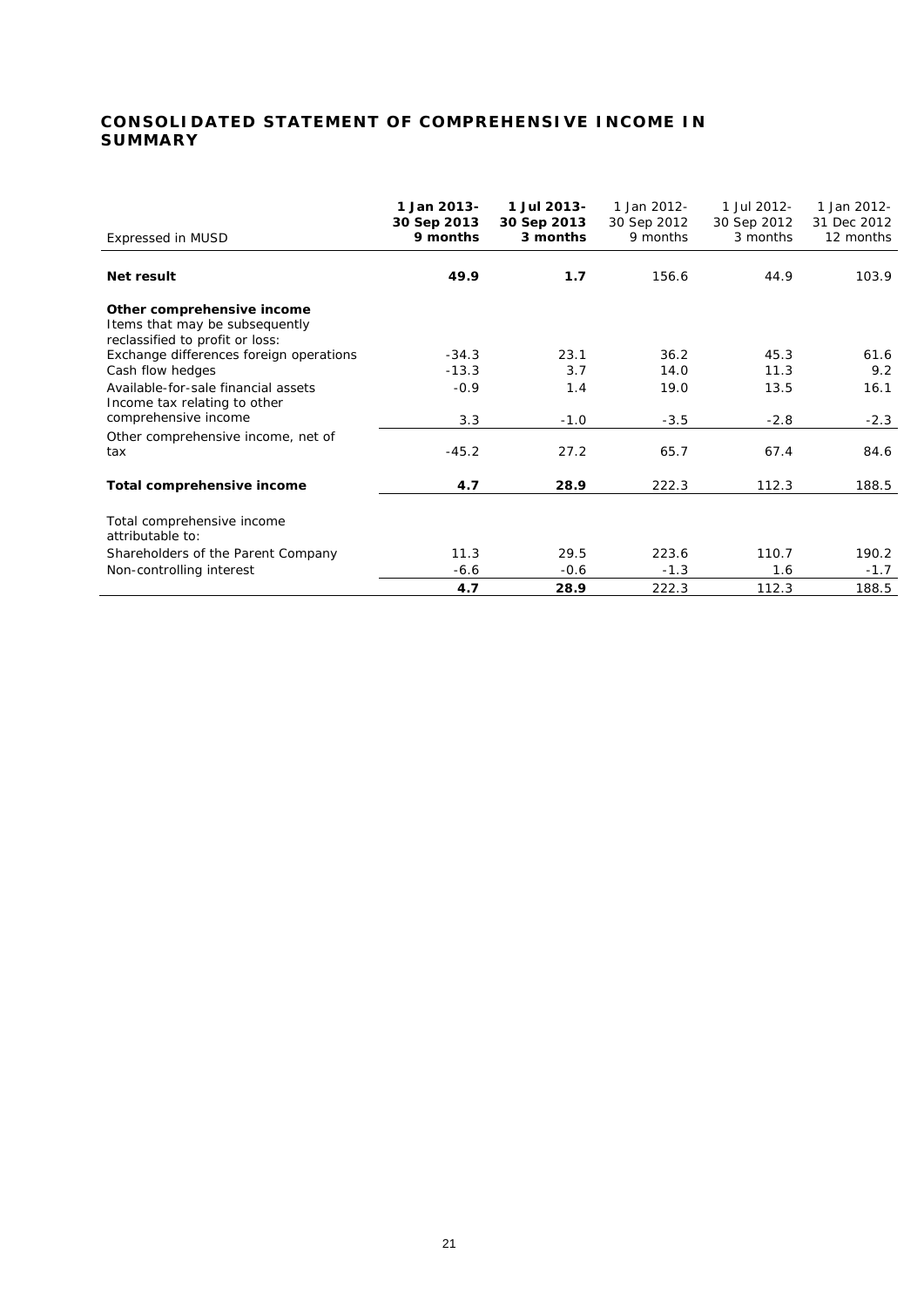## **CONSOLIDATED BALANCE SHEET IN SUMMARY**

| <b>Expressed in MUSD</b>             | Note | 30 September 2013 | 31 December 2012 |
|--------------------------------------|------|-------------------|------------------|
| <b>ASSETS</b>                        |      |                   |                  |
| <b>Non-current assets</b>            |      |                   |                  |
| Oil and gas properties               | 7    | 3,541.1           | 2,864.4          |
| Other tangible fixed assets          |      | 69.2              | 49.4             |
| <b>Financial assets</b>              | 8    | 60.7              | 44.1             |
| <b>Total non-current assets</b>      |      | 3,671.0           | 2,957.9          |
| <b>Current assets</b>                |      |                   |                  |
| Receivables and inventories          | 9    | 217.9             | 238.4            |
| Cash and cash equivalents            |      | 97.4              | 97.4             |
| <b>Total current assets</b>          |      | 315.3             | 335.8            |
| <b>TOTAL ASSETS</b>                  |      | 3,986.3           | 3,293.7          |
|                                      |      |                   |                  |
| <b>EQUITY AND LIABILITIES</b>        |      |                   |                  |
| <b>Equity</b>                        |      |                   |                  |
| Shareholders <sup>o</sup> equity     |      | 1,173.6           | 1,182.4          |
| Non-controlling interest             |      | 61.0              | 67.7             |
| <b>Total equity</b>                  |      | 1,234.6           | 1,250.1          |
| <b>Non-current liabilities</b>       |      |                   |                  |
| Provisions                           | 10   | 1,361.8           | 1,204.6          |
| <b>Financial liabilities</b>         | 11   | 866.7             | 384.2            |
| Other non-current liabilities        |      | 24.5              | 22.6             |
| <b>Total non-current liabilities</b> |      | 2,253.0           | 1,611.4          |
| <b>Current liabilities</b>           |      |                   |                  |
| <b>Current liabilities</b>           | 12   | 458.5             | 423.4            |
| Provisions                           | 10   | 40.2              | 8.8              |
| <b>Total current liabilities</b>     |      | 498.7             | 432.2            |
| <b>TOTAL EQUITY AND LIABILITIES</b>  |      | 3,986.3           | 3,293.7          |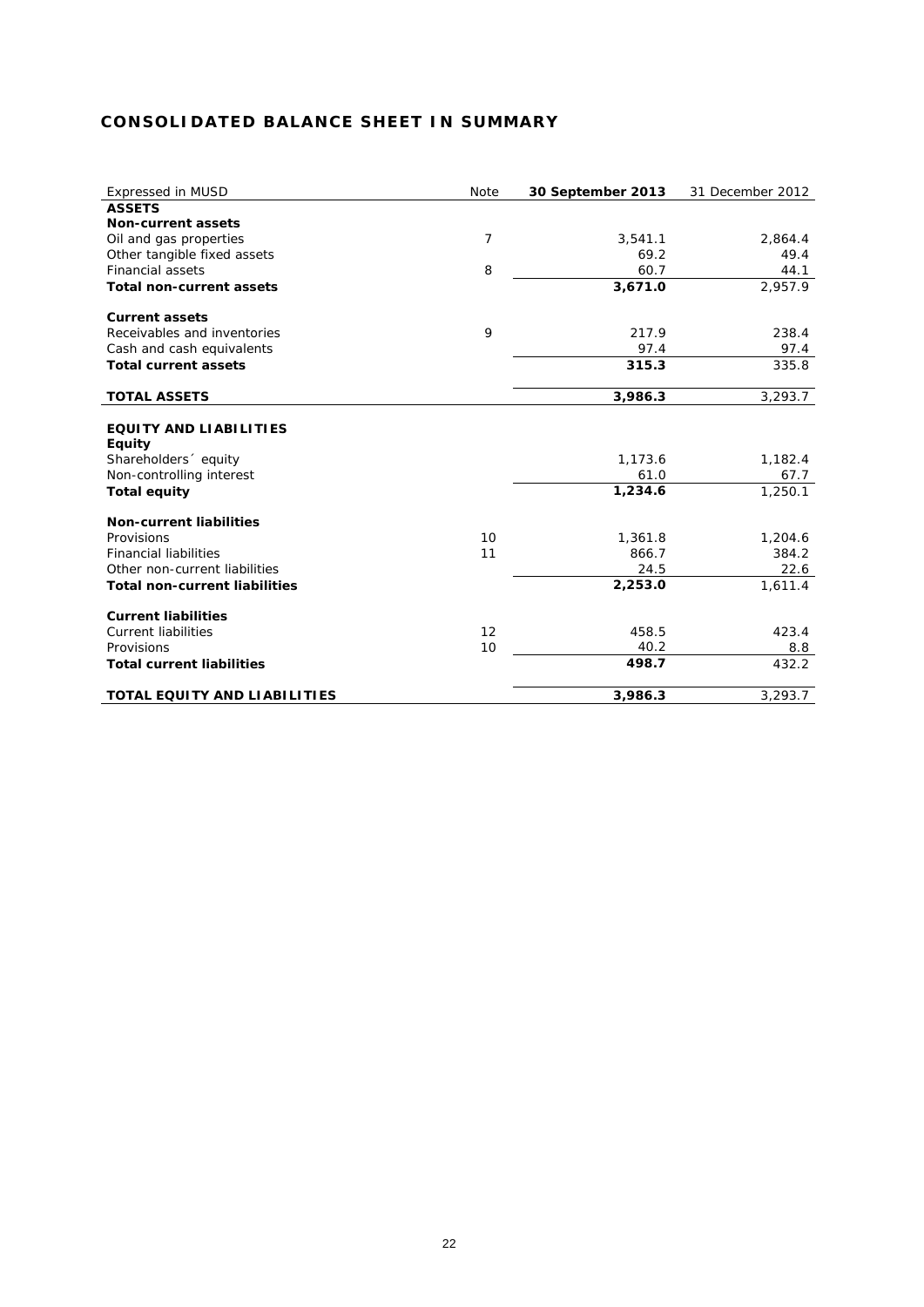## **CONSOLIDATED STATEMENT OF CASH FLOW IN SUMMARY**

|                                                                            |      | 1 Jan 2013- |                                                 | 1 Jul 2013- 1 Jan 2012- | 1 Jul 2012- | 1 Jan 2012-   |
|----------------------------------------------------------------------------|------|-------------|-------------------------------------------------|-------------------------|-------------|---------------|
|                                                                            |      | 30 Sep 2013 | 30 Sep 2013 30 Sep 2012 30 Sep 2012 31 Dec 2012 |                         |             |               |
| <b>Expressed in MUSD</b>                                                   | Note | 9 months    | 3 months                                        | 9 months                | 3 months    | 12 months     |
| Cash flow from operations                                                  |      |             |                                                 |                         |             |               |
| Net result                                                                 |      | 49.9        | 1.7                                             | 156.6                   | 44.9        | 103.9         |
| Adjustments for non-cash related items                                     | 14   | 692.5       | 225.1                                           | 706.3                   | 255.9       | 1,056.9       |
| Gain on sale of asset<br>Interest received                                 |      | 0.8         | 0.2                                             | 1.3                     | 0.6         | $-1.1$<br>3.5 |
| Interest paid                                                              |      | $-13.8$     | $-5.8$                                          | $-5.6$                  | $-2.3$      | $-8.9$        |
| Income taxes paid                                                          |      | $-174.2$    | $-8.8$                                          | $-307.2$                | $-53.8$     | $-428.8$      |
| Changes in working capital                                                 |      | 223.2       | 147.3                                           | 69.8                    | 38.1        | 93.5          |
| Total cash flow from operations                                            |      | 778.4       | 359.7                                           | 621.2                   | 283.4       | 819.0         |
| Cash flow from investments                                                 |      |             |                                                 |                         |             |               |
| Investment in oil and gas properties<br>Investment in office equipment and |      | $-1,209.3$  | $-549.9$                                        | $-567.2$                | $-268.2$    | $-919.4$      |
| other assets                                                               |      | $-19.7$     | $-10.4$                                         | $-4.8$                  | $-3.4$      | $-9.7$        |
| Investment in subsidiaries                                                 |      | $-3.5$      | $-3.5$                                          | $-10.2$                 | $-10.2$     | $-10.2$       |
| Decommissioning costs paid                                                 |      | $-0.7$      | 0.2                                             | $-8.7$                  | $-8.7$      | $-18.6$       |
| Other payments                                                             |      | $-0.4$      | $-0.2$                                          | $-2.9$                  | $-0.4$      | $-3.2$        |
| Total cash flow from investments                                           |      | $-1,233.6$  | $-563.8$                                        | $-593.8$                | $-290.9$    | $-961.1$      |
| Cash flow from financing                                                   |      |             |                                                 |                         |             |               |
| Changes in long-term liabilities                                           |      | 474.7       | 220.6                                           | 114.5                   | 121.6       | 225.7         |
| Financing fees paid                                                        |      |             |                                                 | $-48.8$                 | $-48.3$     | $-49.2$       |
| Purchase of own shares                                                     |      | $-20.1$     | $-1.7$                                          | $-8.7$                  | $\equiv$    | $-8.7$        |
| <b>Distributions</b>                                                       |      | $-0.1$      | $\qquad \qquad -$                               |                         |             |               |
| Total cash flow from financing                                             |      | 454.5       | 218.9                                           | 57.0                    | 73.3        | 167.8         |
| Change in cash and cash equivalents<br>Cash and cash equivalents at the    |      | $-0.7$      | 14.8                                            | 84.4                    | 65.8        | 25.7          |
| beginning of the period<br>Currency exchange difference in cash            |      | 97.4        | 86.5                                            | 73.6                    | 90.6        | 73.6          |
| and cash equivalents                                                       |      | 0.7         | $-3.9$                                          | $-1.1$                  | 0.5         | $-1.9$        |
| Cash and cash equivalents at the                                           |      |             |                                                 |                         |             |               |
| end of the period                                                          |      | 97.4        | 97.4                                            | 156.9                   | 156.9       | 97.4          |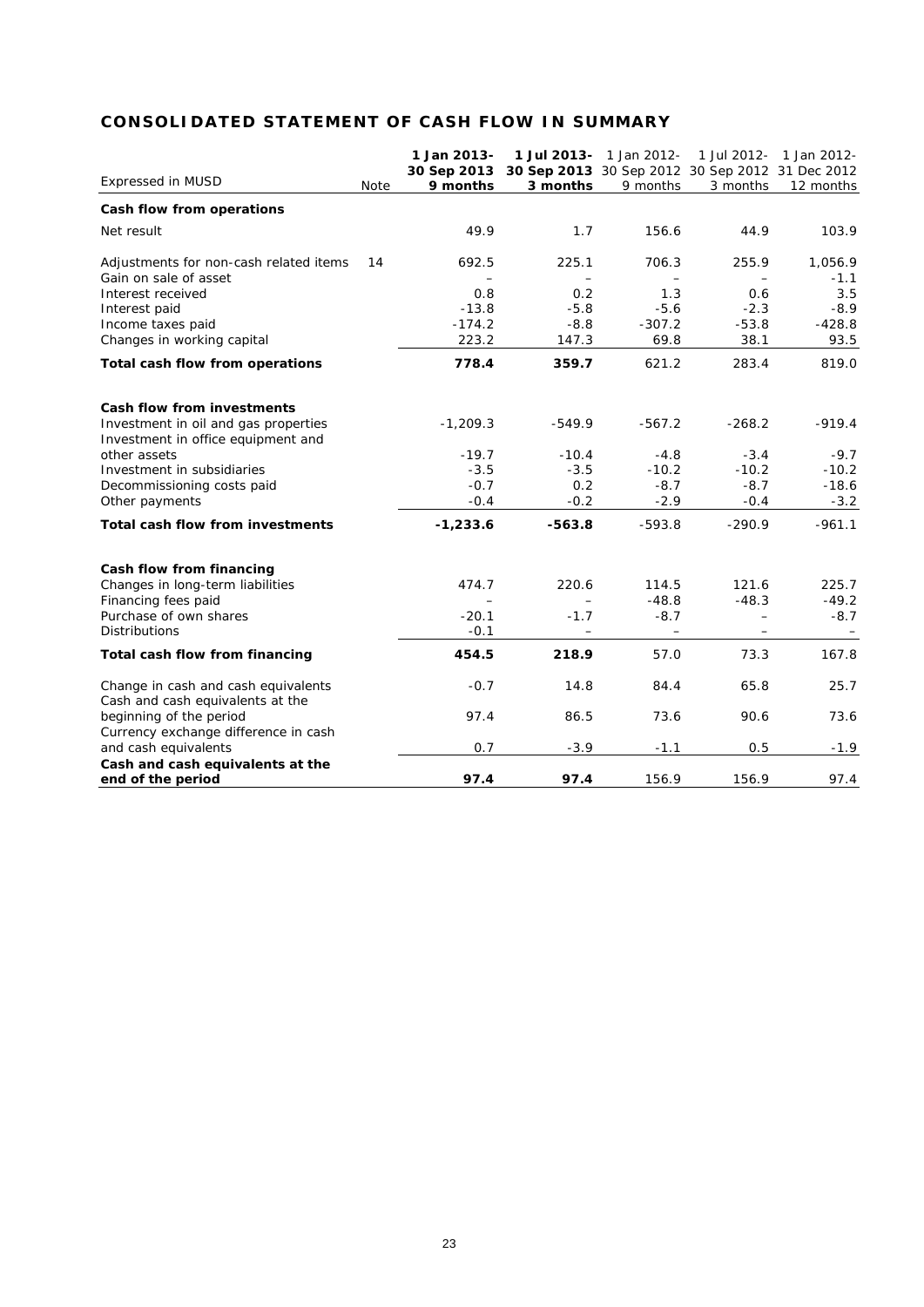## **CONSOLIDATED STATEMENT OF CHANGES IN EQUITY IN SUMMARY**

|                                      |         | Additional    |          |            |             |              |
|--------------------------------------|---------|---------------|----------|------------|-------------|--------------|
|                                      |         | paid-in-      |          |            | Non-        |              |
| <b>Expressed in MUSD</b>             | Share   | capital/Other | Retained |            | controlling |              |
|                                      | capital | reserves      | earnings | Net result | interest    | Total equity |
| Balance at 1 January 2012            | 0.5     | 337.8         | 502.5    | 160.1      | 69.4        | 1,070.3      |
| Transfer of prior year net result    |         |               | 160.1    | $-160.1$   |             |              |
| Total comprehensive income           |         | 63.9          |          | 159.7      | $-1.3$      | 222.3        |
| <b>Transactions with owners</b>      |         |               |          |            |             |              |
| Purchase of own shares               |         | $-8.7$        |          |            |             | $-8.7$       |
| Balance at 30 September 2012         | 0.5     | 393.0         | 662.6    | 159.7      | 68.1        | 1,283.9      |
| Total comprehensive income           |         | 18.1          |          | $-51.5$    | $-0.4$      | $-33.8$      |
| Balance at 31 December 2012          | 0.5     | 411.1         | 662.6    | 108.2      | 67.7        | 1,250.1      |
| Transfer of prior year net result    |         |               | 108.2    | $-108.2$   |             |              |
| Total comprehensive income           |         | $-42.6$       |          | 53.9       | $-6.6$      | 4.7          |
| <b>Transactions with owners</b>      |         |               |          |            |             |              |
| <b>Distributions</b>                 |         |               |          |            | $-0.1$      | $-0.1$       |
| Purchase of own shares               |         | $-20.1$       | —        |            |             | $-20.1$      |
| <b>Total transaction with owners</b> |         | $-20.1$       |          |            | $-0.1$      | $-20.2$      |
| Balance at 30 September 2013         | 0.5     | 348.4         | 770.8    | 53.9       | 61.0        | 1,234.6      |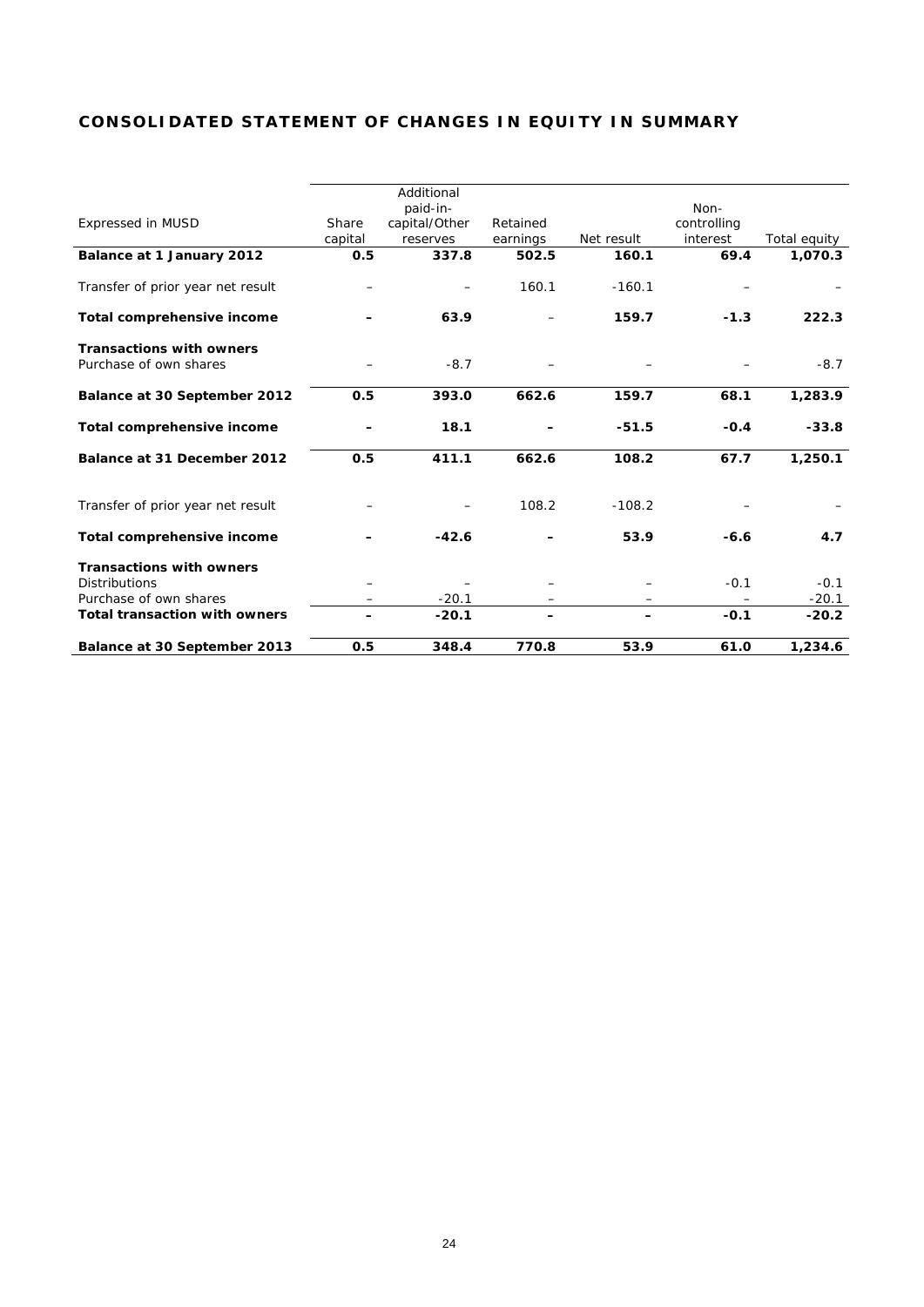## **NOTES TO THE CONSOLIDATED FINANCIAL STATEMENTS**

| Note 1. Revenue,                   | 1 Jan 2013- | 1 Jul 2013- | 1 Jan 2012- | 1 Jul 2012- | 1 Jan 2012- |
|------------------------------------|-------------|-------------|-------------|-------------|-------------|
|                                    | 30 Sep 2013 | 30 Sep 2013 | 30 Sep 2012 | 30 Sep 2012 | 31 Dec 2012 |
| <b>MUSD</b>                        | 9 months    | 3 months    | 9 months    | 3 months    | 12 months   |
|                                    |             |             |             |             |             |
| Crude oil                          | 811.7       | 295.7       | 878.9       | 269.6       | 1,169.0     |
| Condensate                         | 2.3         | 0.9         | 0.7         | 0.2         | 3.3         |
| Gas                                | 118.9       | 33.1        | 102.6       | 38.1        | 147.2       |
| Net sales of oil and gas           | 932.9       | 329.7       | 982.2       | 307.9       | 1,319.5     |
| Change in under/over lift position | $-38.0$     | $-54.0$     | 26.4        | 20.9        | 30.7        |
| Other revenue                      | 12.7        | 4.1         | 20.3        | 14.5        | 25.6        |
| Revenue                            | 907.6       | 279.8       | 1.028.9     | 343.3       | 1,375.8     |

The reclassification of the change in under/over lift from production costs to revenue is effective from 1 January 2013 and the comparatives have been restated.

| Note 2. Production costs,          | 1 Jan 2013- | 1 Jul 2013- | 1 Jan 2012- | 1 Jul 2012- | 1 Jan 2012- |
|------------------------------------|-------------|-------------|-------------|-------------|-------------|
|                                    | 30 Sep 2013 | 30 Sep 2013 | 30 Sep 2012 | 30 Sep 2012 | 31 Dec 2012 |
| <b>MUSD</b>                        | 9 months    | 3 months    | 9 months    | 3 months    | 12 months   |
| Cost of operations                 | 82.0        | 23.4        | 76.4        | 25.9        | 105.6       |
| Tariff and transportation expenses | 19.9        | 6.6         | 21.0        | 7.4         | 29.7        |
| Direct production taxes            | 34.0        | 10.8        | 39.0        | 11.9        | 51.3        |
| Change in inventory position       | $-0.1$      | 2.2         | 12.4        | $-1.3$      | 14.8        |
| Other                              | 1.4         |             | 1.8         | 0.7         | 1.8         |
|                                    | 137.2       | 43.0        | 150.6       | 44.6        | 203.2       |

The reclassification of the change in under/over lift from production costs to revenue is effective from 1 January 2013 and the comparatives have been restated.

| Note 3. Segment information,       | 1 Jan 2013- | 1 Jul 2013- | 1 Jan 2012- | 1 Jul 2012- | 1 Jan 2012- |
|------------------------------------|-------------|-------------|-------------|-------------|-------------|
|                                    | 30 Sep 2013 | 30 Sep 2013 | 30 Sep 2012 | 30 Sep 2012 | 31 Dec 2012 |
| <b>MUSD</b>                        | 9 months    | 3 months    | 9 months    | 3 months    | 12 months   |
|                                    |             |             |             |             |             |
| Norway                             |             |             |             |             |             |
| Crude oil                          | 676.9       | 240.2       | 717.9       | 227.3       | 953.4       |
| Condensate                         | 1.5         | 0.7         |             |             | 2.3         |
| Gas                                | 73.2        | 18.7        | 64.3        | 25.9        | 94.9        |
| Net sales of oil and gas           | 751.6       | 259.6       | 782.2       | 253.2       | 1,050.6     |
| Change in under/over lift position | $-37.9$     | $-52.1$     | 27.5        | 20.8        | 31.4        |
| Other revenue                      | 4.1         | 1.2         | 4.7         | 1.6         | 6.5         |
| Revenue                            | 717.8       | 208.7       | 814.4       | 275.6       | 1,088.5     |
| <b>Production costs</b>            | $-52.4$     | $-14.0$     | $-46.6$     | $-19.3$     | $-65.5$     |
| Depletion and decommissioning      |             |             |             |             |             |
| costs                              | $-89.2$     | $-26.0$     | $-114.5$    | $-42.6$     | $-154.1$    |
| <b>Exploration costs</b>           | $-150.6$    | $-17.2$     | $-13.7$     | $-0.7$      | $-103.1$    |
| Impairment costs of oil and gas    |             |             |             |             |             |
| properties                         | $-81.7$     |             |             |             | $-205.8$    |
| Gross profit                       | 343.9       | 151.5       | 639.6       | 213.0       | 560.0       |
|                                    |             |             |             |             |             |
| France                             |             |             |             |             |             |
| Crude oil                          | 85.0        | 39.5        | 78.3        | 23.6        | 115.0       |
| Net sales of oil and gas           | 85.0        | 39.5        | 78.3        | 23.6        | 115.0       |
| Change in under/over lift position | $-2.0$      | $-1.8$      |             | 0.1         |             |
| Other revenue                      | 1.8         | 0.7         | 1.1         | 0.4         | 2.6         |
| Revenue                            | 84.8        | 38.4        | 79.4        | 24.1        | 117.6       |
| Production costs                   | $-27.7$     | $-10.5$     | $-17.5$     | $-5.0$      | $-29.9$     |
| Depletion and decommissioning      |             |             |             |             |             |
| costs                              | $-9.1$      | $-3.1$      | $-8.7$      | $-2.8$      | $-11.7$     |
| <b>Exploration costs</b>           | $-0.1$      |             | $-0.4$      | $-0.1$      | $-5.0$      |
| Gross profit                       | 47.9        | 24.8        | 52.8        | 16.2        | 71.0        |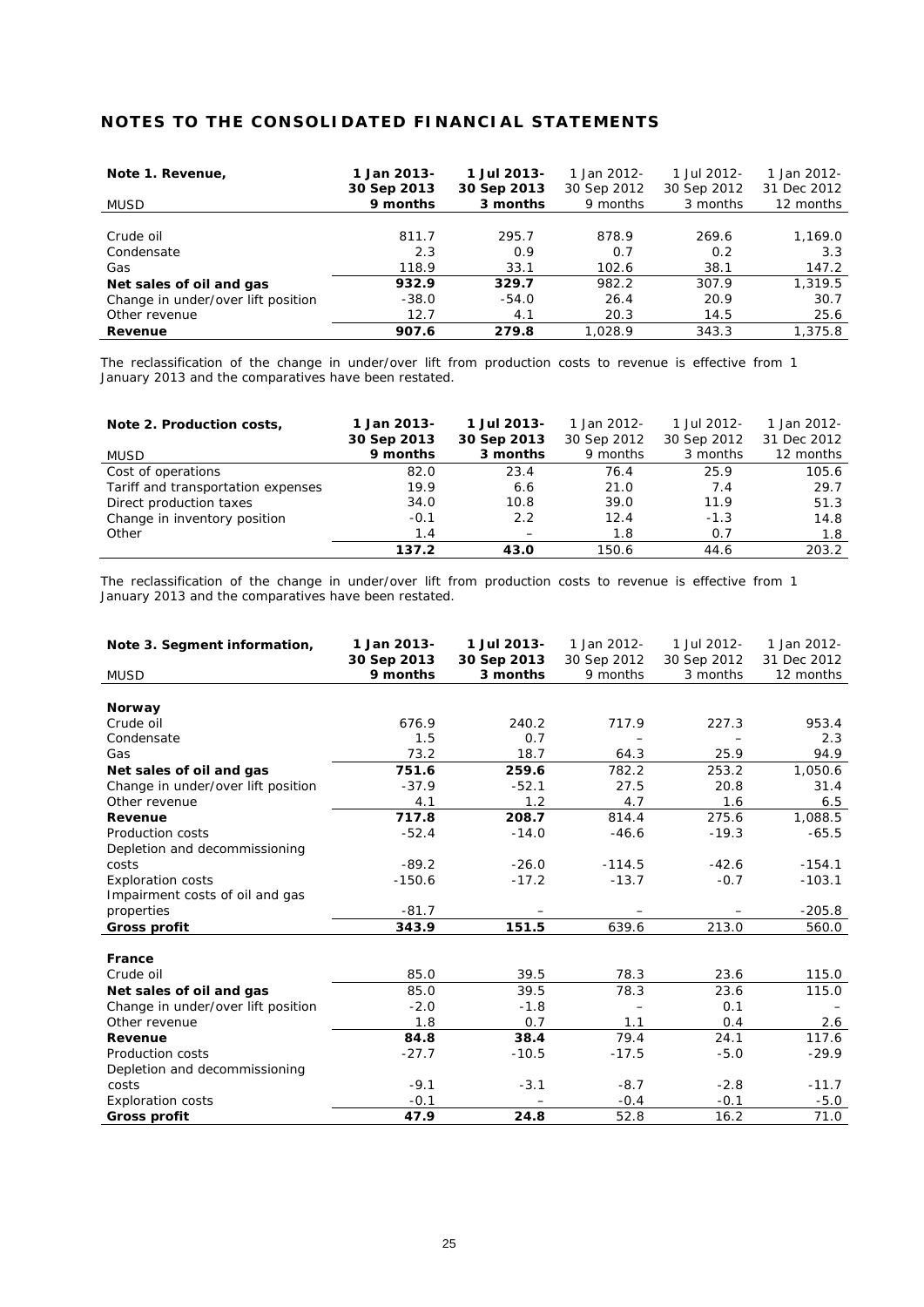| Note 3. Segment information<br>cont.,     | 1 Jan 2013-<br>30 Sep 2013<br>9 months | 1 Jul 2013-<br>30 Sep 2013<br>3 months | 1 Jan 2012-<br>30 Sep 2012<br>9 months | 1 Jul 2012-<br>30 Sep 2012<br>3 months | 1 Jan 2012-<br>31 Dec 2012<br>12 months |
|-------------------------------------------|----------------------------------------|----------------------------------------|----------------------------------------|----------------------------------------|-----------------------------------------|
| <b>MUSD</b>                               |                                        |                                        |                                        |                                        |                                         |
|                                           |                                        |                                        |                                        |                                        |                                         |
| <b>Netherlands</b>                        |                                        |                                        |                                        |                                        |                                         |
| Crude oil<br>Condensate                   | 0.1<br>0.8                             | 0.2                                    | 0.1<br>0.7                             | 0.2                                    | 0.2<br>1.0                              |
| Gas                                       | 32.8                                   | 10.0                                   | 31.0                                   | 10.2                                   | 41.4                                    |
| Net sales of oil and gas                  | 33.7                                   | 10.2                                   | 31.8                                   | 10.4                                   | 42.6                                    |
| Change in under/over lift position        | 1.9                                    | $-0.1$                                 | $-0.5$                                 | $-0.1$                                 | $-0.7$                                  |
| Other revenue                             | 1.3                                    | 0.4                                    | 11.9                                   | 11.3                                   | 12.2                                    |
| Revenue                                   | 36.9                                   | 10.5                                   | 43.2                                   | 21.6                                   | 54.1                                    |
| Production costs                          | $-9.8$                                 | $-3.4$                                 | $-8.6$                                 | $-2.8$                                 | $-12.4$                                 |
| Depletion and decommissioning             |                                        |                                        |                                        |                                        |                                         |
| costs                                     | $-11.3$                                | $-3.3$                                 | $-8.0$                                 | $-2.6$                                 | $-10.4$                                 |
| <b>Exploration costs</b>                  | $-1.3$                                 | $-1.3$                                 | $-0.5$                                 |                                        | $-0.6$                                  |
| <b>Gross profit</b>                       | 14.5                                   | 2.5                                    | 26.1                                   | 16.2                                   | 30.7                                    |
| Indonesia                                 |                                        |                                        |                                        |                                        |                                         |
| Gas                                       | 12.9                                   | 4.4                                    | 7.3                                    | 2.0                                    | 10.9                                    |
| Net sales of oil and gas                  | 12.9                                   | 4.4                                    | 7.3                                    | 2.0                                    | 10.9                                    |
| Change in under/over lift position        |                                        |                                        | $-0.6$                                 | 0.1                                    |                                         |
| Revenue                                   | 12.9                                   | 4.4                                    | 6.7                                    | 2.1                                    | 10.9                                    |
| Production costs                          | $-3.8$                                 | $-1.5$                                 | $-3.8$                                 | $-0.9$                                 | $-5.5$                                  |
| Depletion and decommissioning             |                                        |                                        |                                        |                                        |                                         |
| costs                                     | $-8.7$                                 | $-2.9$                                 | $-3.4$                                 | $-1.1$                                 | $-5.6$                                  |
| <b>Exploration costs</b>                  | $-0.3$<br>0.1                          | $-0.1$<br>$-0.1$                       | $-7.1$<br>$-7.6$                       | $-0.1$                                 | $-7.4$                                  |
| <b>Gross profit</b>                       |                                        |                                        |                                        | $\overline{\phantom{m}}$               | $-7.6$                                  |
|                                           |                                        |                                        |                                        |                                        |                                         |
| Russia<br>Crude oil                       | 49.7                                   | 16.0                                   | 58.0                                   | 18.7                                   | 75.8                                    |
| Net sales of oil and gas                  | 49.7                                   | 16.0                                   | 58.0                                   | 18.7                                   | 75.8                                    |
| Revenue                                   | 49.7                                   | 16.0                                   | 58.0                                   | 18.7                                   | 75.8                                    |
| Production costs                          | $-43.5$                                | $-13.6$                                | $-49.8$                                | $-15.1$                                | $-65.2$                                 |
| Depletion and decommissioning             |                                        |                                        |                                        |                                        |                                         |
| costs                                     | $-3.8$                                 | $-1.2$                                 | $-3.3$                                 | $-1.1$                                 | $-4.3$                                  |
| Impairment costs of oil and gas           |                                        |                                        |                                        |                                        |                                         |
| properties                                |                                        |                                        |                                        |                                        | $-31.7$                                 |
| <b>Gross profit</b>                       | 2.4                                    | $1.2$                                  | 4.9                                    | 2.5                                    | $-25.4$                                 |
|                                           |                                        |                                        |                                        |                                        |                                         |
| Other                                     |                                        |                                        |                                        |                                        |                                         |
| Crude oil <sup>1</sup>                    |                                        |                                        | 24.6                                   |                                        | 24.6                                    |
| Net sales of oil and gas<br>Other revenue | $\overline{\phantom{m}}$<br>5.5        | 1.8                                    | 24.6<br>2.6                            | 1.2                                    | 24.6<br>4.3                             |
| Revenue                                   | 5.5                                    | 1.8                                    | 27.2                                   | 1.2                                    | 28.9                                    |
| Production costs                          |                                        |                                        | $-24.3$                                | $-1.5$                                 | $-24.7$                                 |
| Depletion and decommissioning             |                                        |                                        |                                        |                                        |                                         |
| costs                                     |                                        |                                        | $-3.5$                                 | $-3.5$                                 | $-5.3$                                  |
| Exploration costs <sup>2</sup>            | $-0.5$                                 | 0.1                                    | $-11.8$                                | $-9.7$                                 | $-52.3$                                 |
| Impairment costs of oil and gas           |                                        |                                        |                                        |                                        |                                         |
| properties <sup>3</sup>                   | $-41.7$                                | $-41.7$                                |                                        |                                        |                                         |
| <b>Gross profit</b>                       | $-36.7$                                | $-39.8$                                | $-12.4$                                | $-13.5$                                | $-53.4$                                 |

<sup>1</sup> Net sales of crude oil related to Tunisia in the comparative period and in 2012.<br><sup>2</sup> Exploration costs in 2012 related mainly to Malaysia and amounted to MUSD 46.7. An amount of MUSD 0.5 (MUSD 0.1) has been expensed in the reporting period relating to Malaysia.<br><sup>3</sup> Impairment costs of oil and gas properties have been booked in the reporting period relating to Malaysia.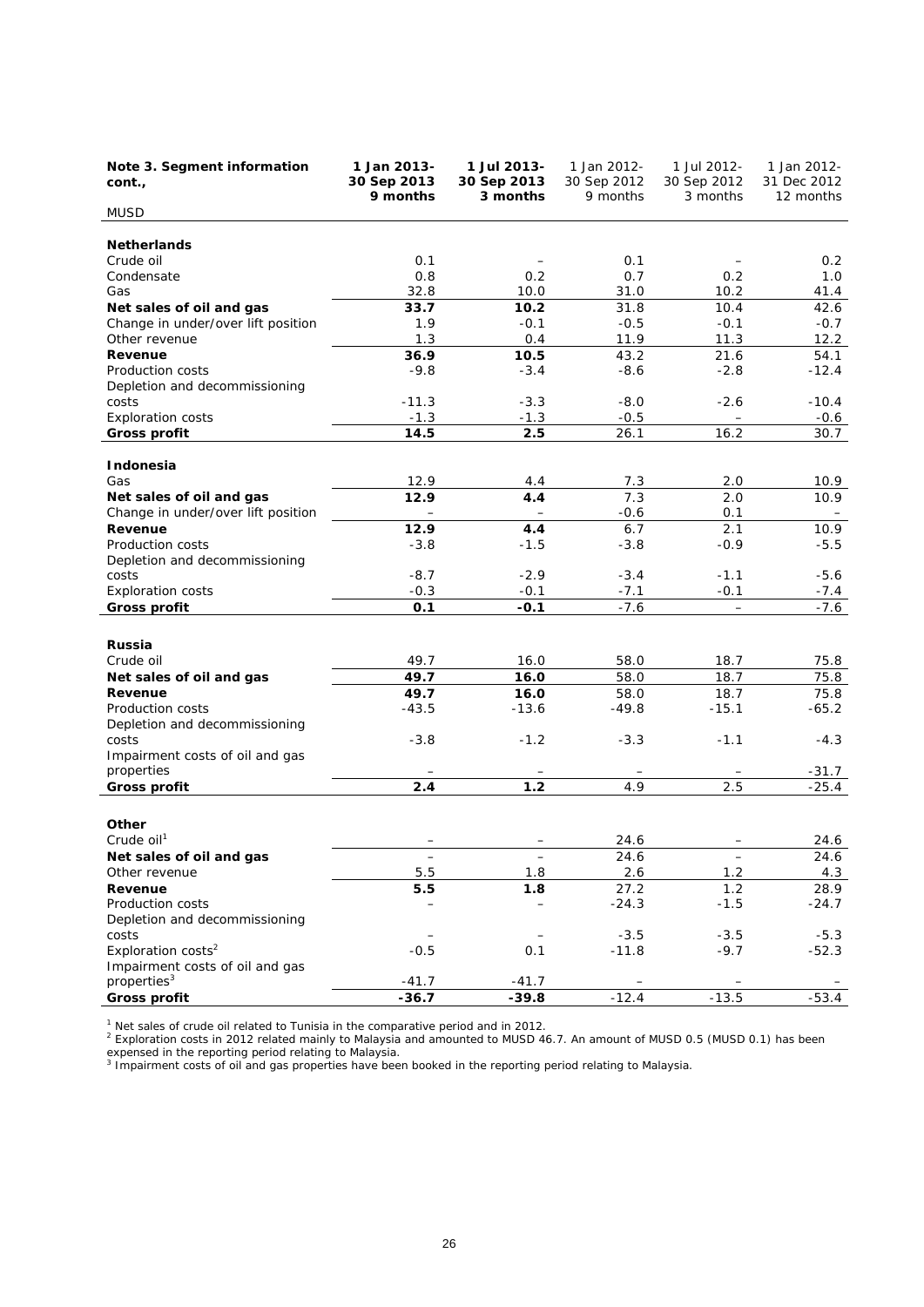| Total                              |          |         |          |         |          |
|------------------------------------|----------|---------|----------|---------|----------|
| Crude oil                          | 811.7    | 295.7   | 878.9    | 269.6   | 1,169.0  |
| Condensate                         | 2.3      | 0.9     | 0.7      | 0.2     | 3.3      |
| Gas                                | 118.9    | 33.1    | 102.6    | 38.1    | 147.2    |
| Net sales of oil and gas           | 932.9    | 329.7   | 982.2    | 307.9   | 1,319.5  |
| Change in under/over lift position | $-38.0$  | $-54.0$ | 26.4     | 20.9    | 30.7     |
| Other revenue                      | 12.7     | 4.1     | 20.3     | 14.5    | 25.6     |
| Revenue                            | 907.6    | 279.8   | 1.028.9  | 343.3   | 1,375.8  |
| Production costs                   | $-137.2$ | $-43.0$ | $-150.6$ | $-44.6$ | $-203.2$ |
| Depletion and decommissioning      |          |         |          |         |          |
| costs                              | $-122.1$ | $-36.5$ | $-141.4$ | $-53.7$ | $-191.4$ |
| <b>Exploration costs</b>           | $-152.8$ | $-18.5$ | $-33.5$  | $-10.6$ | $-168.4$ |
| Impairment costs of oil and gas    |          |         |          |         |          |
| properties                         | $-123.4$ | $-41.7$ |          |         | $-237.5$ |
| Gross profit                       | 372.1    | 140.1   | 703.4    | 234.4   | 575.3    |

Within each segment, revenues from transactions with a single external customer amount to ten percent or more of revenue for that segment.

| Note 4. Financial income,           | 1 Jan 2013-<br>30 Sep 2013 | 1 Jul 2013-<br>30 Sep 2013 | 1 Jan 2012-<br>30 Sep 2012 | 1 Jul 2012-<br>30 Sep 2012 | 1 Jan 2012-<br>31 Dec 2012 |
|-------------------------------------|----------------------------|----------------------------|----------------------------|----------------------------|----------------------------|
| <b>MUSD</b>                         | 9 months                   | 3 months                   | 9 months                   | 3 months                   | 12 months                  |
| Interest income                     | 1.8                        | 0.5                        | 2.5                        | 0.9                        | 5.1                        |
| Foreign currency exchange gain,     |                            |                            |                            |                            |                            |
| net                                 |                            |                            | 0.7                        | $-5.2$                     | 6.2                        |
| Guarantee fees                      | 0.3                        | 0.1                        |                            |                            | 0.2                        |
| Gain on consolidation of subsidiary |                            |                            | 13.4                       | 13.4                       | 13.4                       |
| Other                               | 0.3                        |                            | 0.2                        | 0.1                        | 2.4                        |
|                                     | 2.4                        | 0.6                        | 16.8                       | 9.2                        | 27.3                       |

| Note 5. Financial expenses,        | 1 Jan 2013-<br>30 Sep 2013 | 1 Jul 2013-<br>30 Sep 2013 | 1 Jan 2012-<br>30 Sep 2012 | 1 Jul 2012-<br>30 Sep 2012 | 1 Jan 2012-<br>31 Dec 2012 |
|------------------------------------|----------------------------|----------------------------|----------------------------|----------------------------|----------------------------|
| <b>MUSD</b>                        | 9 months                   | 3 months                   | 9 months                   | 3 months                   | 12 months                  |
| Interest expense                   | 3.8                        | 1.1                        | 4.8                        | 1.6                        | 6.8                        |
| Foreign currency exchange loss,    |                            |                            |                            |                            |                            |
| net                                | 33.2                       | 17.1                       |                            |                            |                            |
| Result on interest rate hedge      |                            |                            |                            |                            |                            |
| settlement                         | 1.0                        | 0.5                        | 0.2                        |                            | 0.2                        |
| Unwinding of site restoration      |                            |                            |                            |                            |                            |
| discount                           | 4.6                        | 1.5                        | 3.8                        | 1.3                        | 5.1                        |
| Amortisation of deferred financing |                            |                            |                            |                            |                            |
| fees                               | 6.5                        | 2.1                        | 4.6                        | 2.1                        | 6.6                        |
| Loan facility commitment fees      | 13.7                       | 4.1                        | 5.6                        | 4.9                        | 10.3                       |
| Impairment of other shares         |                            |                            | 18.6                       |                            | 18.6                       |
| Other                              | 0.8                        | 0.4                        | 0.5                        | 0.2                        | 0.9                        |
|                                    | 63.6                       | 26.8                       | 38.1                       | 10.1                       | 48.5                       |

| Note 6. Income tax expense, | 1 Jan 2013-             | 1 Jul 2013-             | 1 Jan 2012-             | 1 Jul 2012-             | 1 Jan 2012-              |
|-----------------------------|-------------------------|-------------------------|-------------------------|-------------------------|--------------------------|
| <b>MUSD</b>                 | 30 Sep 2013<br>9 months | 30 Sep 2013<br>3 months | 30 Sep 2012<br>9 months | 30 Sep 2012<br>3 months | 31 Dec 2012<br>12 months |
|                             |                         |                         |                         |                         |                          |
| Current tax                 | $-0.4$                  | $-31.1$                 | 284.3                   | 80.3                    | 341.3                    |
| Deferred tax                | 229.9                   | 127.2                   | 214.7                   | 82.4                    | 77.1                     |
|                             | 229.5                   | 96.1                    | 499.0                   | 162.7                   | 418.4                    |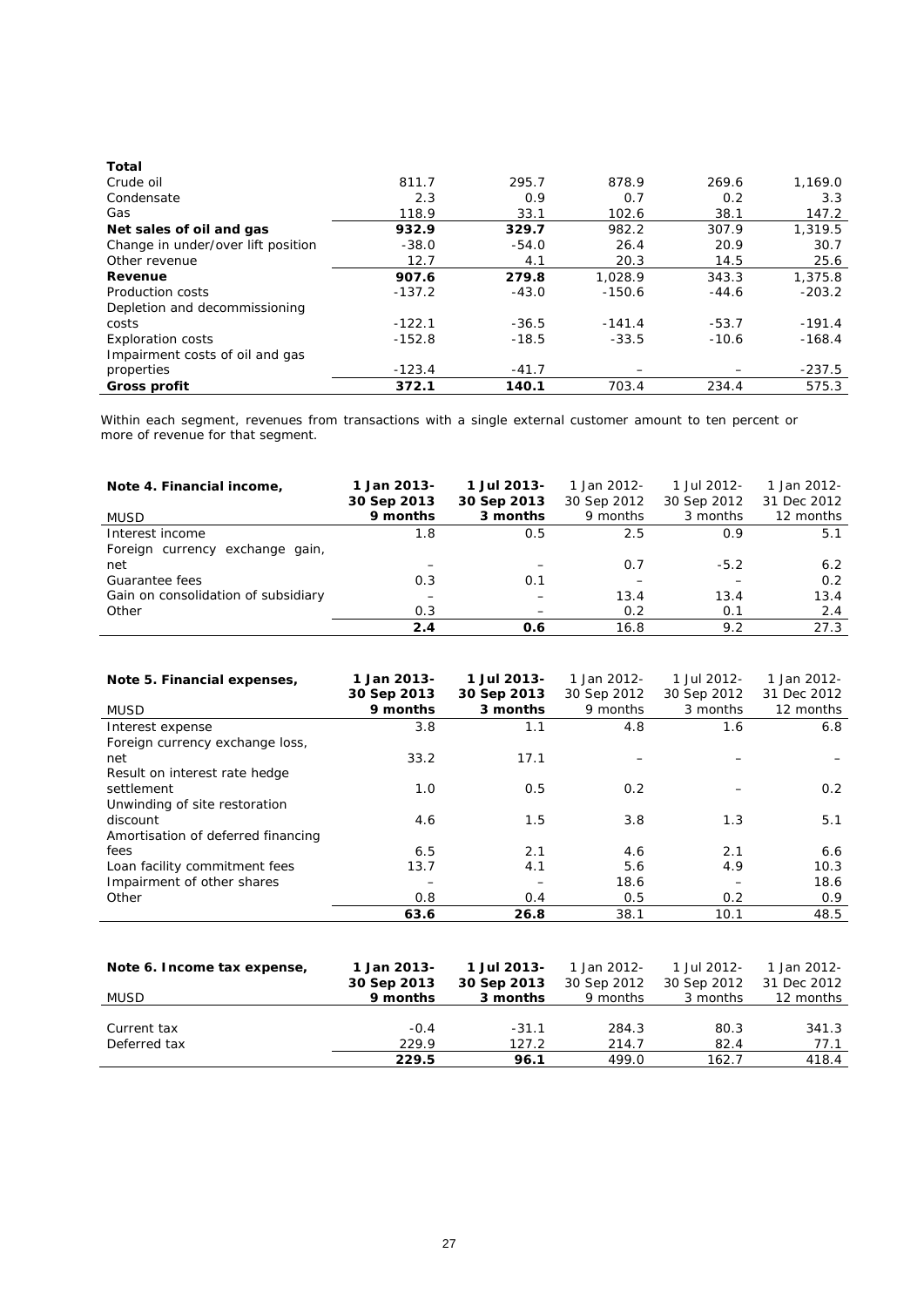| Note 7. Oil and gas properties,<br><b>MUSD</b> | 30 Sep 2013 | 31 Dec 2012 |
|------------------------------------------------|-------------|-------------|
| Norway                                         | 2,396.9     | 1,702.3     |
| France                                         | 221.2       | 216.8       |
| <b>Netherlands</b>                             | 58.2        | 65.8        |
| Indonesia                                      | 94.7        | 96.9        |
| Russia                                         | 591.1       | 599.2       |
| Malaysia                                       | 179.0       | 183.4       |
|                                                | 3,541.1     | 2.864.4     |

| Note 8. Financial assets,<br>MUSD | 30 Sep 2013 | 31 Dec 2012 |
|-----------------------------------|-------------|-------------|
| Other shares and participations   | 19.1        | 20.0        |
| <b>Bonds</b>                      | 10.1        | 9.5         |
| Deferred tax                      | 14.0        | 13.3        |
| Corporate tax                     | 16.2        |             |
| Other                             | 1.3         | 1.3         |
|                                   | 60.7        | 44.7        |

| Note 9. Receivables and inventories.<br>MUSD | 30 Sep 2013 | 31 Dec 2012 |
|----------------------------------------------|-------------|-------------|
| Inventories                                  | 20.2        | 18.7        |
| Trade receivables                            | 119.8       | 125.9       |
| Underlift                                    | 8.5         | 26.4        |
| Corporate tax                                | 4.8         | 4.0         |
| Joint venture debtors                        | 24.4        | 11.5        |
| Derivative instruments                       | 0.2         | 9.1         |
| Prepaid expenses and accrued income          | 33.4        | 32.9        |
| Other                                        | 6.6         | 9.9         |
|                                              | 217.9       | 238.4       |

| Note 10. Provisions,<br><b>MUSD</b> | 30 Sep 2013 | 31 Dec 2012 |
|-------------------------------------|-------------|-------------|
| Non-current:                        |             |             |
| Site restoration                    | 214.2       | 190.5       |
| Deferred tax                        | 1,104.6     | 942.2       |
| Long-term incentive plan            | 37.0        | 67.1        |
| Derivative instruments              | 1.6         |             |
| Pension                             | 1.5         | 1.5         |
| Other                               | 2.9         | 3.3         |
|                                     | 1,361.8     | 1,204.6     |
| Current:                            |             |             |
| Long-term incentive plan            | 40.2        | 8.8         |
|                                     | 40.2        | 8.8         |
|                                     | 1.402.0     | 1,213.4     |

| Note 11. Financial liabilities,<br>MUSD | 30 Sep 2013 | 31 Dec 2012 |
|-----------------------------------------|-------------|-------------|
| Bank loans                              | 905.0       | 432.0       |
| Capitalised financing fees              | $-38.3$     | -47.8       |
|                                         | 866.7       | 384.2       |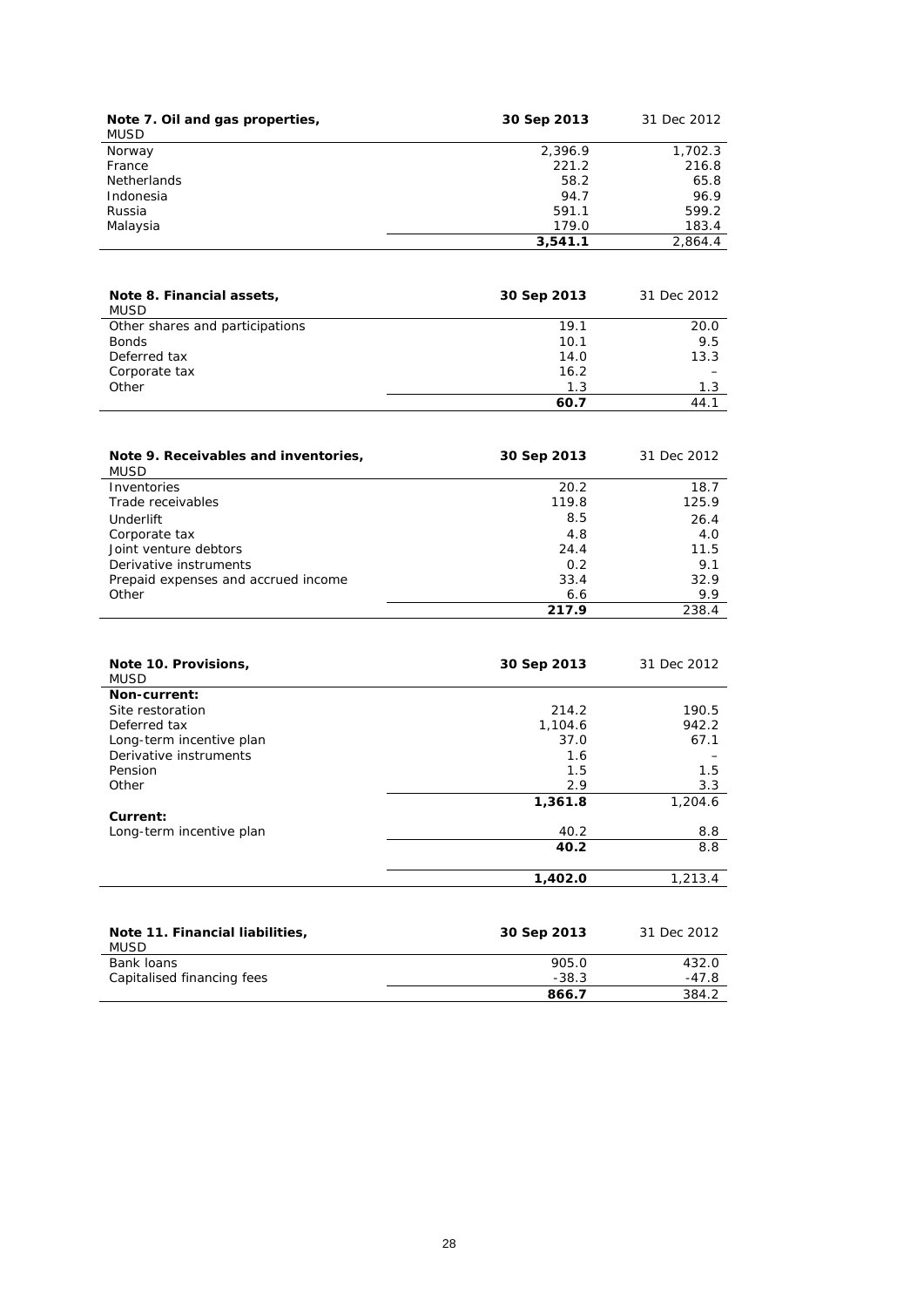|  | Note 12. Current liabilities, |
|--|-------------------------------|
|  |                               |

| <b>MUSD</b>             | 30 Sep 2013 | 31 Dec 2012 |
|-------------------------|-------------|-------------|
| Trade payables          | 9.8         | 15.7        |
| Deferred revenue        |             | 1.6         |
| Overlift                | 21.3        | 0.5         |
| <b>Tax liabilities</b>  | 4.5         | 170.0       |
| Accrued expenses        | 33.7        | 8.3         |
| Joint venture creditors | 378.2       | 213.9       |
| Derivative instruments  | 2.8         |             |
| Other                   | 8.2         | 13.4        |
|                         | 458.5       | 423.4       |

#### **Note 13. Financial instruments,** MUSD

For financial instruments measured at fair value in the balance sheet, the following fair value measurement hierarchy is used:

– Level 1: based on quoted prices in active markets;

– Level 2: based on inputs other than quoted prices as within level 1, that are either directly or indirectly observable;

– Level 3: based on inputs which are not based on observable market data.

Based on this hierarchy, financial instruments measured at fair value can be detailed as follows:

| 30 September 2013<br><b>MUSD</b>       | Level 1 | Level 2 | Level 3 |
|----------------------------------------|---------|---------|---------|
| <b>Assets</b>                          |         |         |         |
| Available for sale financial assets    |         |         |         |
| - Other shares and participations      | 18.7    |         | 0.4     |
| - Bonds                                | 10.1    |         |         |
| - Derivative instruments - non-current |         |         |         |
| - Derivative instruments - current     |         | 0.2     |         |
|                                        | 28.8    | 0.2     | 0.4     |
| <b>Liabilities</b>                     |         |         |         |
| - Derivative instruments - non-current |         | 1.6     |         |
| - Derivative instruments - current     |         | 2.8     |         |
|                                        |         | 4.4     |         |
|                                        |         |         |         |
| 31 December 2012<br><b>MUSD</b>        | Level 1 | Level 2 | Level 3 |
| <b>Assets</b>                          |         |         |         |
| Available for sale financial assets    |         |         |         |
| - Other shares and participations      | 19.6    |         | 0.4     |
| - Bonds                                | 9.5     |         |         |
| - Derivative instruments - non-current |         |         |         |
| - Derivative instruments - current     |         | 9.1     |         |
|                                        | 29.1    | 9.1     | 0.4     |
| <b>Liabilities</b>                     |         |         |         |
| - Derivative instruments - non-current |         |         |         |
| - Derivative instruments – current     |         |         |         |
|                                        |         |         |         |

There were no transfers between the levels during the reporting period. Other shares and participations and bonds are specified in Note 8 Financial assets.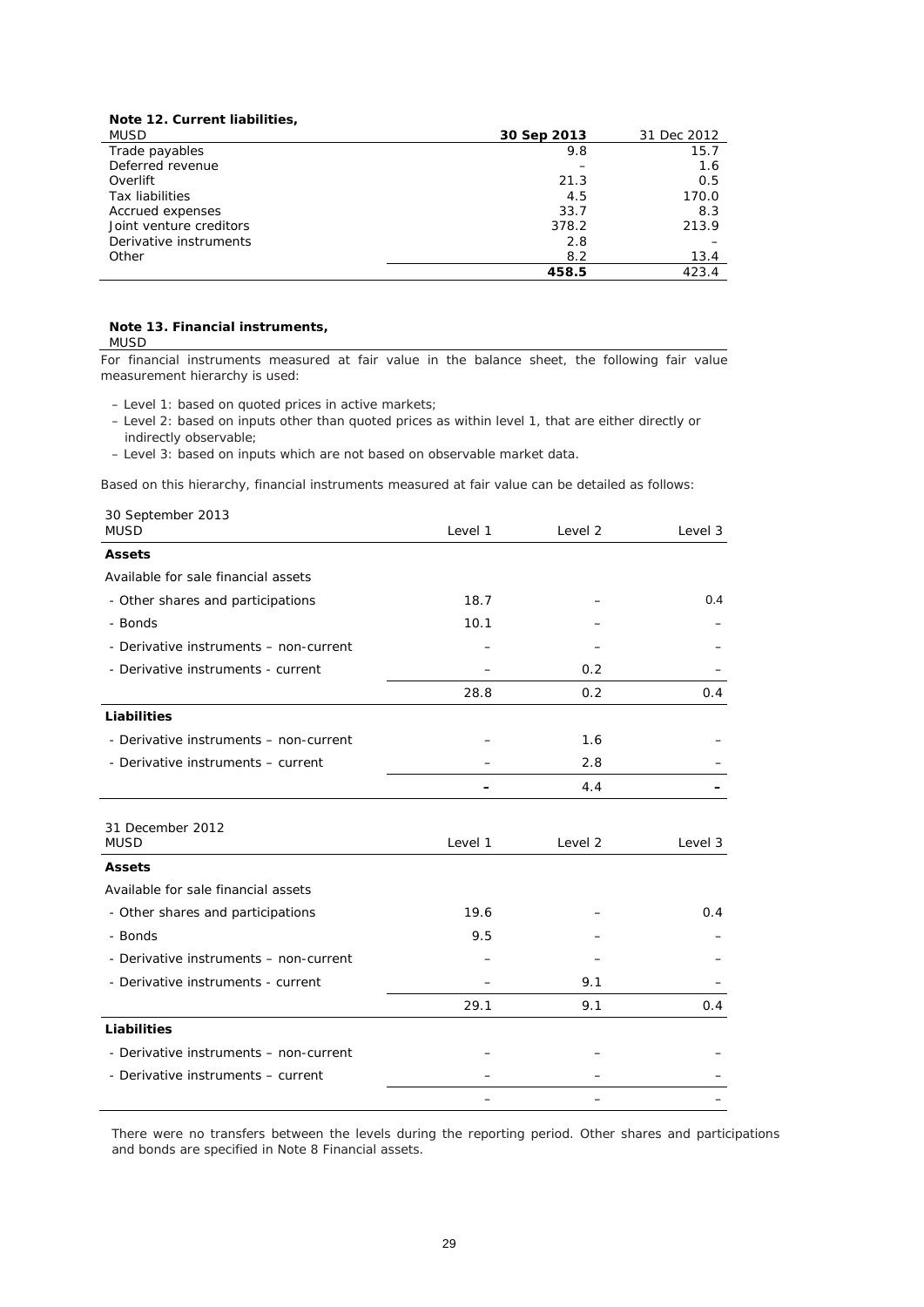Derivative instruments are valued using marked-to-market valuations provided by the counterparties to the hedge at the balance sheet date. The hedge counterparties are all banks which are party to the loan facility agreement.

Fair value of the following financial assets and liabilities is estimated to equal the carrying value.

- Trade receivables
- Joint venture debtors
- Cash and cash equivalents
- Trade payables
- Joint venture creditors
- Bank loans
- Other non-current liabilities

The USD 2.5 billion financing facility, entered into on 25 June 2012 is a revolving borrowing base facility secured against certain cash flows generated by the Group. The amount available under the facility is recalculated every six months based upon the calculated cash flow generated by certain producing fields at an oil price and economic assumptions agreed with the banking syndicate providing the facility. The maturity date of the new bank facility is June 2019 and there is a loan reduction schedule which commences in 2016 and reduces to zero by the final maturity date. In addition, the amount available to borrow under the facility is based upon a net present value calculation of the assets' future cash flows. Based on the reduction schedule and the current availability calculation, no repayments of the current outstanding bank loan balance falls due within five years.

| Note 14. Adjustment for non-<br>cash related items,<br><b>MUSD</b> | 1 Jan 2013-<br>30 Sep 2013<br>9 months | 1 Jul 2013-<br>30 Sep 2013<br>3 months | 1 Jan 2012-<br>30 Sep 2012<br>9 months | 1 Jul 2012-<br>30 Sep 2012<br>3 months | 1 Jan 2012-<br>31 Dec 2012<br>12 months |
|--------------------------------------------------------------------|----------------------------------------|----------------------------------------|----------------------------------------|----------------------------------------|-----------------------------------------|
| <b>Exploration costs</b>                                           | 152.8                                  | 18.5                                   | 33.6                                   | 10.6                                   | 168.5                                   |
| Depletion, depreciation and                                        |                                        |                                        |                                        |                                        |                                         |
| amortisation                                                       | 125.3                                  | 37.7                                   | 140.2                                  | 50.9                                   | 189.3                                   |
| Current tax                                                        | $-0.4$                                 | $-31.1$                                | 284.3                                  | 80.3                                   | 341.3                                   |
| Deferred tax                                                       | 229.9                                  | 127.2                                  | 214.7                                  | 82.4                                   | 77.1                                    |
| Impairment of oil and gas                                          |                                        |                                        |                                        |                                        |                                         |
| properties                                                         | 123.4                                  | 41.7                                   |                                        |                                        | 237.5                                   |
| Impairment of other shares                                         |                                        |                                        | 18.6                                   |                                        | 18.6                                    |
| Long-term incentive plan                                           | 9.3                                    | 8.9                                    | 14.2                                   | 27.9                                   | 13.0                                    |
| Other                                                              | 52.2                                   | 22.2                                   | 0.7                                    | 3.7                                    | 11.6                                    |
|                                                                    | 692.5                                  | 225.1                                  | 706.3                                  | 255.9                                  | 1.056.9                                 |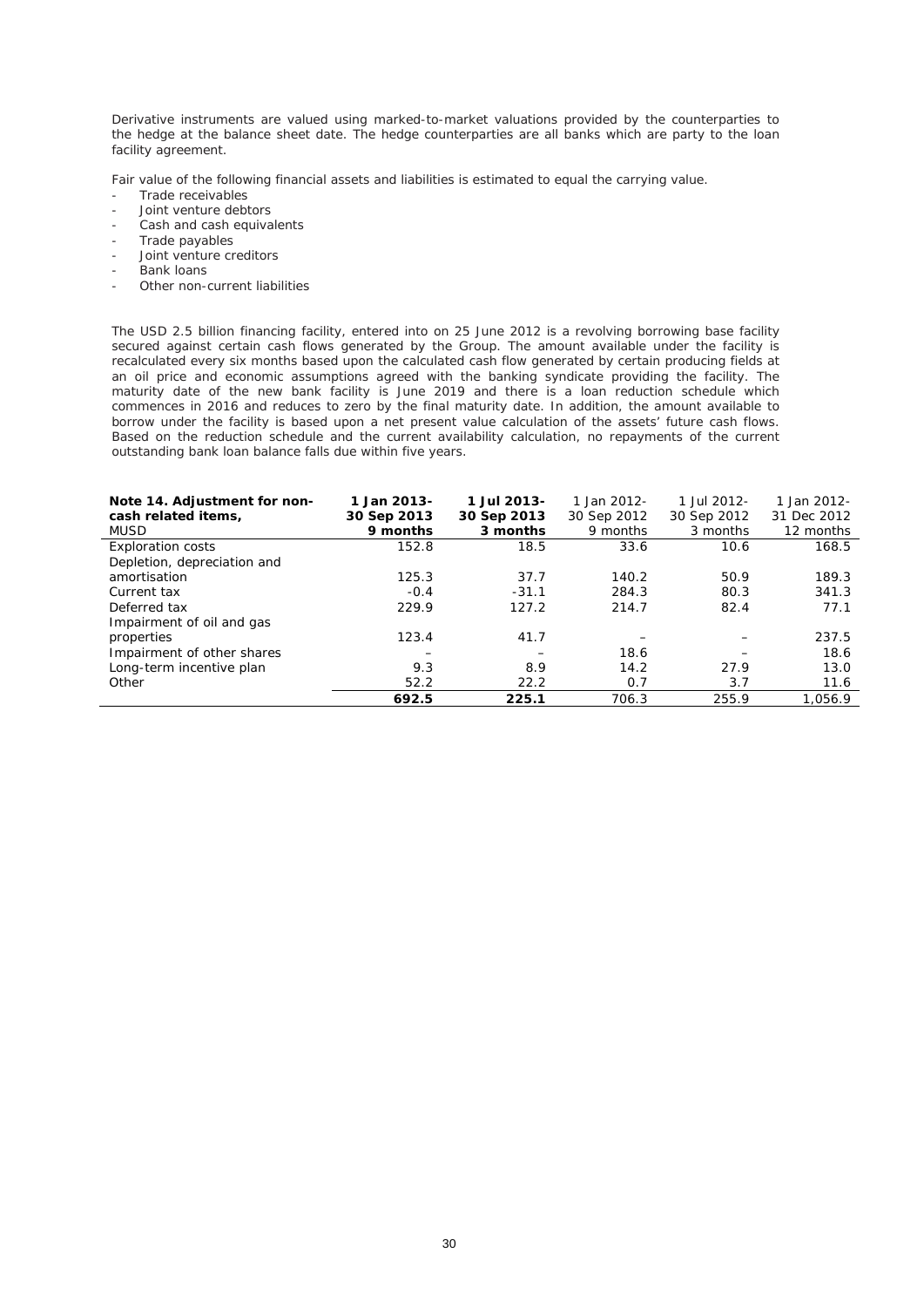## **PARENT COMPANY INCOME STATEMENT IN SUMMARY**

| Expressed in MSEK                                  | 1 Jan 2013-<br>30 Sep 2013<br>9 months | 1 Jul 2013-<br>30 Sep 2013<br>3 months | 1 Jan 2012-<br>30 Sep 2012<br>9 months | 1 Jul 2012-<br>30 Sep 2012<br>3 months | 1 Jan 2012-<br>31 Dec 2012<br>12 months |
|----------------------------------------------------|----------------------------------------|----------------------------------------|----------------------------------------|----------------------------------------|-----------------------------------------|
| Revenue                                            | 0.9                                    | 1.0                                    | 44.0                                   | 22.7                                   | 71.0                                    |
| General and administration                         |                                        |                                        |                                        |                                        |                                         |
| expenses                                           | $-58.1$                                | $-27.2$                                | $-77.5$                                | $-82.4$                                | $-84.6$                                 |
| <b>Operating profit</b>                            | $-57.2$                                | $-26.2$                                | $-33.5$                                | $-59.7$                                | $-13.6$                                 |
| <b>Result from financial</b><br><i>investments</i> |                                        |                                        |                                        |                                        |                                         |
| Financial income                                   | 2.4                                    | 0.7                                    | 1.0                                    | 0.3                                    | 807.1                                   |
| Financial expenses                                 | $-1.6$                                 | $-1.5$                                 | $-25.8$                                | $-8.7$                                 | $-31.3$                                 |
|                                                    | 0.8                                    | $-0.8$                                 | $-24.8$                                | $-8.3$                                 | 775.8                                   |
| Profit before tax                                  | $-56.4$                                | $-27.0$                                | $-58.3$                                | $-68.0$                                | 762.2                                   |
| Income tax expense                                 |                                        |                                        |                                        |                                        |                                         |
| Net result                                         | $-56.4$                                | $-27.0$                                | $-58.3$                                | $-68.0$                                | 762.2                                   |

## **PARENT COMPANY COMPREHENSIVE INCOME STATEMENT IN SUMMARY**

| Expressed in MSEK                                                                       | 1 Jan 2013-<br>30 Sep 2013<br>9 months | 1 Jul 2013-<br>30 Sep 2013<br>3 months | 1 Jan 2012-<br>30 Sep 2012<br>9 months | 1 Jul 2012-<br>30 Sep 2012<br>3 months | 1 Jan 2012-<br>31 Dec 2012<br>12 months |
|-----------------------------------------------------------------------------------------|----------------------------------------|----------------------------------------|----------------------------------------|----------------------------------------|-----------------------------------------|
| Net result                                                                              | $-56.4$                                | $-27.0$                                | $-58.3$                                | $-68.0$                                | 762.2                                   |
| Other comprehensive income                                                              |                                        |                                        |                                        |                                        |                                         |
| Total comprehensive income                                                              | $-56.4$                                | $-27.0$                                | $-58.3$                                | $-68.0$                                | 762.2                                   |
| Total comprehensive income<br>attributable to:<br>Shareholders of the Parent<br>Company | $-56.4$                                | $-27.0$                                | $-58.3$                                | $-68.0$                                | 762.2                                   |
|                                                                                         | $-56.4$                                | $-27.0$                                | $-58.3$                                | $-68.0$                                | 762.2                                   |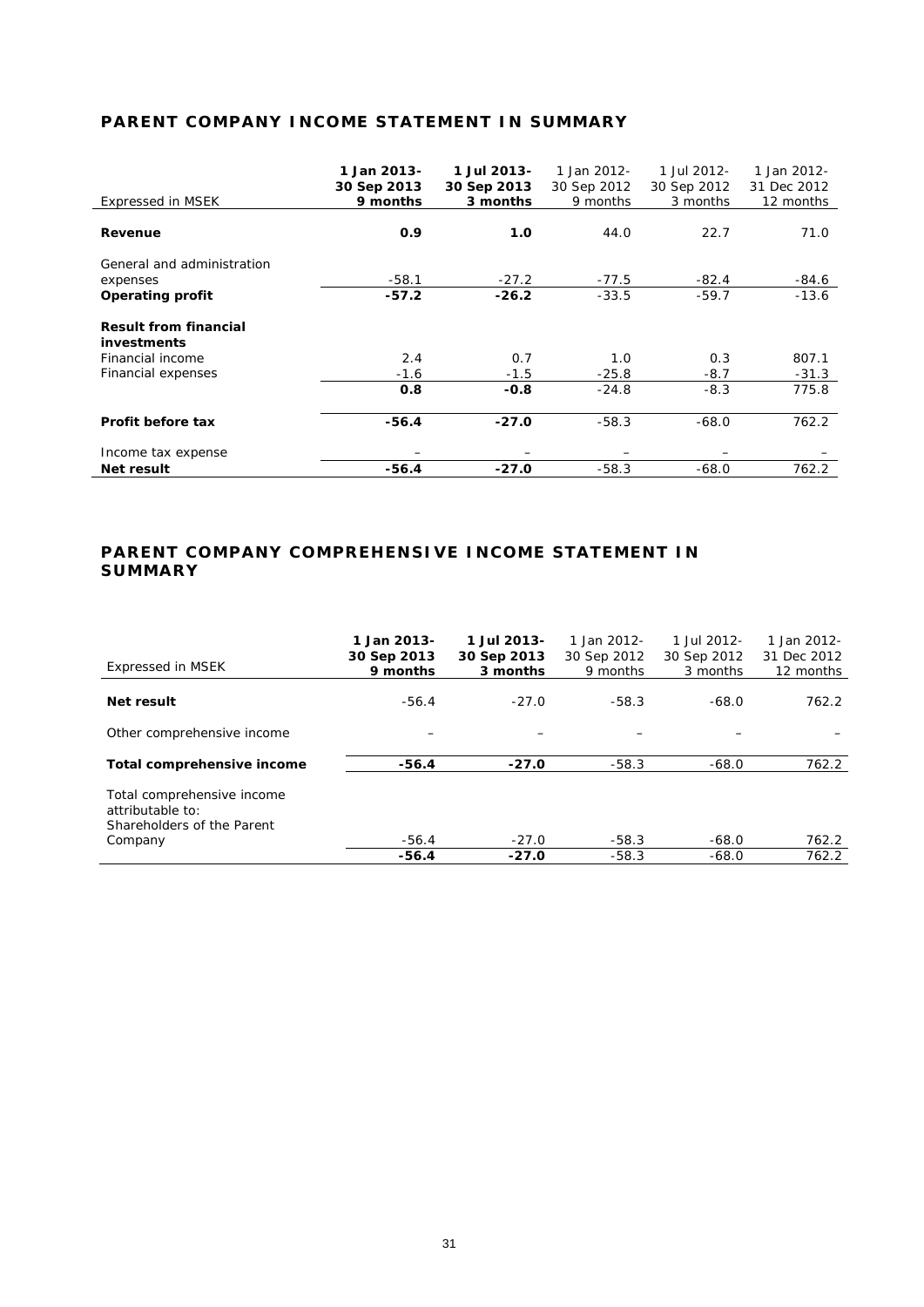## **PARENT COMPANY BALANCE SHEET IN SUMMARY**

| <b>Expressed in MSEK</b>                          | 30 September 2013 | 31 December 2012 |
|---------------------------------------------------|-------------------|------------------|
| <b>ASSETS</b>                                     |                   |                  |
| Non-current assets                                |                   |                  |
| Shares in subsidiaries                            | 7,871.8           | 7,871.8          |
| Receivables from group companies                  | 51.7              | 21.4             |
| <b>Total non-current assets</b>                   | 7,923.5           | 7,893.2          |
| <b>Current assets</b>                             |                   |                  |
| Receivables                                       | 17.8              | 20.7             |
| Cash and cash equivalents                         | 1.5               | 1.1              |
| <b>Total current assets</b>                       | 19.3              | 21.8             |
| <b>TOTAL ASSETS</b>                               | 7,942.8           | 7,915.0          |
| Shareholders 'equity including net result for the | 7,681.5           | 7,869.8          |
| period                                            |                   |                  |
| <b>Non-current liabilities</b>                    |                   |                  |
| Provisions                                        | 36.4              | 36.4             |
| Payables to group companies                       | 208.9             |                  |
| <b>Total non-current liabilities</b>              | 245.3             | 36.4             |
| <b>Current liabilities</b>                        |                   |                  |
| <b>Current liabilities</b>                        | 16.0              | 8.8              |
| <b>Total current liabilities</b>                  | 16.0              | 8.8              |
| TOTAL EQUITY AND LIABILITIES                      | 7,942.8           | 7,915.0          |
| Pledged assets                                    | 12,259.5          | 11,911.6         |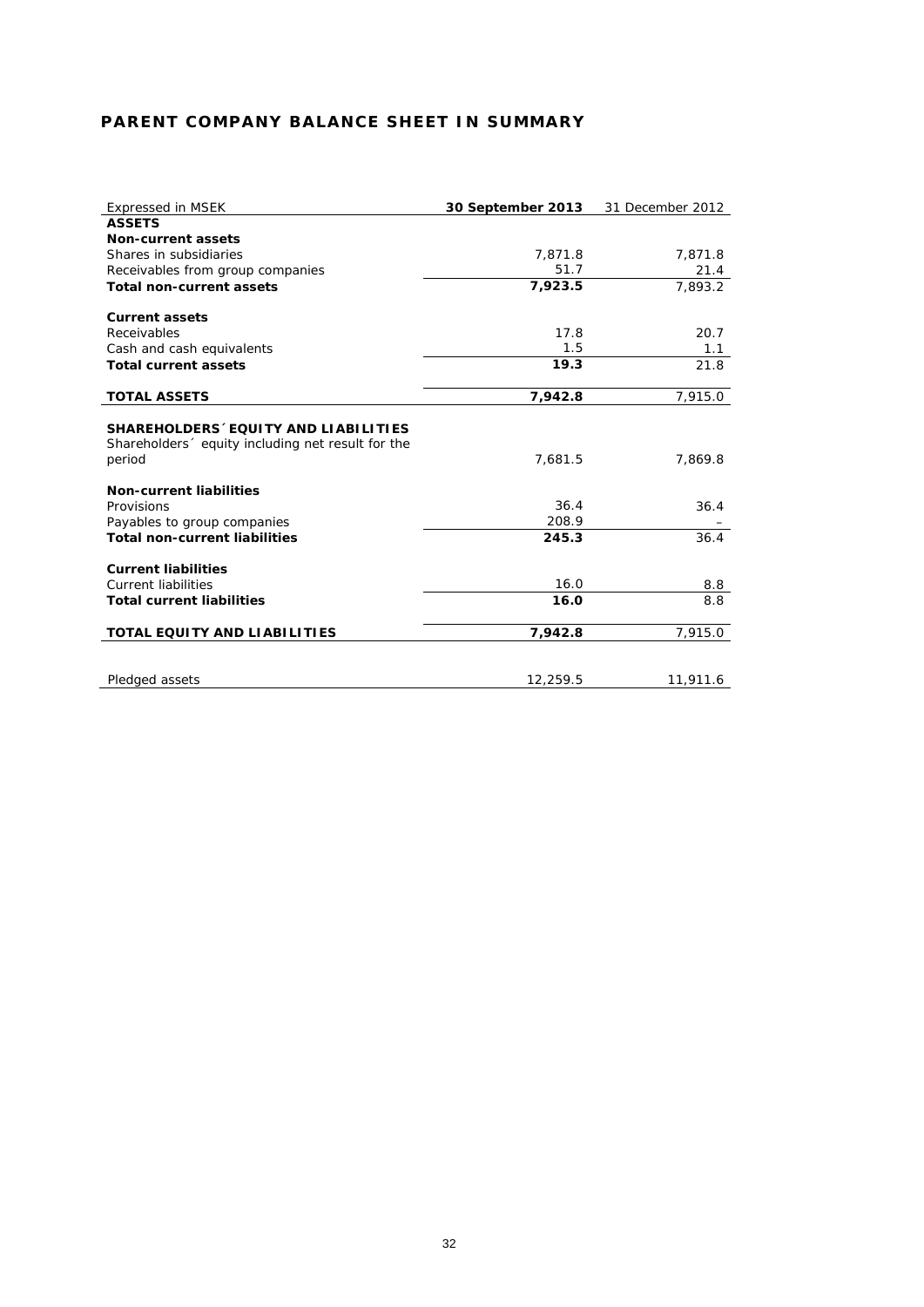## **PARENT COMPANY CASH FLOW STATEMENT IN SUMMARY**

|                                         | 1 Jan 2013-             | 1 Jul 2013-             | 1 Jan 2012-             | 1 Jul 2012-             | 1 Jan 2012-              |
|-----------------------------------------|-------------------------|-------------------------|-------------------------|-------------------------|--------------------------|
| Expressed in MSEK                       | 30 Sep 2013<br>9 months | 30 Sep 2013<br>3 months | 30 Sep 2012<br>9 months | 30 Sep 2012<br>3 months | 31 Dec 2012<br>12 months |
| Cash flow from operations               |                         |                         |                         |                         |                          |
| Net result                              | $-56.4$                 | $-27.0$                 | $-58.3$                 | $-68.0$                 | 762.2                    |
| Adjustment for non-cash related items   | 0.3                     | 0.3                     | 85.5                    | 86.1                    | $-725.2$                 |
| Changes in working capital              | 9.9                     | $-0.3$                  | $-8.4$                  | $-4.1$                  | $-6.4$                   |
| Total cash flow from operations         | $-46.2$                 | $-27.0$                 | 18.9                    | 14.0                    | 30.6                     |
|                                         |                         |                         |                         |                         |                          |
| Cash flow from investments              |                         |                         |                         |                         |                          |
| Change in long-term receivables         |                         |                         |                         |                         |                          |
| Change in long-term financial fixed     |                         |                         |                         |                         |                          |
| assets                                  |                         |                         |                         |                         | 0.1                      |
| <b>Total Cash flow from investments</b> |                         |                         | —                       |                         | 0.1                      |
| Cash flow from financing                |                         |                         |                         |                         |                          |
| Change in long-term liabilities         | 178.5                   | 35.4                    | 46.8                    | $-22.1$                 | 29.1                     |
| Purchase of own shares                  | $-131.9$                | $-11.4$                 | $-62.4$                 |                         | $-62.4$                  |
| Total cash flow from financing          | 46.6                    | 24.0                    | $-15.6$                 | $-22.1$                 | $-33.3$                  |
| Change in cash and cash                 |                         |                         |                         |                         |                          |
| equivalents                             | 0.4                     | $-3.0$                  | 3.3                     | $-8.1$                  | $-2.6$                   |
| Cash and cash equivalents at the        |                         |                         |                         |                         |                          |
| beginning of the period                 | 1.1                     | 4.4                     | 3.8                     | 15.2                    | 3.8                      |
| Currency exchange difference in cash    |                         |                         |                         |                         |                          |
| and cash equivalents                    |                         | 0.1                     | $-0.1$                  | $-0.1$                  | $-0.1$                   |
| Cash and cash equivalents at the        |                         |                         |                         |                         |                          |
| end of the period                       | 1.5                     | 1.5                     | 7.0                     | 7.0                     | 1.1                      |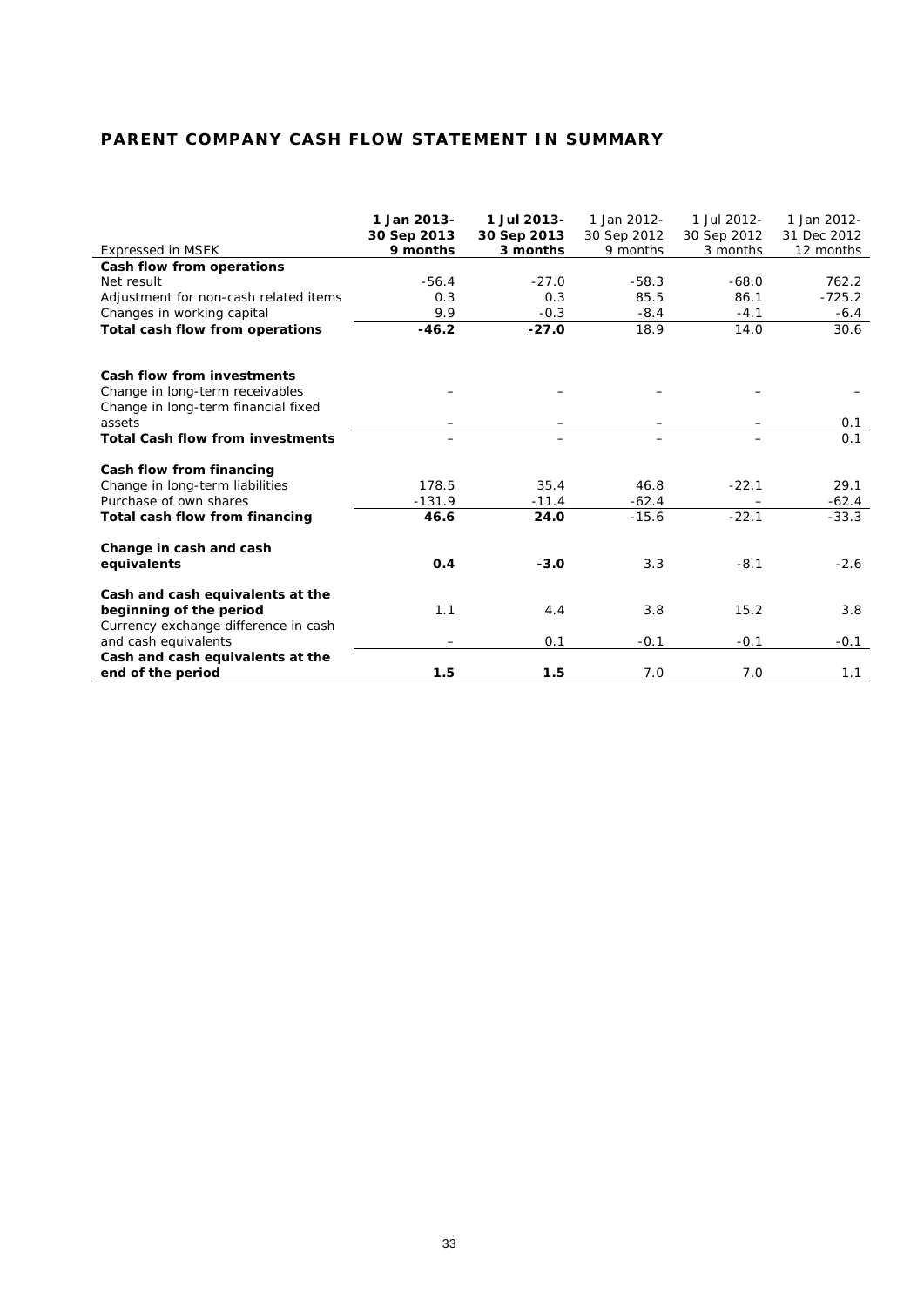## **PARENT COMPANY STATEMENT OF CHANGES IN EQUITY IN SUMMARY**

|                                                           | Restricted equity |           |          | Unrestricted equity |            |              |
|-----------------------------------------------------------|-------------------|-----------|----------|---------------------|------------|--------------|
|                                                           | Share             | Statutory | Other    | Retained            |            |              |
| <b>Expressed in MSEK</b>                                  | capital           | reserve   | reserves | earnings            | Net result | Total equity |
| Balance at 1 January 2012                                 | 3.2               | 861.3     | 2,551.8  | 3,936.1             | $-182.4$   | 7,170.0      |
| Transfer of prior year net result                         |                   |           |          | $-182.4$            | 182.4      |              |
| Total comprehensive income                                |                   |           |          |                     | 58.3       | 58.3         |
| <b>Transactions with owners</b><br>Purchase of own shares |                   |           | $-62.4$  |                     |            | $-62.4$      |
| <b>Total transactions with</b><br>owners                  |                   |           | $-62.4$  |                     |            | $-62.4$      |
| Balance at 30 September 2012                              | 3.2               | 861.3     | 2,489.4  | 3,753.7             | 58.3       | 7,165.9      |
| Total comprehensive income                                |                   |           |          |                     | 703.9      | 703.9        |
| Balance at 31 December 2012                               | 3.2               | 861.3     | 2,489.4  | 3,753.7             | 762.2      | 7,869.8      |
| Transfer of prior year net result                         |                   |           |          | 762.2               | $-762.2$   |              |
| Total comprehensive income                                |                   |           |          |                     | $-56.4$    | $-56.4$      |
| <b>Transactions with owners</b>                           |                   |           |          |                     |            |              |
| Purchase of own shares<br><b>Total transactions with</b>  |                   |           | $-131.9$ |                     |            | $-131.9$     |
| owners                                                    |                   |           | $-131.9$ |                     |            | $-131.9$     |
| Balance at 30 September 2013                              | 3.2               | 861.3     | 2,357.5  | 4,515.9             | $-56.4$    | 7,681.5      |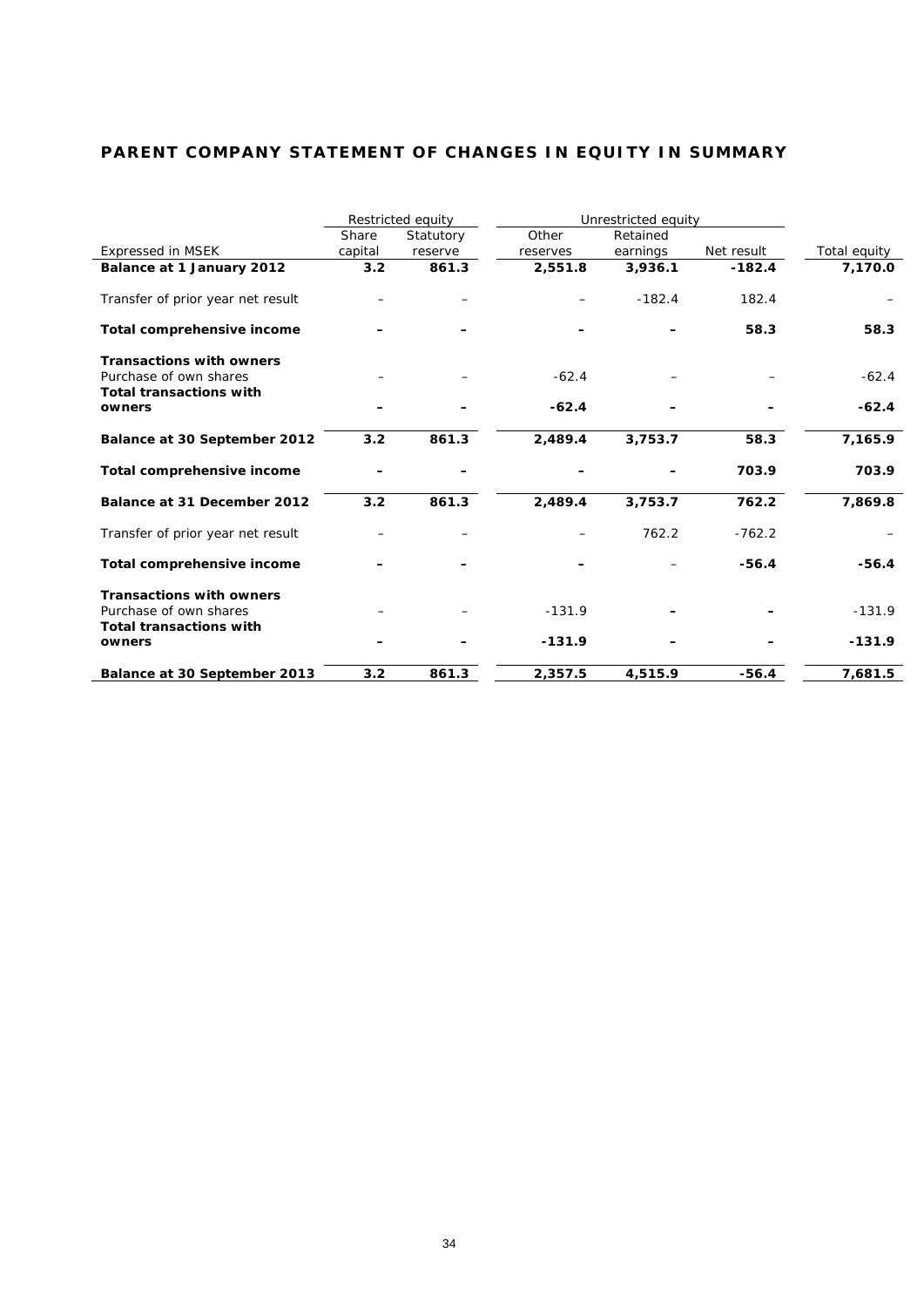## **KEY FINANCIAL DATA**

|                                       | 1 Jan 2013- | 1 Jul 2013-       | 1 Jan 2012- | 1 Jul 2012- | 1 Jan 2012- |
|---------------------------------------|-------------|-------------------|-------------|-------------|-------------|
|                                       | 30 Sep 2013 | 30 Sep 2013       | 30 Sep 2012 | 30 Sep 2012 | 31 Dec 2012 |
| Financial data (MUSD)                 | 9 months    | 3 months          | 9 months    | 3 months    | 12 months   |
| Revenue <sup>1</sup>                  | 907.6       | 279.8             | 1,028.9     | 343.3       | 1,375.8     |
| <b>EBITDA</b>                         | 742.3       | 222.1             | 854.3       | 273.6       | 1,144.1     |
| Net result                            | 49.9        | 1.7               | 156.6       | 44.9        | 103.9       |
| Operating cash flow                   | 770.8       | 267.9             | 594.0       | 218.4       | 831.4       |
| Data per share (USD)                  |             |                   |             |             |             |
| Shareholders' equity per share        | 3.79        | 3.79              | 3.91        | 3.91        | 3.81        |
| Operating cash flow per share         | 2.49        | 0.87              | 1.91        | 0.70        | 2.68        |
| Cash flow from operations per share   | 2.51        | 1.16              | 2.00        | 0.91        | 2.64        |
| Earnings per share                    | 0.17        | 0.01              | 0.51        | 0.15        | 0.35        |
| Earnings per share fully diluted      | 0.17        | 0.01              | 0.51        | 0.15        | 0.35        |
| EBITDA per share                      | 2.39        | 0.71              | 2.75        | 0.88        | 3.68        |
| Dividend per share                    |             |                   |             |             |             |
| Number of shares issued at period end | 317,910,580 | 317,910,580       | 317,910,580 | 317,910,580 | 317,910,580 |
| Number of shares in circulation at    |             |                   |             |             |             |
| period end                            | 309,570,330 | 309,570,330       | 310,542,295 | 310,542,295 | 310,542,295 |
| Weighted average number of shares     |             |                   |             |             |             |
| for the period                        | 310,017,074 | 309,500,416       | 310,735,227 | 310,441,462 | 310,735,227 |
| Share price                           |             |                   |             |             |             |
| Quoted price at period end (SEK)      | 138.60      | 138.60            | 160.10      | 160.10      | 149.50      |
| Quoted price at period end (CAD)      | 22.40       | 22.40             | 23.50       | 23.50       | 22.87       |
| <b>Key ratios</b>                     |             |                   |             |             |             |
| Return on equity (%)                  | 4           | $\qquad \qquad -$ | 13          | 4           | 9           |
| Return on capital employed (%)        | 17          | 6                 | 45          | 15          | 35          |
| Net debt/equity ratio (%)             | 71          | 71                | 15          | 15          | 30          |
| Equity ratio (%)                      | 31          | 31                | 38          | 38          | 38          |
| Share of risk capital (%)             | 58          | 58                | 69          | 69          | 66          |
| Interest coverage ratio               | 66          | 71                | 132         | 134         | 75          |
| Operating cash flow/interest ratio    | 160         | 162               | 119         | 136         | 119         |
| Yield                                 |             |                   |             |             |             |

<sup>1</sup> The comparatives have been restated for the reclassification of the change in under/over lift from production cost to revenue from 1 January 2013.

### **KEY RATIO DEFINITIONS**

**EBITDA (Earnings Before Interest, Taxes, Depreciation and Amortisation):** Operating profit before depletion of oil and gas properties, exploration costs, impairment costs, depreciation of other tangible assets and gain on sale of assets.

**Operating cash flow:** Revenue less production costs and less current taxes.

**Shareholders' equity per share:** Shareholders' equity divided by the number of shares in circulation at period end.

**Operating cash flow per share:** Revenue less production costs and less current taxes divided by the weighted average number of shares for the period.

**Cash flow from operations per share:** Cash flow from operations in accordance with the consolidated statement of cash flow divided by the weighted average number of shares for the period.

**Earnings per share:** Net result attributable to shareholders of the Parent Company divided by the weighted average number of shares for the period.

**Earnings per share fully diluted:** Net result attributable to shareholders of the Parent Company divided by the weighted average number of shares for the period after considering the dilution effect.

**EBITDA per share:** EBITDA divided by the weighted average number of shares for the period.

**Weighted average number of shares for the period:** The number of shares at the beginning of the period with changes in the number of shares weighted for the proportion of the period they are in issue.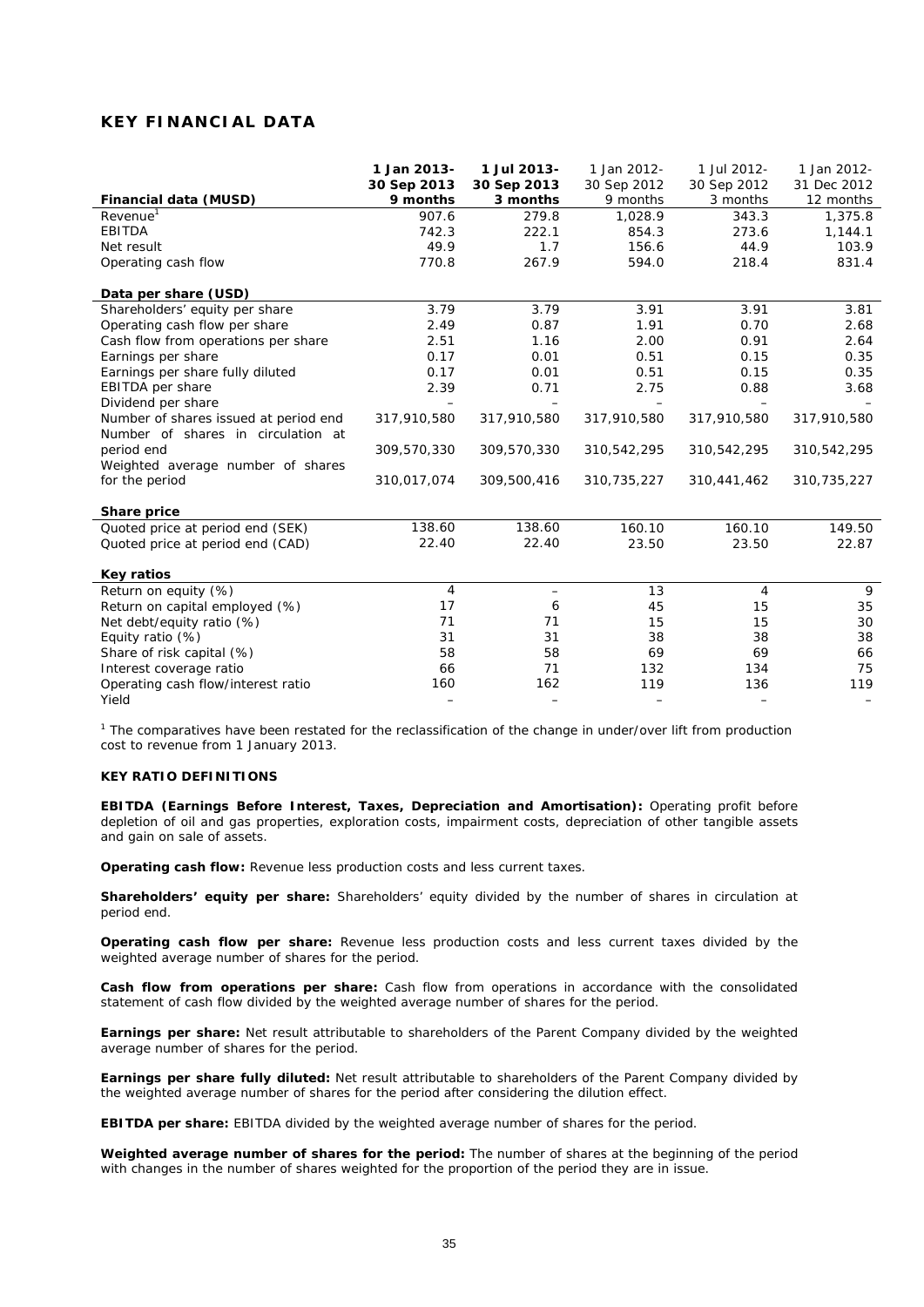**Return on equity:** Net result divided by average total equity.

**Return on capital employed:** Income before tax plus interest expenses plus/less exchange differences on financial loans divided by the average capital employed (the average balance sheet total less non-interest bearing liabilities).

**Net debt/equity ratio:** Net interest bearing liabilities divided by shareholders' equity.

**Equity ratio:** Total equity divided by the balance sheet total.

**Share of risk capital:** The sum of the total equity and the deferred tax provision divided by the balance sheet total.

**Interest coverage ratio:** Result after financial items plus interest expenses plus/less exchange differences on financial loans divided by interest expenses.

**Operating cash flow/interest ratio:** Revenue less production costs and less current taxes divided by the interest charge for the period.

**Yield:** dividend per share in relation to quoted share price at the end of the financial period.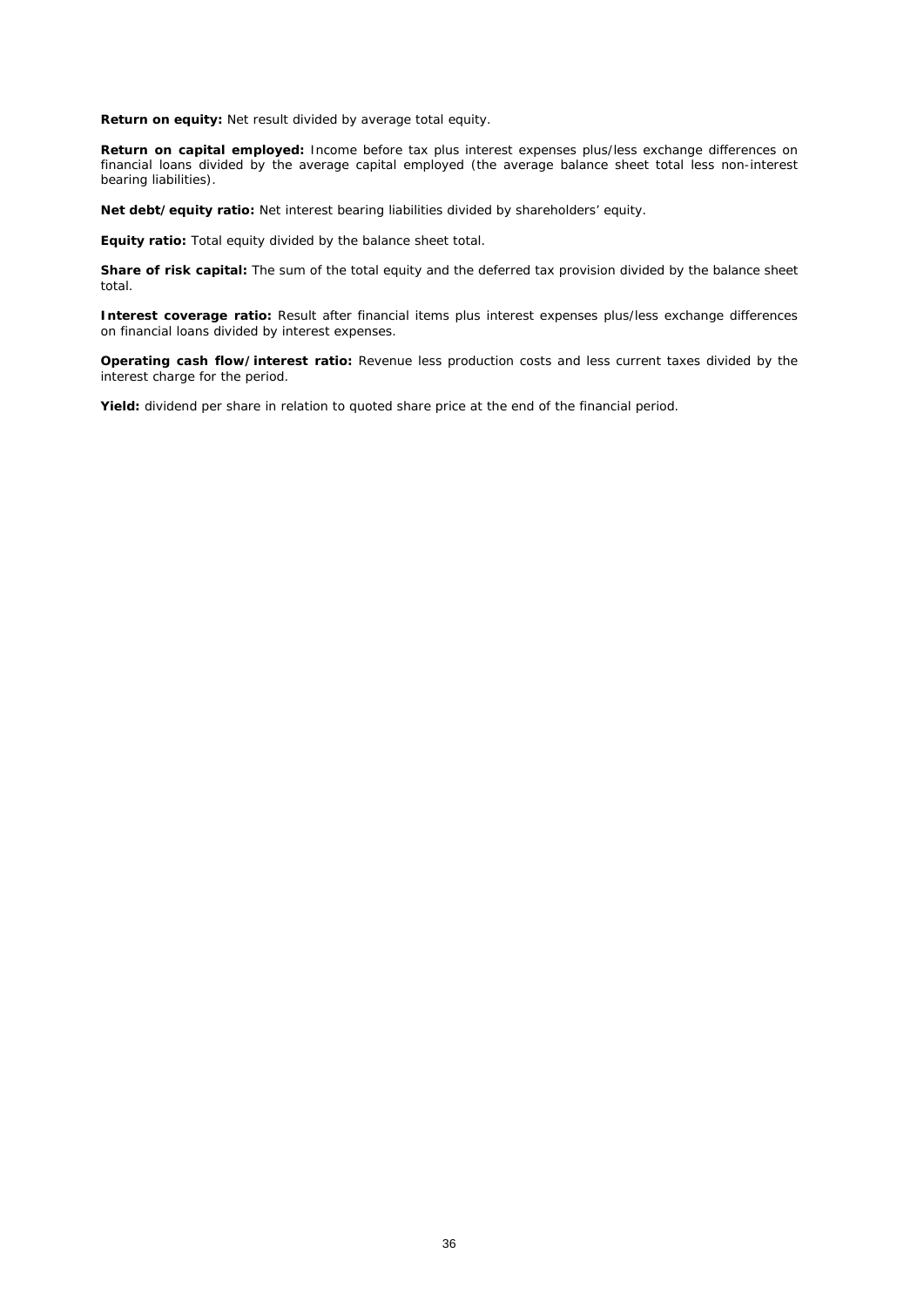#### Stockholm, 6 November 2013

 C. Ashley Heppenstall President and CEO

The financial information relating to the nine months ended 30 September 2013 has not been subject to review by the auditors of the Company.

#### **Financial information**

#### **The Company will publish the following reports:**

- The year end report (January December 2013) will be published on 5 February 2014.
- The three month report (January March 2014) will be published on 7 May 2014.

The AGM will be held on 15 May 2014 in Stockholm, Sweden.

For further information, please contact:

Teitur Poulsen<br>
VP Corporate Planning & Investor Relations<br>
VP Corporate Communications<br>
Maria Head of Corporate Communications VP Corporate Planning & Investor Relations Head of Corporate Communications Head of Corporate Communications Head of Corporate Communications Head of Corporate Communications Head of Corporate Communications Head of Corpor  $T$ el: + 41 22 595 10 00

Tel: +46 8 440 54 50 Tel: +41 79 63 53 641

This information has been made public in accordance with the Securities Market Act (SFS 2007:528) and/or the Financial Instruments Trading Act (SFS 1991:980).

#### **Forward-Looking Statements**

Certain statements made and information contained herein constitute "forward-looking information" (within the meaning of applicable securities legislation). Such statements and information (together, "forward-looking statements") relate to future events, including the Company's future performance, business prospects or opportunities. Forward-looking statements include, but are not limited to, statements with respect to estimates of reserves and/or resources, future production levels, future capital expenditures and their allocation to exploration and development activities, future drilling and other exploration and development activities. Ultimate recovery of reserves or resources are based on forecasts of future results, estimates of amounts not yet determinable and assumptions of management.

All statements other than statements of historical fact may be forward-looking statements. Statements concerning proven and probable reserves and resource estimates may also be deemed to constitute forwardlooking statements and reflect conclusions that are based on certain assumptions that the reserves and resources can be economically exploited. Any statements that express or involve discussions with respect to predictions, expectations, beliefs, plans, projections, objectives, assumptions or future events or performance (often, but not always, using words or phrases such as "seek", "anticipate", "plan", "continue", "estimate", "expect", "may", "will", "project", "predict", "potential", "targeting", "intend", "could", "might", "should",